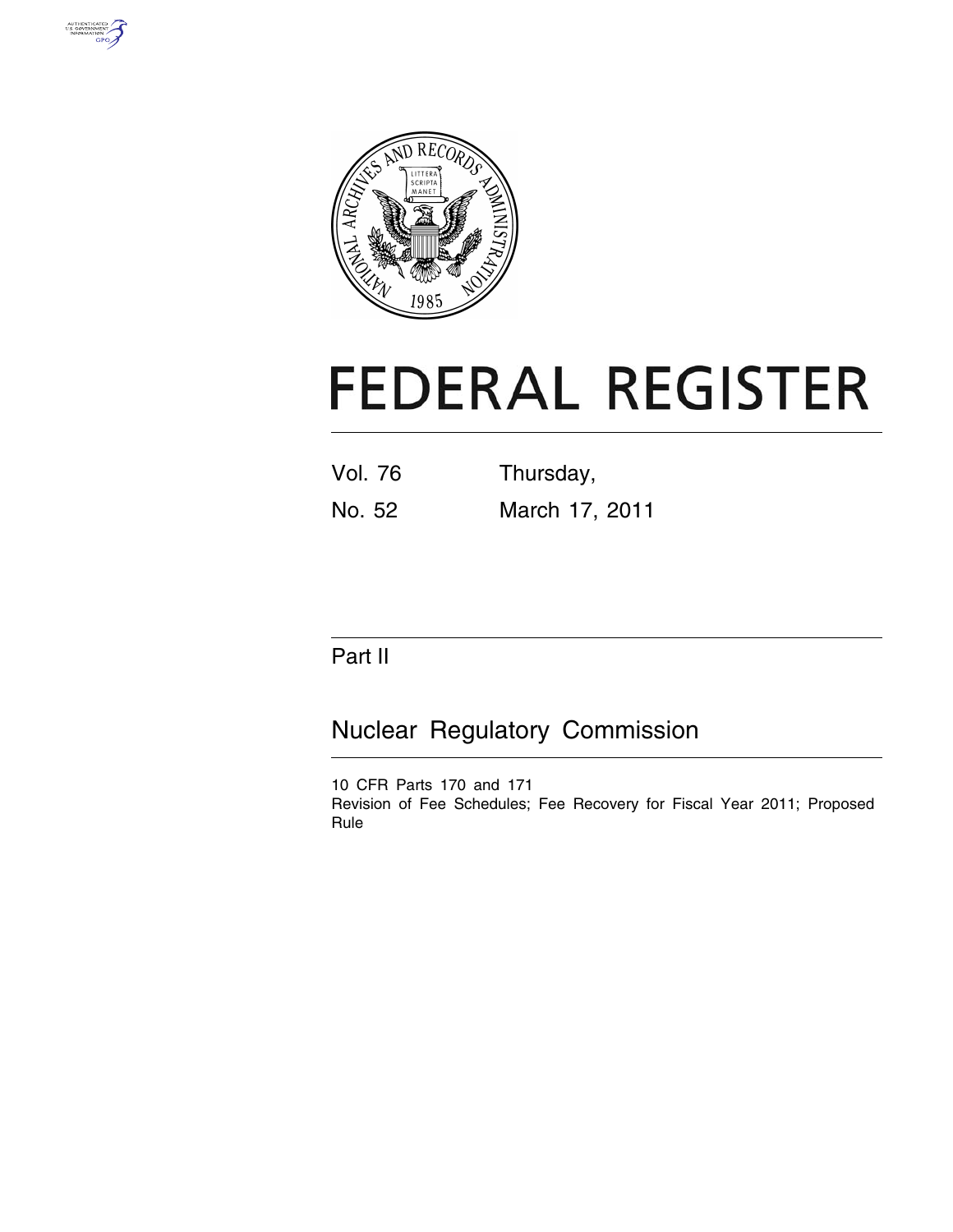#### **NUCLEAR REGULATORY COMMISSION**

#### **10 CFR Parts 170 and 171**

**RIN 3150–AI93** 

**[NRC–2011–0016]** 

#### **Revision of Fee Schedules; Fee Recovery for Fiscal Year 2011**

**AGENCY:** Nuclear Regulatory Commission. **ACTION:** Proposed rule.

**SUMMARY:** The U.S. Nuclear Regulatory Commission (NRC or the Commission) is proposing to amend the licensing, inspection, and annual fees charged to its applicants and licensees. The proposed amendments are necessary to implement the Omnibus Budget Reconciliation Act of 1990 (OBRA–90), as amended, which requires the NRC to recover through fees approximately 90 percent of its budget authority in Fiscal Year (FY) 2011, not including amounts appropriated from the Nuclear Waste Fund (NWF), amounts appropriated for Waste Incidental to Reprocessing (WIR), and amounts appropriated for generic homeland security activities. The NRC is currently operating under a Continuing Resolution (CR) set to expire on March 4, 2011. Based on the FY 2011 budget submitted to the Congress, the NRC's required fee recovery amount for the FY 2011 budget is approximately \$915.3 million. After accounting for billing adjustments, the total amount to be billed as fees is approximately \$915.7 million.

**DATES:** Submit comments on the proposed rule by April 18, 2011. Comments received after the above date will be considered if it is practical to do so, but the NRC is able to ensure consideration only for comments received on or before this date. Because OBRA–90 requires that the NRC collect the FY 2011 fees by September 30, 2011, requests for extensions of the comment period will not be granted.

**ADDRESSES:** Please include Docket ID NRC–2011–0016 in the subject line of your comments. For instructions on submitting comments and accessing documents related to this action, *see*  Section I, "Submitting Comments and Accessing Information'' in the

**SUPPLEMENTARY INFORMATION** section of the document. You may submit comments by any one of the following methods.

• *Federal rulemaking Web site:* Go to *<http://www.regulations.gov>* and search for documents filed under Docket ID NRC–2011–0016. Address questions about NRC dockets to Carol Gallagher,

*telephone:* 301–492–3668; *e-mail: [Carol.Gallagher@nrc.gov](mailto:Carol.Gallagher@nrc.gov)*.

• *Mail comments to:* Secretary, U.S. Nuclear Regulatory Commission, Washington, DC 20555–0001, *ATTN:*  Rulemakings and Adjudications Staff.

• *E-mail comments to: [Rulemaking.Comments@nrc.gov.](mailto:Rulemaking.Comments@nrc.gov)* If you do not receive a reply e-mail confirming that we have received your comments, contact us directly at 301–415–1677.

• *Hand deliver comments to:* 11555 Rockville Pike, Rockville, Maryland 20852, between 7:30 am and 4:15 pm Federal workdays. (telephone: 301–415– 1677).

• *Fax comments to:* Secretary, U.S. Nuclear Regulatory Commission at 301– 415–1101.

To obtain additional information on the NRC's FY 2011 budget request, commenters and others may review NUREG-1100, Volume 26, "Performance Budget: Fiscal Year 2011'' (SEP 2010), which describes the NRC's budget for FY 2011, including the activities to be performed in each program. This document is available on the NRC's public Web site at *[http://www.nrc.gov/](http://www.nrc.gov/reading-rm/doc-collections/nuregs/staff/sr1100/v26)  [reading-rm/doc-collections/nuregs/staff/](http://www.nrc.gov/reading-rm/doc-collections/nuregs/staff/sr1100/v26)  [sr1100/v26.](http://www.nrc.gov/reading-rm/doc-collections/nuregs/staff/sr1100/v26)* The allocation of the budget to each fee class and fee-relief category is included in the publicly available work papers supporting this rulemaking.

#### **FOR FURTHER INFORMATION CONTACT:**

Renu Suri, Office of the Chief Financial Officer, U.S. Nuclear Regulatory Commission, Washington, DC 20555– 0001; *telephone:* 301–415–0161, *e-mail: [Renu.Suri@NRC.gov.](mailto:Renu.Suri@NRC.gov)* 

#### **SUPPLEMENTARY INFORMATION:**

- I. Submitting Comments and Accessing Information
- II. Background
- III. Proposed Action
	- A. Amendments to 10 CFR Part 170: Fees for Facilities, Materials, Import and Export Licenses, and Other Regulatory Services Under the Atomic Energy Act of 1954, as Amended
	- B. Amendments to 10 CFR Part 171: Annual Fees for Reactor Licenses and Fuel Cycle Licenses and Materials Licenses, Including Holders of Certificates of Compliance, Registrations, and Quality Assurance Program Approvals and Government Agencies Licensed by the NRC
- IV. Plain Language
- V. Voluntary Consensus Standards
- VI. Environmental Impact: Categorical Exclusion
- VII. Paperwork Reduction Act Statement
- VIII. Regulatory Analysis
- IX. Regulatory Flexibility Analysis
- X. Backfit Analysis

#### **I. Submitting Comments and Accessing Information**

Comments submitted in writing or in electronic form will be posted on the NRC Web site *[http://](http://www.regulations.gov)  [www.regulations.gov](http://www.regulations.gov)*. Because your comments will not be edited, the NRC cautions you against including any information in your submission that you do not want to be publicly disclosed. The NRC requests that any party soliciting or aggregating comments received from other persons for submission to the NRC inform those persons that the NRC will not edit their comments to remove any identifying or contact information, and therefore, they should not include any information in their comments that they do not want publicly disclosed.

You can access publicly available documents related to this document using the following methods:

• *NRC's Public Document Room (PDR):* The public may examine and have copied for a fee publicly available documents at the NRC's PDR, Room O1 F21, One White Flint North, 11555 Rockville Pike, Rockville, Maryland 20852.

• *NRC's Agencywide Documents Access and Management System (ADAMS):* Publicly available documents created or received at the NRC are available electronically at the NRC's Electronic Reading Room at *[http://](http://www.nrc.gov/reading-rm/adams.html) [www.nrc.gov/reading-rm/adams.html](http://www.nrc.gov/reading-rm/adams.html)*. From this page, the public can gain entry into ADAMS, which provides text and image files of NRC's public documents. If you do not have access to ADAMS or if there are problems in accessing the documents located in ADAMS, contact the NRC's PDR reference staff at 1–800–397–4209, 301– 415–4737, or by e-mail to *[PDR.Resource@nrc.gov.](mailto:PDR.Resource@nrc.gov)* 

• *Federal Rulemaking Web Site:*  Public comments and supporting materials related to this proposed rule can be found at *[http://](http://www.regulations.gov) [www.regulations.gov](http://www.regulations.gov)* by searching on Docket ID NRC–2011–0016.

#### **II. Background**

The NRC is required each year, under OBRA–90 (42 U.S.C. 2214), as amended, to recover approximately 90 percent of its budget authority, not including amounts appropriated from the NWF, amounts appropriated for WIR, and amounts appropriated for generic homeland security activities (non-fee items), through fees to NRC licensees and applicants. The NRC receives 10 percent of its budget authority (not including non-fee items) from the general fund each year to pay for the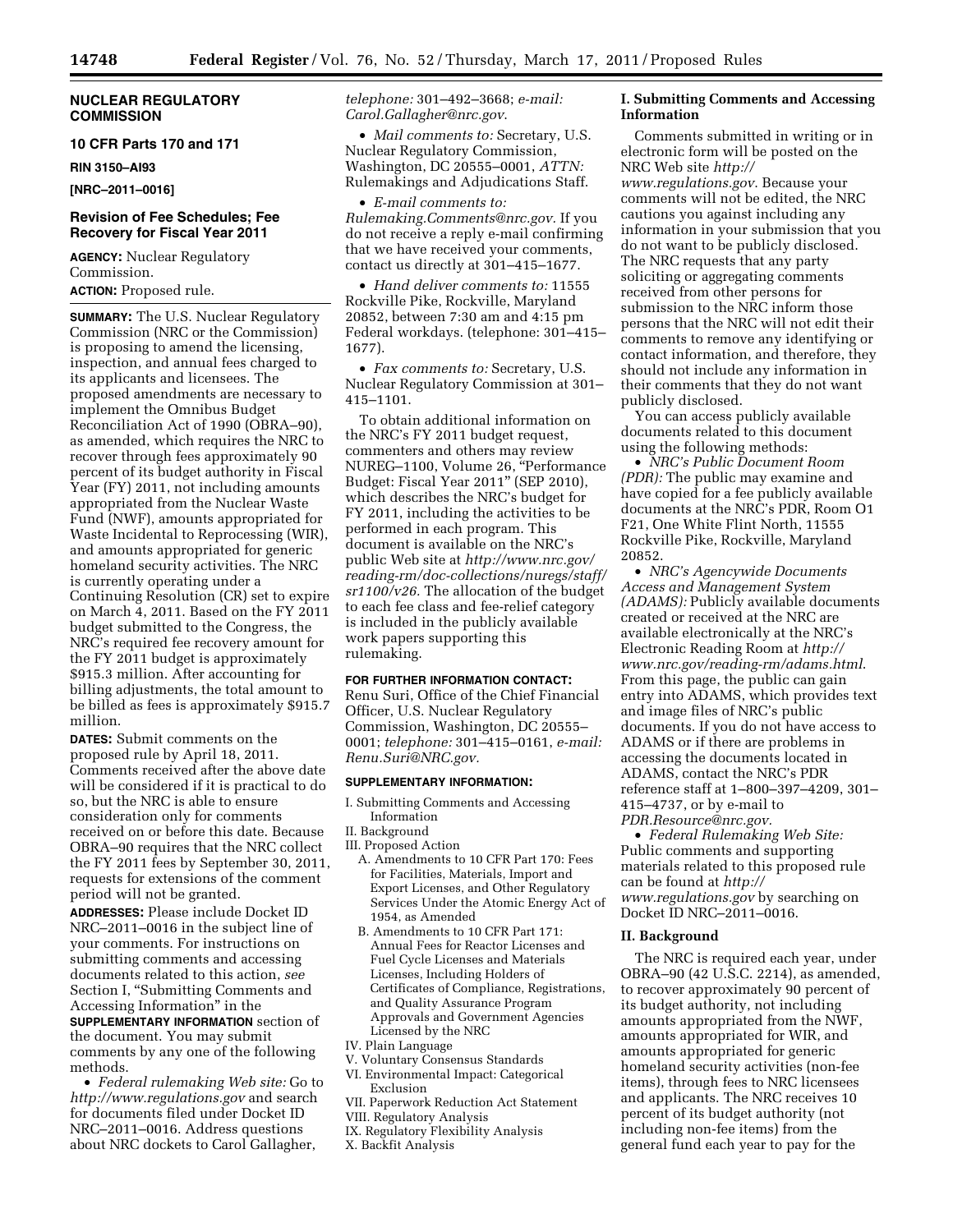cost of agency activities that do not provide a direct benefit to NRC licensees, such as international assistance and Agreement State activities (as defined under Section 274 of the Atomic Energy Act of 1954, as amended).

The NRC assesses two types of fees to meet the requirements of OBRA–90. First, user fees, presented in Title 10 of the *Code of Federal Regulations* (10 CFR) Part 170 under the authority of the Independent Offices Appropriation Act of 1952 (IOAA) (31 U.S.C. 9701), recover the NRC's cost of providing special benefits to identifiable applicants and licensees. For example, the NRC assesses these fees to cover the cost of inspections, applications for new licenses and license renewals, and requests for license amendments. Second, annual fees, presented in 10 CFR Part 171 under the authority of OBRA–90, recover generic regulatory costs not otherwise recovered through 10 CFR Part 170 fees.

The NRC is currently operating under an CR for FY 2011 (Pub. L. 111–322) that is effective through March 4, 2011. This means that the FY 2011 funds currently available are similar to the NRC's funding in FY 2010. Although the NRC has not received a new appropriation for FY 2011 at the time this proposed fee rule was submitted for publication in the **Federal Register**, the NRC must proceed with this rulemaking to collect the required fee amounts by September 30, 2011. Therefore, the NRC is establishing fees in this rulemaking based on the FY 2011 NRC budget sent to the Congress in February 2010.

If the Congress enacts a different version of the NRC budget than that included in the NRC submission, the fees in the NRC's FY 2011 final fee rule will be adjusted to reflect the enacted budget. Therefore, fees in the FY 2011 final fee rule may differ from the fees in this proposed rule. The NRC will adjust the FY 2011 final fees based on the enacted version of the budget without seeking further public comment.

Under a full-year CR with funding similar to FY 2010, the NRC's total required fee recovery amount could decrease by approximately \$3.1 million, as compared to the FY 2011 NRC budget submitted to Congress. Nevertheless, the

NRC's exact fee recovery amount would depend on the specific provisions in such legislation. A given licensee's Part 171 annual fees under a full-year CR could be similar to or higher than the fees included in this proposed fee rule. Although, some licensees may be affected more than others based on which NRC activities are subject to budget changes. It is possible that some annual fees may increase from this proposed rule under a full-year CR, because the NRC's fee-relief surplus adjustment in this proposed rule (discussed more in Section III.B.1, Application of ''Fee Relief/Surcharge'' of this document), could be reduced or revert to becoming a surcharge similar to the previous year. Fees in the FY 2011 final fee rule may also change from this proposed fee rule for other reasons, such as changes in the amount expected to be received from Part 170 fees in FY 2011.

Based on the FY 2011 budget submitted to the Congress, the NRC's required fee recovery amount for the FY 2011 budget is approximately \$915.3 million, which is increased by approximately \$0.4 million to account for billing adjustments (i.e., expected unpaid invoices, payments for prior year invoices), resulting in a total of approximately \$915.7 million to be billed as fees in FY 2011.

In accordance with OBRA–90, \$26.1 million of the agency's budgeted resources for generic homeland security activities are excluded from the NRC's fee base in FY 2011. These funds cover generic activities such as rulemakings, development of guidance documents that support entire license fee classes or classes of licensees, and major information technology systems that support tracking of source materials. Under its IOAA authority, the NRC will continue to charge Part 170 fees for all licensee-specific homeland securityrelated services provided, including security inspections and security plan reviews.

The amount of the NRC's required fee collections is set by law, and is, therefore, outside the scope of this rulemaking. In FY 2011, the NRC's total fee recovery amount has increased by \$3.1 million from FY 2010. The FY 2011 budget supports activities associated

with the safe and secure operations of civilian nuclear power reactors, research and test reactors, various fuel facilities, use of nuclear materials, and storage and transportation of spent nuclear fuel. The FY 2011 budget was allocated to the fee classes that the budget activities support. The annual fees for power reactors and uranium recovery facilities decrease while fees for spent fuel storage facilities, nonpower reactors, fuel facilities, most materials users, and Department of Energy's (DOE) uranium recovery and transportation increases. Another factor affecting the amount of annual fees for each fee class is the estimated collection under Part 170, discussed in Section III, ''Proposed Action,'' of this document.

#### **III. Proposed Action**

The NRC is proposing to amend its licensing, inspection, and annual fees to recover approximately 90 percent of its FY 2011 budget authority less the appropriations for non-fee items. The NRC's total budget authority for FY 2011 is \$1,053.6 million. The non-fee items include \$10 million appropriated from the NWF, \$0.5 million for WIR activities, and \$26.1 million for generic homeland security activities. Based on the 90 percent fee-recovery requirement, the NRC will have to recover approximately \$915.3 million in FY 2011 through Part 170 licensing and inspection fees and Part 171 annual fees. The amount required by law to be recovered through fees for FY 2011 would be \$3.1 million more than the amount estimated for recovery in FY 2010, an increase of less than 1 percent.

The FY 2011 fee recovery amount is increased by \$0.4 million to account for billing adjustments (i.e., for FY 2011 invoices that the NRC estimates will not be paid during the fiscal year, less payments received in FY 2011 for prior year invoices). This leaves approximately \$915.7 million to be billed as fees in FY 2011 through Part 170 licensing and inspection fees and Part 171 annual fees.

Table I summarizes the budget and fee recovery amounts for FY 2011. FY 2010 amounts are provided for comparison purposes. (Individual values may not sum to totals due to rounding.)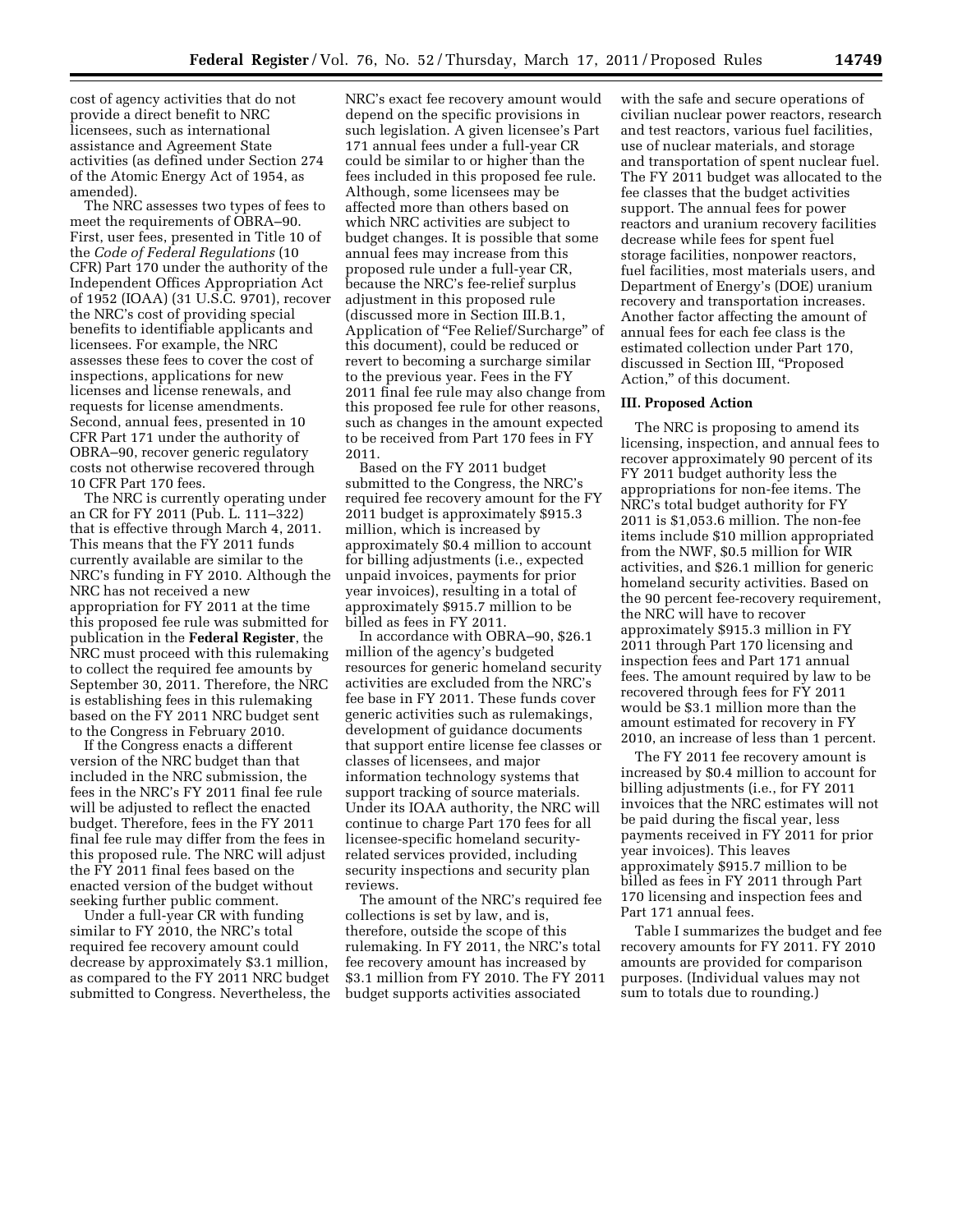# TABLE I—BUDGET AND FEE RECOVERY AMOUNTS

[Dollars in millions]

|                                                                                                                     | FY 2010 final rule                           | FY 2011 proposed rule                        |
|---------------------------------------------------------------------------------------------------------------------|----------------------------------------------|----------------------------------------------|
|                                                                                                                     | \$1,066.9<br>$-53.3$                         | \$1,053.6<br>$-36.6$                         |
| Less Part 171 Billing Adjustments:<br>Less Payments Received in Current Year for Previous Year Invoices (estimated) | \$1,013.6<br>90%<br>\$912.2<br>2.1<br>$-3.2$ | \$1.017.0<br>90%<br>\$915.3<br>3.0<br>$-2.6$ |
|                                                                                                                     | $-1.1$<br>\$911.1<br>$-357.3$<br>\$553.8     | 0.4<br>\$915.7<br>$-369.3$<br>\$546.4        |

The NRC estimates that \$369.3 million would be recovered from Part 170 fees in FY 2011. This represents an increase of approximately 1.5 percent as compared to the actual Part 170 collections of \$364 million for FY 2010. The NRC derived the FY 2011 estimate of Part 170 fee collections based on the previous four quarters of billing data for each license fee class, with adjustments to account for changes in the NRC's FY 2011 budget, as appropriate. The remaining \$546.4 million would be recovered through the Part 171 annual fees in FY 2011, which is an increase of less than 1 percent compared to actual Part 171 collections of \$545.6 million for FY 2010.

The NRC plans to publish the final fee rule no later than June 2011. The FY 2011 final fee rule will be a ''major rule'' as defined by the Congressional Review Act of 1996 (5 U.S.C. 801–808). Therefore, the NRC's fee schedules for FY 2011 will become effective 60 days after publication of the final rule in the **Federal Register**. The NRC will send an invoice for the amount of the annual fee to reactor licensees, 10 CFR Part 72 licensees, major fuel cycle facilities, and other licensees with annual fees of \$100,000 or more, upon publication of the FY 2011 final rule. For these licensees, payment is due on the effective date of the FY 2011 final rule. Because these licensees are billed quarterly, the payment due is the amount of the total FY 2011 annual fee, less payments made in the first three quarters of the fiscal year.

Materials licensees with annual fees of less than \$100,000 are billed annually. Those materials licensees whose license anniversary date during FY 2011 falls before the effective date of the FY 2011 final rule will be billed for the annual fee during the anniversary month of the license at the FY 2010

annual fee rate. Those materials licensees whose license anniversary date falls on or after the effective date of the FY 2011 final rule will be billed for the annual fee at the FY 2011 annual fee rate during the anniversary month of the license, and payment will be due on the date of the invoice.

The NRC will send licensees a short summary of the proposed rule and information on how to access the complete proposed rule on the internet. The NRC currently does not mail the final fee rule to all licensees, but will send the final rule or the proposed rule to any licensee or other person upon specific request. To request a copy, contact the Accounts Receivable/ Payable Branch, Division of the Controller, Office of the Chief Financial Officer, at 301–415–7554, or e-mail *[fees.resource@nrc.gov.](mailto:fees.resource@nrc.gov)* In addition to publication in the **Federal Register**, both the proposed and final rules will be available on the Internet at *[http://](http://www.regulations.gov) [www.regulations.go](http://www.regulations.gov)*v.

The NRC, in conjunction with internal and external stakeholders, reviewed its fee policies for power reactors in anticipation of the receipt of new applications for licensing small and medium sized commercial nuclear reactors. The NRC has prepared a paper for the Commission's information in support of the Nuclear Energy Institute's position to calculate annual fees for each new licensed power reactor as a function of its licensed thermal power rating (MWt).

The NRC changed its current policy with regard to billing inspection costs. Instead of billing a licensee when the inspection is completed, the NRC will now bill the licensee for any inspection cost incurred during the quarter even if the inspection is still ongoing. Billing for incurred inspections costs began in the first quarter of FY 2011, when the

NRC's new accounting system was implemented. This policy change does not require a revision to Part 170.

The NRC is proposing to amend 10 CFR Parts 170 and 171 as discussed in Sections III.A. and III.B. of this document.

*A. Amendments to 10 CFR Part 170: Fees for Facilities, Materials, Import and Export Licenses, and Other Regulatory Services Under the Atomic Energy Act of 1954, as Amended* 

In FY 2011, the NRC is proposing to increase the hourly rate to recover the full cost of activities under Part 170, and using this rate to calculate "flat" application fees.

The NRC is proposing the following changes:

#### 1. Hourly Rate

The NRC's hourly rate is used in assessing full cost fees for specific services provided, as well as flat fees for certain application reviews. The NRC is proposing to change the FY 2011 hourly rate to \$273. This rate would be applicable to all activities for which fees are assessed under §§ 170.21 and 170.31.

The FY 2011 proposed hourly rate is higher than the hourly rate of \$259 in the FY 2010 final fee rule. The increase in hourly rate is due to higher FY 2011 agency overhead budgeted resources, and a small reduction in the number of direct full-time equivalents (FTEs). In FY 2011 the NRC revised its budget structure. This new structure allows the agency to accurately identify all its direct and overhead costs. Under this new FY 2011 structure, more of the budgeted resources have been identified as overhead costs. The agency is using this information to further streamline its costs and make efficient use of all its resources. The FTEs for direct program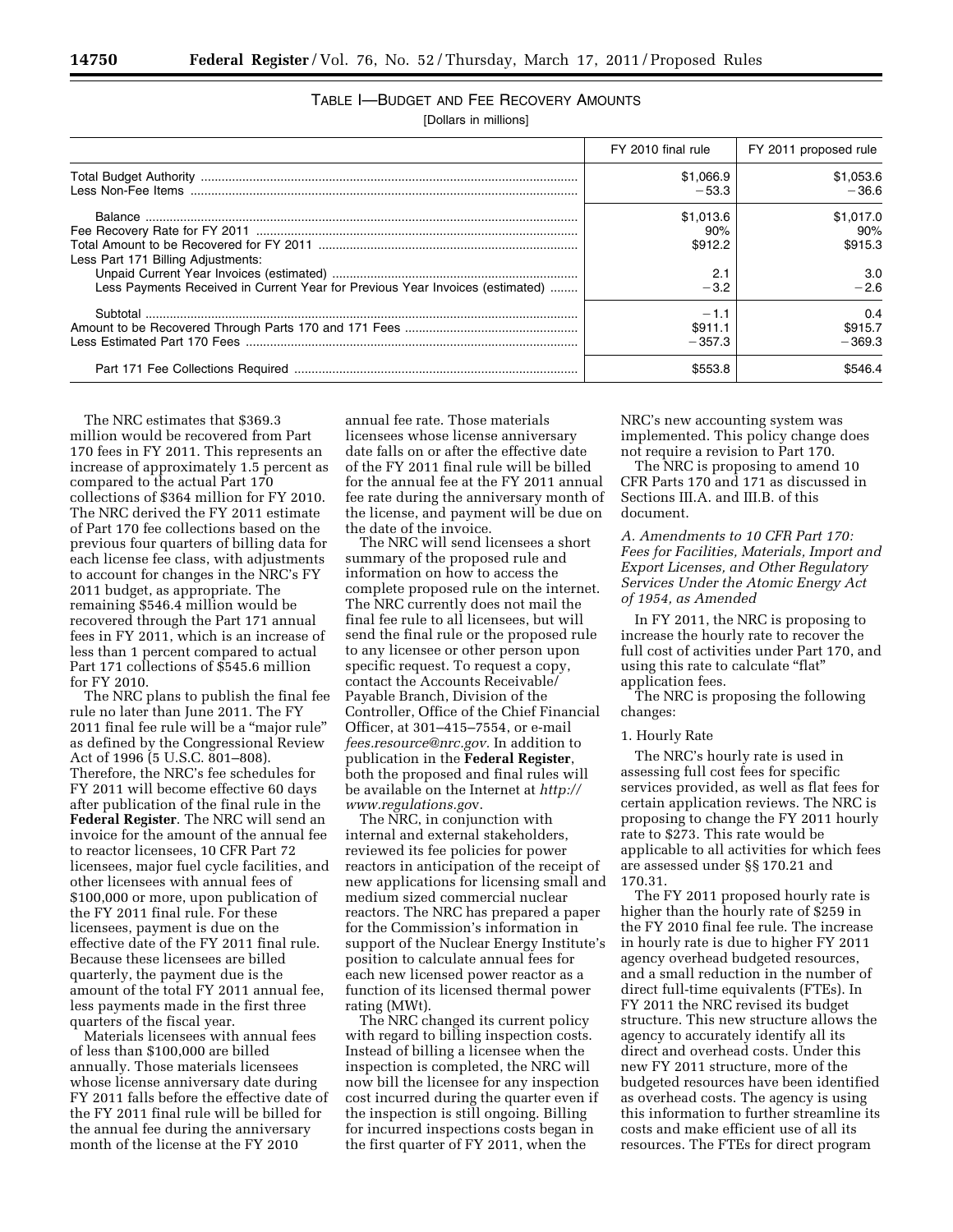activities in the Reactor program decrease in FY 2011. The hourly rate calculation is described in further detail in the following paragraphs.

The NRC's hourly rate is derived by dividing the sum of recoverable budgeted resources for (1) mission direct program salaries and benefits; (2) mission indirect program support; and (3) agency corporate support and the Inspector General (IG), by mission direct FTE hours. The mission direct FTE hours are the product of the mission

direct FTE times the hours per direct FTE. The only budgeted resources excluded from the hourly rate are those for contract activities related to mission direct and fee-relief activities.

In FY 2011, the NRC is proposing to use 1,371 hours per direct FTE, the same amount as FY 2010, to calculate the hourly fees. The NRC has reviewed data from its time and labor system to determine if the annual direct hours worked per direct FTE estimate requires updating for the FY 2011 fee rule. Based

#### TABLE II—HOURLY RATE CALCULATION

on this review of the most recent data available, the NRC determined that 1,371 hours is the best estimate of direct hours worked annually per direct FTE. This estimate excludes all indirect activities such as training, general administration, and leave.

Table II shows the results of the hourly rate calculation methodology. FY 2010 amounts are provided for comparison purposes. (Individual values may not sum to totals due to rounding.)

|                                                                                                     | FY 2010<br>final rule | FY 2011<br>proposed rule |
|-----------------------------------------------------------------------------------------------------|-----------------------|--------------------------|
|                                                                                                     | \$343.8               | \$337.6                  |
|                                                                                                     | \$135.6               | \$25.9                   |
|                                                                                                     | \$330.4               | \$473.4                  |
|                                                                                                     | \$809.8               | \$836.9                  |
|                                                                                                     | $-0.0$                | $-0.0$                   |
|                                                                                                     | \$809.8               | \$836.9                  |
|                                                                                                     | 2.276                 | 2.236                    |
| Professional Hourly Rate (Total Budget Included in Hourly Rate divided by Mission Direct FTE Hours) | \$259                 | \$273                    |

As shown in Table II, dividing the FY 2011 \$836.9 million budget amount included in the hourly rate by total mission direct FTE hours (2,236 FTE times 1,371 hours) results in an hourly rate of \$273. The hourly rate is rounded to the nearest whole dollar.

#### 2. "Flat" Application Fee Changes

The NRC is proposing to adjust the current flat application fees in §§ 170.21 and 170.31 to reflect the revised hourly rate of \$273. These flat fees are calculated by multiplying the average professional staff hours needed to process the licensing actions by the proposed professional hourly rate for FY 2011.

Biennially, the NRC evaluates historical professional staff hours used to process a new license application for materials users fee categories subject to flat application fees. This is in accordance with the requirements of the Chief Financial Officer's Act. The NRC conducted this biennial review for the FY 2011 fee rule which also included license and amendment applications for import and export licenses.

Evaluation of the historical data in FY 2011 shows that the average number of professional staff hours required to complete licensing actions in the materials program should be increased in some fee categories and decreased in others to more accurately reflect current data for completing these licensing actions. The average number of professional staff hours needed to

complete new licensing actions was last updated for the FY 2009 final fee rule. Thus, the revised proposed average professional staff hours in this fee rule reflect the changes in the NRC licensing review program that have occurred since that time.

The higher hourly rate of \$273 is the main reason for the increases in the application fees. Application fees for 11 fee categories (3.G., 3.I., 3.P., 3.R.1., 3.R.2., 4.B., 7.C., 8.A., 9.C., 9.D., and 17., under § 170.31) also increase because of the results of the biennial review, which showed an increase in average time to process these types of license applications. The decrease in fees for 9 fee categories (2.C., 3.B., 3.H., 3.L., 3.M., 3.O., 5.A., 7.A., and 9.A., under § 170.31) is due to a decrease in average time to process these types of applications.

The flat application fee for fee Category 17., master materials licenses of broad scope issue to Government agencies, is being eliminated. Instead, any application received for fee Category 17. will be reviewed on a fullcost basis; i.e., staff hours required to review application times the NRC hourly rate. The regulatory effort to review a new master materials license application varies with each license application. Therefore, a full cost application fee would be equitable since the actual cost of review will be charged to the applicant.

Based on the biennial review, the following changes have been made to the fee categories for import and export licenses. The current export fee Category 15.H. is deleted because the description for the fee was incorrect and not used in export licensing. The current fee Category 15.I. is renumbered as 15.H. A new export fee Category 15.H. is established to reflect a new fee category for government-to-government consents for exports of Category 1 quantities for radioactive material listed in Appendix P to 10 CFR Part 110. The new 15.H. fee category reflects the NRC's activity related to obtaining government-to-government consents as specified in § 110.42(e)(3). In addition, fee categories 15.M. through and including 15.Q. are being eliminated since the requirement to obtain a specific license for imports of radioactive materials listed in Appendix P to 10 CFR Part 110 was eliminated as part of a 2010 rule change to 10 CFR Part 110 (July 28, 2010; 75 FR 44072).

The amounts of the materials licensing flat fees are rounded so that the fees would be convenient to the user and the effects of rounding would be minimal. Fees under \$1,000 are rounded to the nearest \$10, fees that are greater than \$1,000 but less than \$100,000 are rounded to the nearest \$100, and fees that are greater than \$100,000 are rounded to the nearest \$1,000.

The proposed licensing flat fees are applicable for fee categories K.1. through K.5. of § 170.21, and fee categories 1.C., 1.D., 2.B., 2.C., 3.A. through 3.S., 4.B. through 9.D., 10.B.,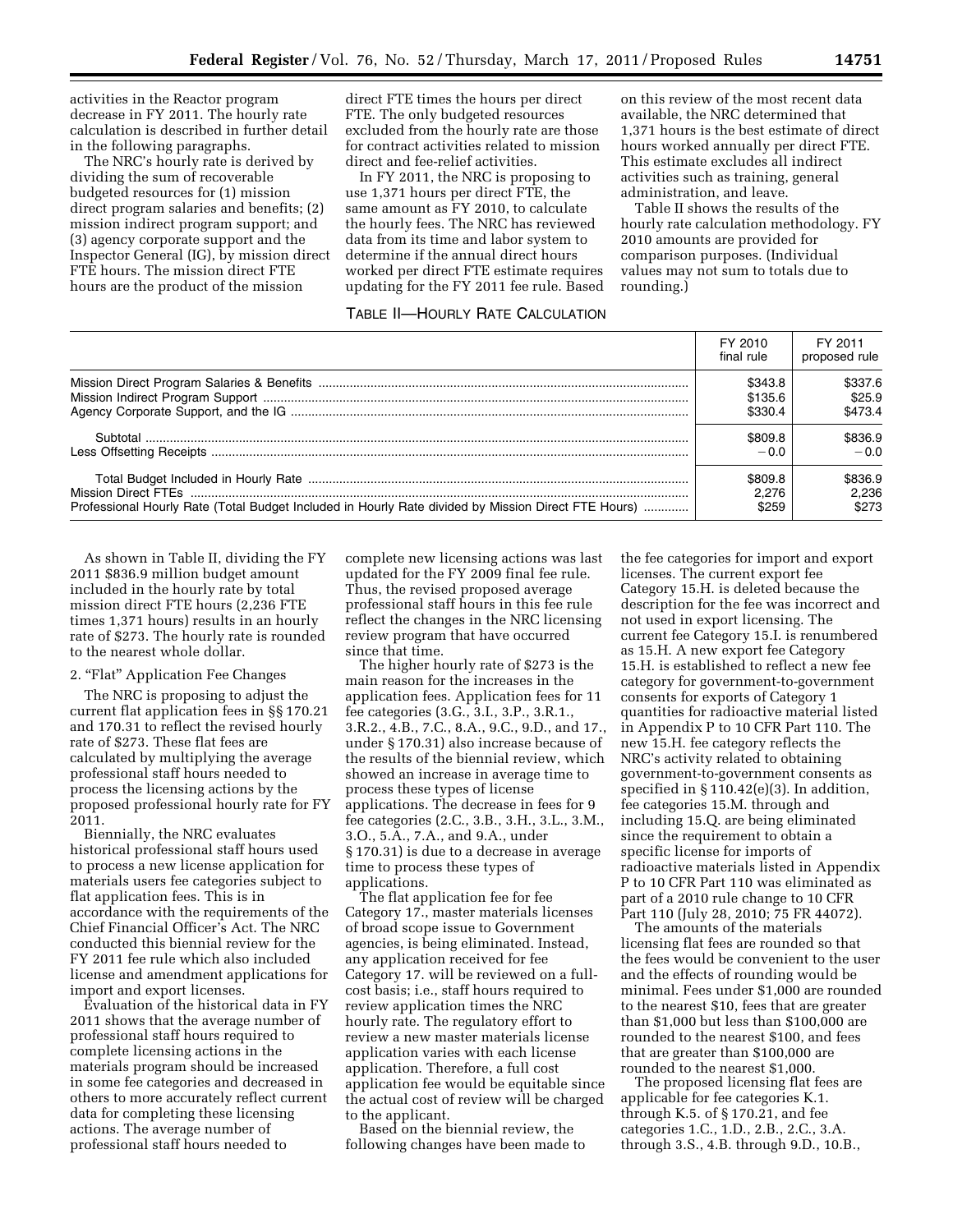15.A. through 15.L., 15.R., 16, and 17 of § 170.31. Applications filed on or after the effective date of the FY 2011 final fee rule would be subject to the revised fees in the final rule.

In FY 2011, NRC will be eliminating fee Category 3.D. under byproduct materials since the agency does not expect to receive any license under the current definition of this fee category. The fee category will be reserved for future use.

#### 3. Administrative Amendments

In § 170.11, the NRC is inserting a semicolon at the end of paragraph  $(a)(1)(iii)(A)$ , inserting a semicolon and the word "and" at the end of paragraph (a)(1)(iii)(B), and removing and reserving paragraph (a)(1)(iii)(D) for ease of reading. There is no change to the NRC's fee exemption policy.

In § 170.31, the NRC is eliminating footnote 5 and renumbering footnote 6 to 5.

In summary, the NRC is proposing to make the following changes to 10 CFR Part 170:

1. Establish a revised professional hourly rate to use in assessing fees for specific services;

2. Revise the fee categories for import and export licenses. Also revise the license application fees to reflect the proposed FY 2011 hourly rate; and

3. Make certain administrative changes for purposes of improving the clarity of the rule.

*B. Amendments to 10 CFR Part 171: Annual Fees for Reactor Licenses and Fuel Cycle Licenses and Materials Licenses, Including Holders of Certificates of Compliance, Registrations, and Quality Assurance Program Approvals and Government Agencies Licensed by the NRC* 

The NRC proposes to use its fee-relief surplus by decreasing all licensees' annual fees. This rulemaking also proposed to make changes to the number of NRC licensees and to establish rebaselined annual fees based on the FY 2011 budget submitted to the Congress. The proposed amendments are described as follows:

1. Application of Fee-Relief and Low-Level Waste (LLW) Surcharge

The NRC is proposing to use its feerelief surplus by decreasing all licensees' annual fees, based on their percentage share of the budget. The NRC applies the 10 percent of its budget that is excluded from fee recovery under OBRA–90, as amended (fee-relief), to offset the total budget allocated for activities which do not directly benefit current NRC licensees. The budget for these fee-relief activities is totaled and then reduced by the amount of the NRC's fee-relief. Any difference between the fee-relief and the budgeted amount of these activities results in a fee-relief adjustment (increase or decrease) to all licensees' annual fees, based on their percentage share of the budget (i.e., over 80 percent is allocated to power reactors each year).

In FY 2011, the 10 percent fee-relief exceeded the total budget by \$6.4 million. The FY 2011 budget for feerelief activities is lower than FY 2010, primarily due to a decrease in budgeted resources for nonprofit educational exemptions, international activities, small entity subsidies, and grants for fellowships and scholarships. The NRC is decreasing all licensees' annual fees to use the surplus amount of \$6.4 million, based on their percentage share of the fee recoverable budget authority.

This is consistent with the existing fee methodology. Any fee-relief surplus is allocated as a reduction of license fees when the NRC fee-relief amount is more than the budget for fee-relief activities. A fee-relief shortfall amount is allocated as an increase in license fee to licensees when the NRC fee-relief amount is less than the budgeted resources for feerelief activities. In FY 2011, the power reactors class of licensees will be allocated approximately 86 percent of the fee-relief surplus based on their share of the NRC fee recoverable budget authority.

The FY 2011 budgeted resources for NRC's fee-relief activities are \$95.3 million. The NRC's total fee-relief in FY 2011 is \$101.7 million, leaving a \$6.4 million fee-relief surplus that will reduce licensees' annual fees. These values are shown in Table III. The FY 2010 amounts are provided for comparison purposes. (Individual values may not sum to totals due to rounding.)

## TABLE III—FEE–RELIEF ACTIVITIES

[Dollars in millions]

| Fee-relief activities                                                                                                                    |          | FY 2011<br>budgeted<br>costs |
|------------------------------------------------------------------------------------------------------------------------------------------|----------|------------------------------|
| 1. Activities not attributable to an existing NRC licensee or class of licensee:                                                         |          |                              |
|                                                                                                                                          | \$18.2   | \$15.0                       |
|                                                                                                                                          | 11.2     | 14.1                         |
|                                                                                                                                          | 15.0     | 11.5                         |
| 2. Activities not assessed Part 170 licensing and inspection fees or Part 171 annual fees based on existing<br>law or Commission policy: |          |                              |
|                                                                                                                                          | 17.4     | 13.3                         |
|                                                                                                                                          | 6.1      | 5.6                          |
|                                                                                                                                          | 23.1     | 18.0                         |
| d. Generic decommissioning/reclamation (not related to the power reactor and spent fuel storage fee                                      |          |                              |
|                                                                                                                                          | 15.1     | 16.6                         |
|                                                                                                                                          | 2.4      | 1.2                          |
|                                                                                                                                          | 108.5    | 95.3                         |
|                                                                                                                                          | $-101.4$ | $-101.7$                     |
|                                                                                                                                          | 7.1      | $-6.4$                       |

Table IV shows how the NRC is allocating the \$6.4 million fee-relief surplus adjustment to each license fee class. As explained previously, the NRC is allocating this fee-relief adjustment to each license fee class based on the

percent of the budget for that fee class compared to the NRC's total budget. The fee-relief surplus adjustment is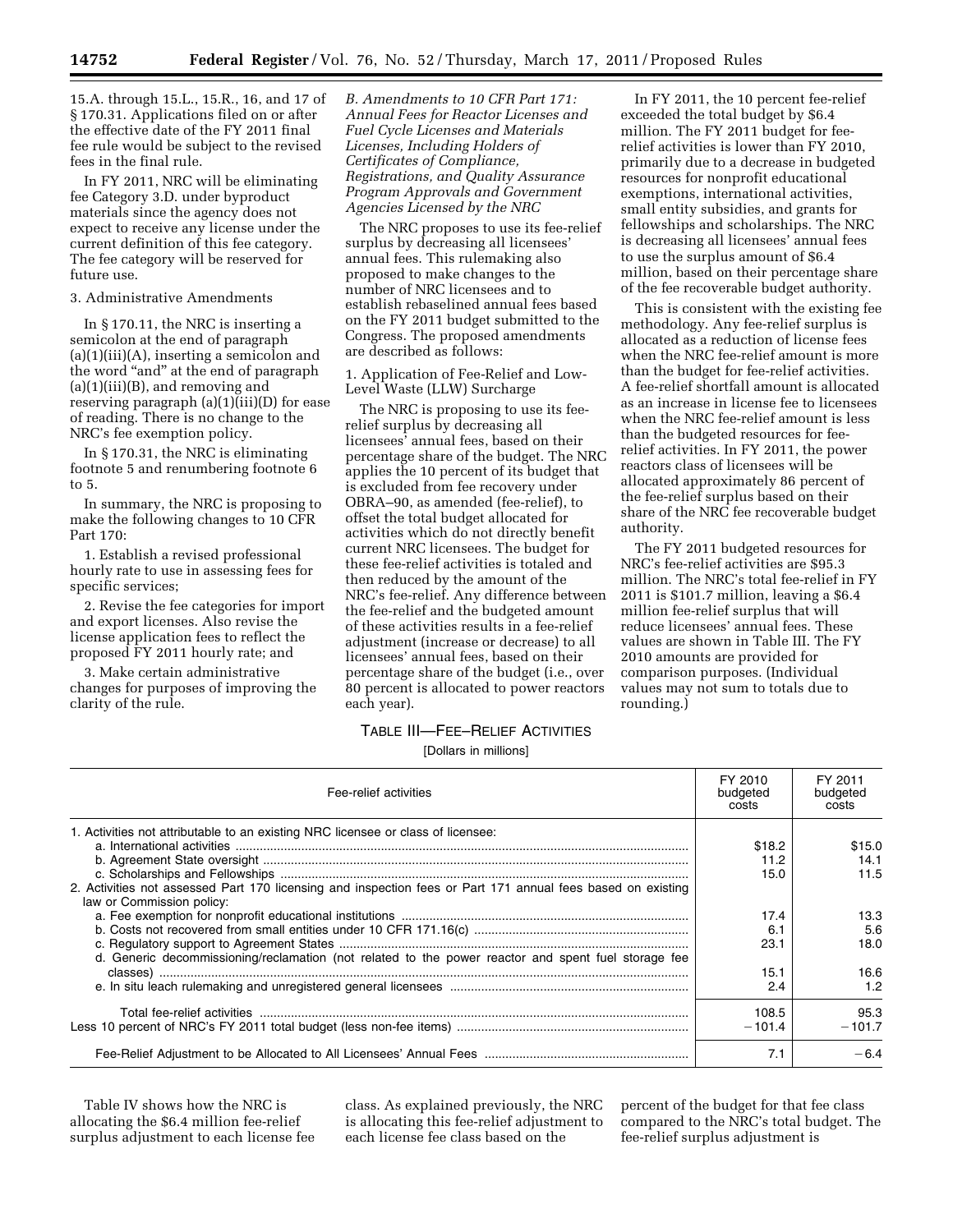subtracted from the required annual fee recovery from each fee class.

Separately, the NRC has continued to allocate the LLW surcharge based on the volume of LLW disposal of three classes of licenses: Operating reactors, fuel facilities, and materials users. Because LLW activities support NRC licensees,

the costs of these activities are recovered through annual fees. In FY 2011, this allocation percentage was updated based on review of recent data which reflects the change in the support to the various fee classes. The allocation percentage of LLW surcharge increased for operating reactors and fuel facilities,

and decreased for materials users compared to FY 2010.

Table IV also shows the allocation of the LLW surcharge activity. For FY 2011, the total budget allocated for LLW activity is \$3.0 million. (Individual values may not sum to totals due to rounding.)

#### TABLE IV—ALLOCATION OF FEE-RELIEF ADJUSTMENT AND LLW SURCHARGE, FY 2011 [Dollars in millions]

|       | LLW surcharge |     | Fee-relief adjustment |        | Total  |  |
|-------|---------------|-----|-----------------------|--------|--------|--|
|       | Percent       |     | Percent               |        |        |  |
|       | 70.0          |     | 85.9                  | $-5.5$ | -3.4   |  |
|       |               |     | 3.7                   | $-0.2$ | $-0.2$ |  |
|       |               |     | 0.2                   | 0.0    | 0.0    |  |
|       | 24.0          |     | 6.2                   | $-0.4$ | 0.3    |  |
|       | 6.0           | 0.2 | 2.8                   | $-0.2$ | 0.0    |  |
|       |               |     | 0.5                   | 0.0    | 0.0    |  |
|       |               |     | 0.8                   | 0.0    | 0.0    |  |
| Total | 100.0         | 3.0 | 100.0                 | $-6.4$ | $-3.3$ |  |

#### 2. Revised Annual Fees

The NRC is proposing to revise its annual fees in §§ 171.15 and 171.16 for FY 2011 to recover approximately 90 percent of the NRC's FY 2011 budget authority, after subtracting the non-fee amounts and the estimated amount to be recovered through Part 170 fees.

The Commission has determined (71 FR 30721; May 30, 2006) that the agency should proceed with a presumption in favor of rebaselining when calculating annual fees each year. Under this method, the NRC's budget is analyzed in detail, and budgeted resources are allocated to fee classes and categories of licensees. The Commission expects that most years there will be budgetary and other changes that warrant the use of the rebaselining method.

As compared with FY 2010 annual fees, the FY 2011 proposed rebaselined fees are higher for four classes of licensees (spent fuel storage and reactors in decommissioning facilities, research and test reactors, fuel facilities and transportation), and lower for one class of licensees (power reactors). Within the uranium recovery fee class, the proposed annual fees for most licensees decrease, while the proposed annual fee for one fee category increases. The annual fee increases for most fee categories in the materials users' fee class.

The NRC's total fee recoverable budget, as mandated by law, is approximately \$3.1 million higher in FY 2011 as compared with FY 2010. The FY 2011 budget was allocated to the fee classes that the budgeted activities support. The increase is primarily due to the higher FY 2011 budget supporting the spent fuel storage and transportation activities, fuel facility reviews, materials

#### TABLE V—REBASELINED ANNUAL FEES

user's activities, uranium recovery facilities, and research and test reactor reviews.

The factors affecting all annual fees include the distribution of budgeted costs to the different classes of licenses (based on the specific activities the NRC will perform in FY 2011), the estimated Part 170 collections for the various classes of licenses, and allocation of the fee-relief surplus adjustment to all fee classes. The percentage of the NRC's budget not subject to fee recovery remained at 10 percent from FY 2010 to FY 2011.

Table V shows the rebaselined fees for FY 2011 for a representative list of categories of licensees. The FY 2010 amounts are provided for comparison purposes. (Individual values may not sum to totals due to rounding.)

| Class/category of licenses                                                                                                    |                                                                                                                          | FY 2011<br>annual fee                                                                                                   |
|-------------------------------------------------------------------------------------------------------------------------------|--------------------------------------------------------------------------------------------------------------------------|-------------------------------------------------------------------------------------------------------------------------|
| Operating Power Reactors (Including Spent Fuel Storage/Reactor Decommissioning Annual Fee)<br><b>Typical Materials Users:</b> | \$4.784.000<br>148.000<br>81.700<br>5.439.000<br>2.047.000<br>1.111.000<br>38,300<br>28,200<br>11.900<br>4.500<br>45.100 | \$4,669,000<br>241.000<br>86.100<br>6.078.000<br>2.287.000<br>1.242.000<br>31.900<br>25.700<br>9.900<br>4.800<br>45.000 |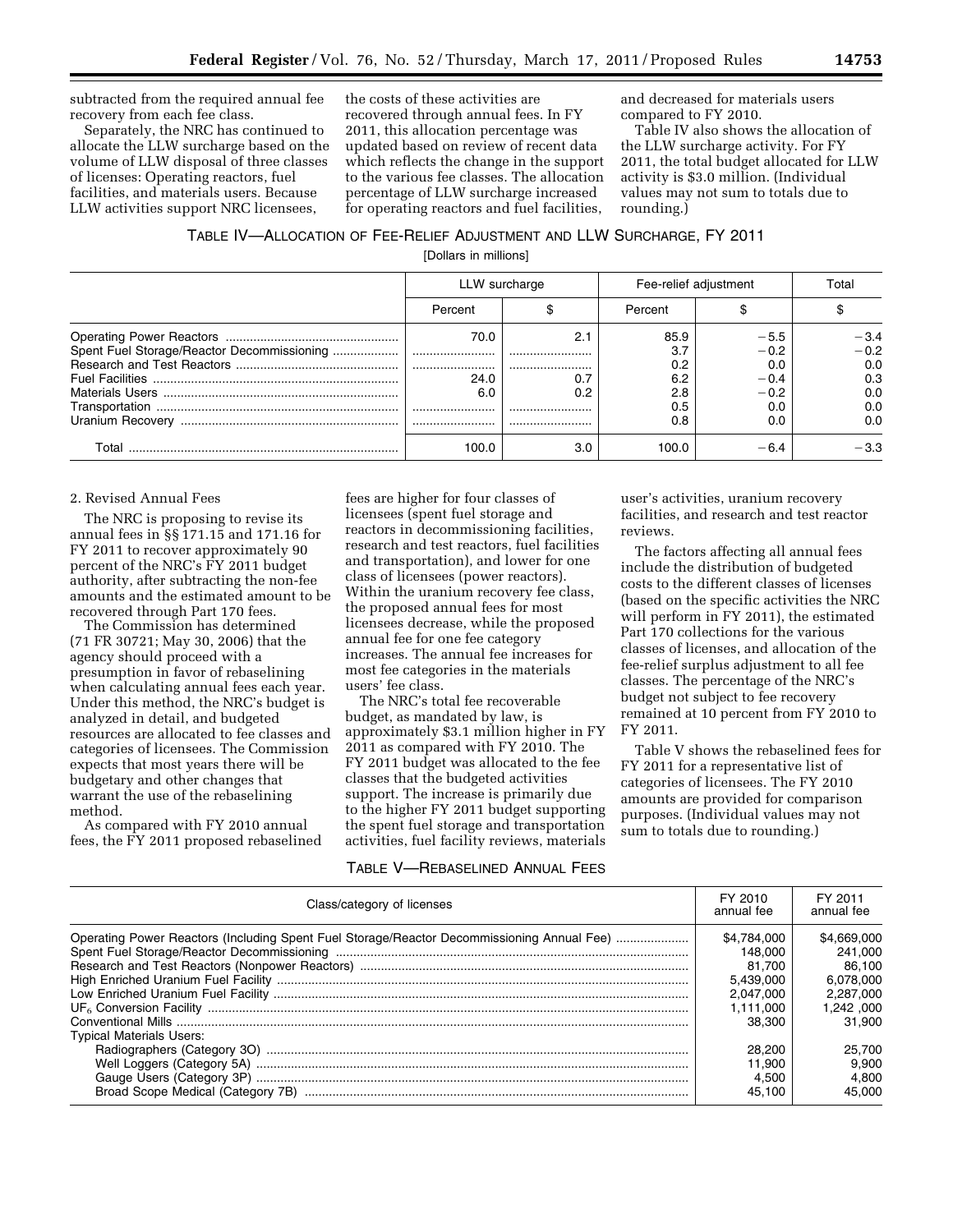The work papers that support this proposed rule show in detail the allocation of NRC's budgeted resources for each class of licenses and how the fees are calculated. Beginning in FY 2011, the NRC is transitioning to a new budget structure. Therefore, the reports included in these work papers summarize the FY 2011 budgeted FTE and contract dollars allocated to each fee class and fee-relief category at the product line level. Since the FY 2010 and FY 2011 budget structures are appreciably different, the reports comparing the FY 2011 allocations to FY 2010 are at a higher summary level. The work papers are available electronically at *[http://](http://www.regulations.gov) [www.regulations.gov](http://www.regulations.gov)* by searching on Docket ID NRC–2011–0016 and at the NRC's Electronic Reading Room on the

Internet at Web site address *[http://](http://www.nrc.gov/reading-rm/adams.html) [www.nrc.gov/reading-rm/adams.html.](http://www.nrc.gov/reading-rm/adams.html)*  The work papers may also be examined at the NRC PDR located at One White Flint North, Room O–1F22, 11555 Rockville Pike, Rockville, Maryland 20852.

The budgeted costs allocated to each class of licenses and the calculations of the rebaselined fees are described in paragraphs a. through h. of this section. Individual values in the Tables presented in this section may not sum to totals due to rounding.

#### a. Fuel Facilities

The FY 2011 budgeted cost to be recovered in the annual fees assessment to the fuel facility class of licenses [which includes licensees in fee categories 1.A.(1)(a), 1.A.(1)(b),

1.A.(2)(a), 1.A.(2)(b), 1.A.(2)(c), 1.E., and 2.A.(1), under § 171.16] is approximately \$30 million. This value is based on the full cost of budgeted resources associated with all activities that support this fee class, which is reduced by estimated Part 170 collections and adjusted for allocated generic transportation resources and feerelief adjustment. In FY 2011, the LLW surcharge for fuel facilities is added to the allocated fee-relief adjustment (*see*  Table IV in Section III.B.1., "Application of Fee-Relief and Low-Level Waste Surcharge'' of this document). The summary calculations used to derive this value are presented in Table VI for FY 2011, with FY 2010 values shown for comparison. (Individual values may not sum to totals due to rounding.)

## TABLE VI—ANNUAL FEE SUMMARY CALCULATIONS FOR FUEL FACILITIES

[Dollars in millions]

| Summary fee calculations | FY 2010<br>final | FY 2011<br>proposed |
|--------------------------|------------------|---------------------|
|                          | \$48.8           | \$55.7              |
|                          | $-21.2$          | -26.6               |
|                          | 27.6             | 29.1                |
|                          | $+0.5$           | $+0.6$              |
|                          | $+0$ .           | $+0.3$              |
|                          | 1 ∩ –            | $-0.0$              |
|                          | 28.8             | 30 O                |

The increase in total budgeted resources allocated to this fee class from FY 2010 to FY 2011 is primarily due to increased support for licensing amendments, and rulemaking for regulatory framework for reprocessing.

The total required annual fee recovery amount is allocated to the individual fuel facility licensees, based on the effort/fee determination matrix developed for the FY 1999 final fee rule (64 FR 31447; June 10, 1999). In the matrix included in the publicly available NRC work papers, licensees are grouped into categories according to their licensed activities (i.e., nuclear material enrichment, processing operations, and material form) and the level, scope, depth of coverage, and rigor of generic regulatory programmatic effort applicable to each category from a safety and safeguards perspective. This methodology can be applied to determine fees for new licensees, current licensees, licensees in unique license situations, and certificate holders.

This methodology is adaptable to changes in the number of licensees or certificate holders, licensed or certified material and/or activities, and total

programmatic resources to be recovered through annual fees. When a license or certificate is modified, it may result in a change of category for a particular fuel facility licensee, as a result of the methodology used in the fuel facility effort/fee matrix. Consequently, this change may also have an effect on the fees assessed to other fuel facility licensees and certificate holders. For example, if a fuel facility licensee amends its license/certificate (*e.g.,*  decommissioning or license termination) that results in it not being subject to Part 171 costs applicable to the fee class, then the budgeted costs for the safety and/or safeguards components will be spread among the remaining fuel facility licensees/ certificate holders.

The methodology is applied as follows. First, a fee category is assigned, based on the nuclear material and activity authorized by license or certificate. Although a licensee/ certificate holder may elect not to fully use a license/certificate, the license/ certificate is still used as the source for determining authorized nuclear material possession and use/activity. Second, the category and license/certificate information are used to determine where the licensee/certificate holder fits into the matrix. The matrix depicts the categorization of licensees/certificate holders by authorized material types and use/activities.

Each year, the NRC's fuel facility project managers and regulatory analysts determine the level of effort associated with regulating each of these facilities. This is done by assigning, for each fuel facility, separate effort factors for the safety and safeguards activities associated with each type of regulatory activity. The matrix includes ten types of regulatory activities, including enrichment and scrap/waste-related activities (see the work papers for the complete list). Effort factors are assigned as follows: one (low regulatory effort), five (moderate regulatory effort), and ten (high regulatory effort). These effort factors are then totaled for each fee category, so that each fee category has a total effort factor for safety activities and a total effort factor for safeguards activities.

The effort factors for the various fuel facility fee categories are summarized in Table VII. The value of the effort factors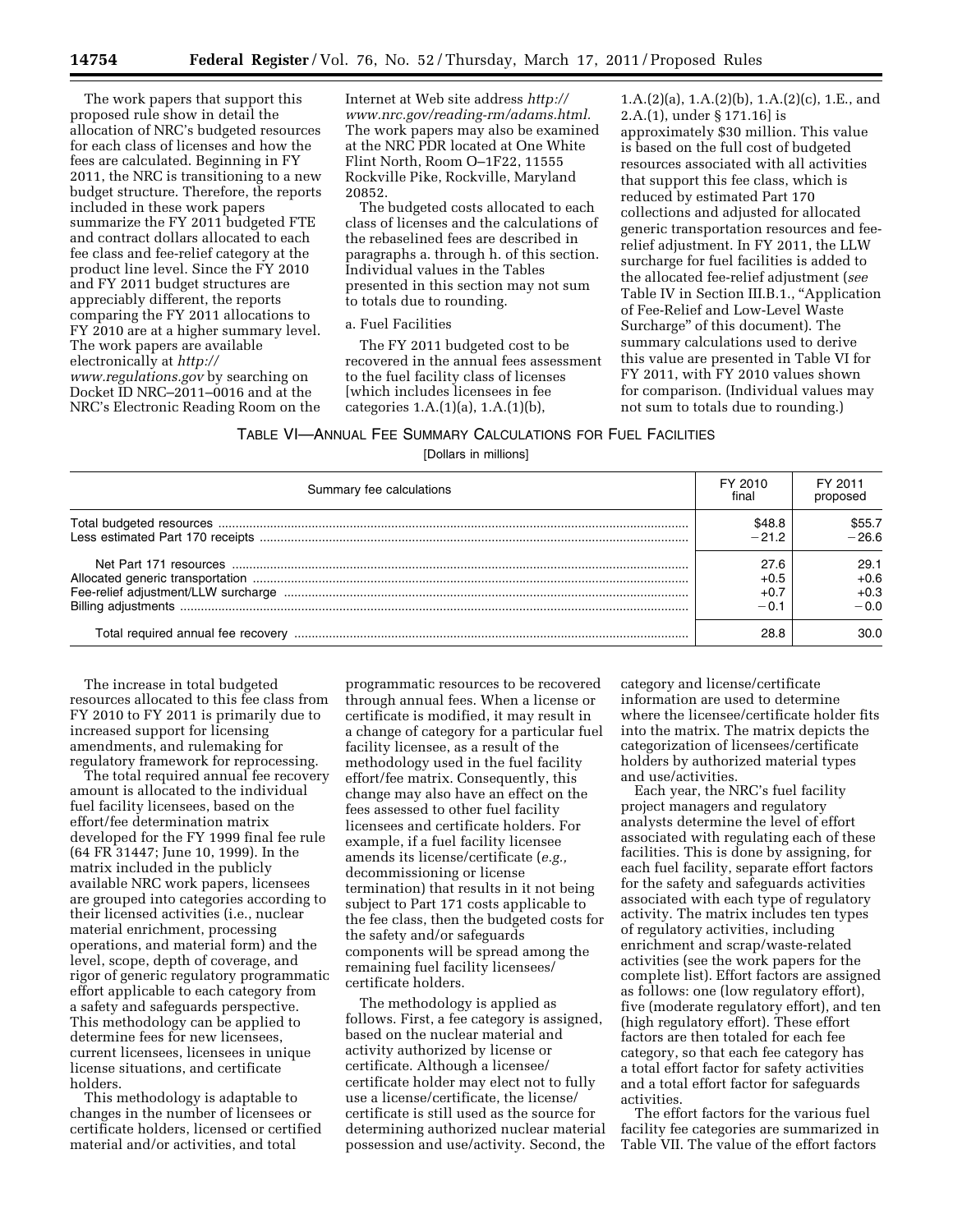shown, as well as the percent of the total effort factor for all fuel facilities, reflects the total regulatory effort for each fee category (not per facility). The following factors have changed

compared to FY 2010. The total effort factors for the Limited Operations fee category has increased from FY 2010, while the Uranium Enrichment fee category factors decreased from FY 2010 primarily due to a shift of one licensee from the Uranium Enrichment fee category to Limited Operations fee category.

#### TABLE VII—EFFORT FACTORS FOR FUEL FACILITIES, FY 2011

| Facility type (fee category) | Number of<br>facilities | Effort factors<br>(percent of total)                                          |                                                                              |
|------------------------------|-------------------------|-------------------------------------------------------------------------------|------------------------------------------------------------------------------|
|                              |                         | Safetv                                                                        | Safeguards                                                                   |
|                              | C                       | 89 (35.5)<br>70 (27.9)<br>15(6.0)<br>3(1.2)<br>6(2.4)<br>56 (22.3)<br>12(4.8) | 97 (46.4)<br>35(16.7)<br>8(3.8)<br>15 (7.2)<br>3(1.4)<br>44 (21.1)<br>7(3.3) |

For FY 2011, the total budgeted resources for safety activities, before the fee-relief adjustment is made, are \$16,216,139. This amount is allocated to each fee category based on its percent of the total regulatory effort for safety activities. For example, if the total effort factor for safety activities for all fuel facilities is 100, and the total effort factor for safety activities for a given fee

category is 10, that fee category will be allocated 10 percent of the total budgeted resources for safety activities. Similarly, the budgeted resources amount of \$13,502,682 for safeguards activities is allocated to each fee category based on its percent of the total regulatory effort for safeguards activities. The fuel facility fee class' portion of the fee-relief adjustment

(\$343,353) is allocated to each fee category based on its percent of the total regulatory effort for both safety and safeguards activities. The annual fee per licensee is then calculated by dividing the total allocated budgeted resources for the fee category by the number of licensees in that fee category. The fee (rounded) for each facility is summarized in Table VIII.

#### TABLE VIII—ANNUAL FEES FOR FUEL FACILITIES

| Facility type (fee category) | FY 2011<br>proposed annual |
|------------------------------|----------------------------|
|                              | \$6,078,000                |
|                              | 2.287.000                  |
|                              | 752,000                    |
|                              | 1.176.000                  |
|                              | 588,000                    |
|                              | 3.268.000                  |
|                              | 1.242.000                  |

If the NRC authorizes operation of a new uranium enrichment facility in FY 2011, the applicable fee to any type of new uranium enrichment facility is the annual fee in § 171.16, fee Category 1.E., Uranium Enrichment, unless the NRC establishes a new fee category for the facility in a subsequent rulemaking. The applicable annual fee for a facility that is authorized to operate during the FY will be prorated in accordance with the provisions of § 171.17.

b. Uranium Recovery Facilities

The total FY 2011 budgeted cost to be recovered through annual fees assessed to the uranium recovery class [which

includes licensees in fee categories 2.A.(2)(a), 2.A.(2)(b), 2.A.(2)(c), 2.A.(2)(d), 2.A.(2)(e), 2.A.(3), 2.A.(4), 2.A.(5) and 18.B., under § 171.16], is approximately \$1.0 million. The derivation of this value is shown in Table IX, with FY 2010 values shown for comparison purposes.

TABLE IX—ANNUAL FEE SUMMARY CALCULATIONS FOR URANIUM RECOVERY FACILITIES

[Dollars in millions]

| Summary fee calculations | FY 2010<br>final | FY 2011<br>proposed |
|--------------------------|------------------|---------------------|
|                          | \$6.69           | \$7.14              |
|                          | $-5.83$          | $-6.09$             |
|                          | 0.86             | 1.05                |
|                          | N/A              | N/A                 |
|                          | $+0.05$          | $-0.05$             |
|                          | $-0.01$          | 0.00                |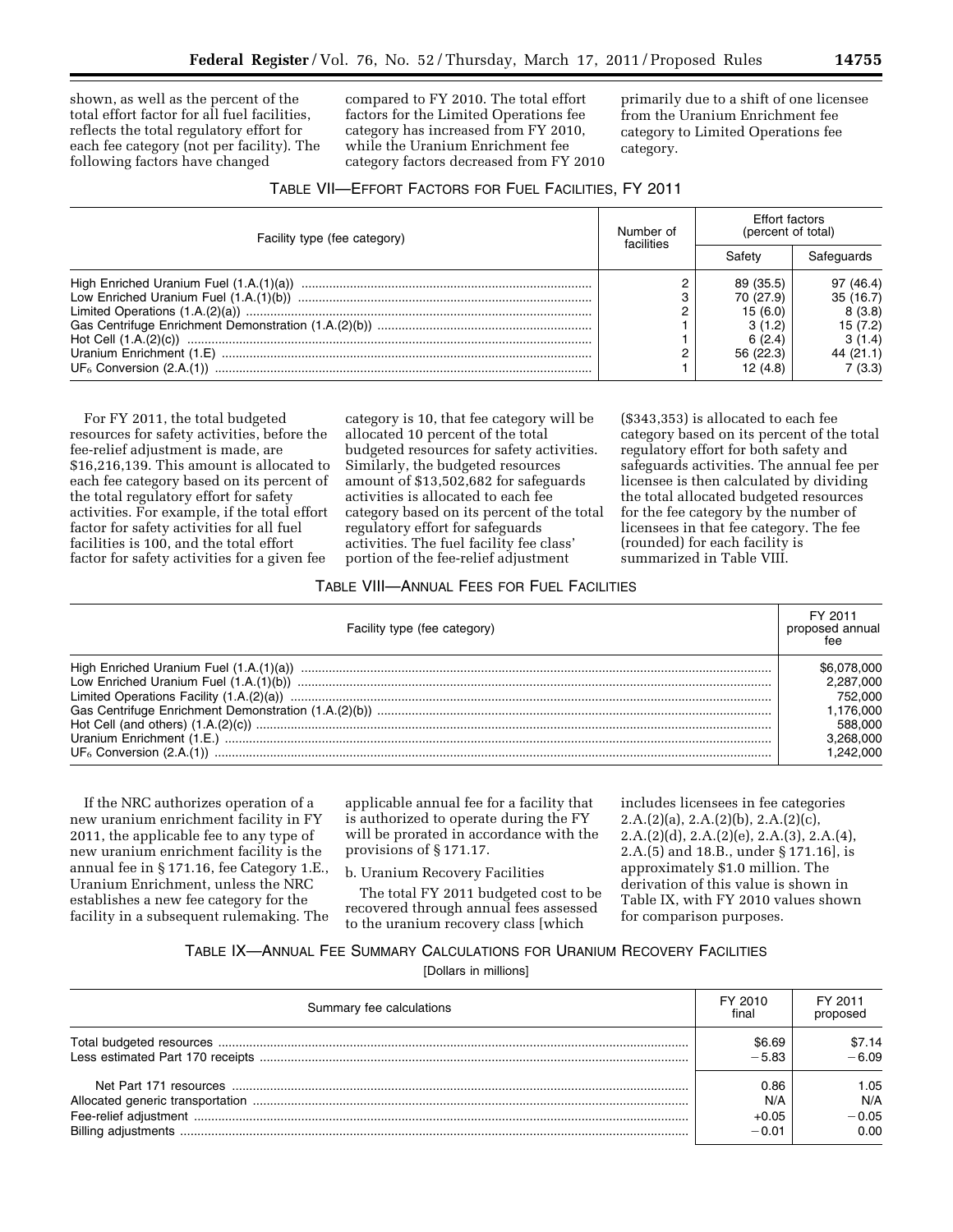## TABLE IX—ANNUAL FEE SUMMARY CALCULATIONS FOR URANIUM RECOVERY FACILITIES—Continued

[Dollars in millions]

| Summary fee calculations           | FY 2010<br>final | FY 2011<br>proposed |
|------------------------------------|------------------|---------------------|
| Total required annual fee recovery | 0.91             | .00                 |

The increase in total budgeted resources allocated to this fee class from FY 2010 to FY 2011 is primarily due to increase in DOE Title I licensing activities partially offset by increase in Part 170 estimates. Since FY 2002, the NRC has computed the annual fee for the uranium recovery fee class by allocating the total annual fee amount for this fee class between the DOE and the other licensees in this fee class. The NRC regulates DOE's Title I and Title II activities under the Uranium Mill Tailings Radiation Control Act (UMTRCA). The Congress established the two programs, Title I and Title II

under UMTRCA, to protect the public and the environment from uranium milling. The UMTRCA Title I program is for remedial action at abandoned mill tailings sites where tailings resulted largely from production of uranium for the weapons program. The NRC also regulates DOE's UMTRCA Title II program which is directed toward uranium mill sites licensed by the NRC or Agreement States in or after 1978.

The annual fee assessed to DOE includes recovery of the costs specifically budgeted for NRC's Title I activities, plus 10 percent of the remaining annual fee amount, including the fee-relief and generic/other costs, for

the uranium recovery class. The remaining 90 percent of the fee-relief and generic/other costs are assessed to the other NRC licensees in this fee class that are subject to annual fees. The distribution of 10 percent of the generic budgeted costs to DOE and 90 percent to other facilities is a change from the previous year that is based on current NRC activities. Last year, the distribution was 35 percent and 65 percent to DOE and other facilities, respectively.

The costs to be recovered through annual fees assessed to the uranium recovery class are shown in Table X.

#### TABLE X—COSTS RECOVERED THROUGH ANNUAL FEES

| Uranium recovery fee class                                                                                                |                                 |
|---------------------------------------------------------------------------------------------------------------------------|---------------------------------|
| DOE Annual Fee Amount (UMTRCA Title I and Title II) general licenses:                                                     | \$745.331<br>30.984<br>$-4.984$ |
| Annual Fee Amount for Other Uranium Recovery Licenses:                                                                    | 771.000                         |
| 90 percent of generic/other uranium recovery budgeted costs less the amounts specifically budgeted for Title I activities | 278.854<br>$-44.857$            |
|                                                                                                                           | 233.996                         |

The DOE fee increases in FY 2011 compared to FY 2010 due to higher budgeted resources for UMTRCA Title I activities. The annual fee for other uranium recovery licensees decreases in FY 2011.

Although the distribution of the generic budgeted costs to other uranium facilities increased from FY 2010, the total annual fee amount to be recovered decreases in FY 2011 compared to FY 2010, primarily due to increased activities for DOE Title I facilities.

The NRC will continue to use a matrix (which is included in the supporting work papers) to determine the level of effort associated with conducting the generic regulatory actions for the different (non-DOE) licensees in this fee class. The weights derived in this matrix are used to allocate the approximately \$234,000 annual fee amount to these licensees. The use of this uranium recovery annual fee matrix was established in the FY 1995 final fee rule

(60 FR 32217; June 20, 1995). The FY 2011 matrix is described as follows.

First, the methodology identifies the categories of licenses included in this fee class (besides DOE). In FY 2011, these categories are conventional uranium mills and heap leach facilities, uranium solution mining and resin In Situ Recovery (ISR) facilities, mill tailings disposal facilities (11e.(2) disposal facilities), and uranium water treatment facilities.

Second, the matrix identifies the types of operating activities that support and benefit these licensees. The activities related to generic decommissioning/reclamation are not included in the matrix, because they are included in the fee-relief activities. Therefore, they are not a factor in determining annual fees. The activities included in the FY 2011 matrix are operations, waste operations, and groundwater protection. The relative weight of each type of activity is then determined, based on the regulatory

resources associated with each activity. The operations, waste operations, and groundwater protection activities have weights of 0, 5, and 10, respectively, in the FY 2011 matrix.

Each year, the NRC determines the level of benefit to each licensee for generic uranium recovery program activities for each type of generic activity in the matrix. This is done by assigning, for each fee category, separate benefit factors for each type of regulatory activity in the matrix. Benefit factors are assigned on a scale of 0 to 10 as follows: Zero (no regulatory benefit), five (moderate regulatory benefit), and ten (high regulatory benefit). These benefit factors are first multiplied by the relative weight assigned to each activity (described previously). Total benefit factors by fee category, and per licensee in each fee category, are then calculated. These benefit factors thus reflect the relative regulatory benefit associated with each licensee and fee category. The NRC expects to license an ISR Resin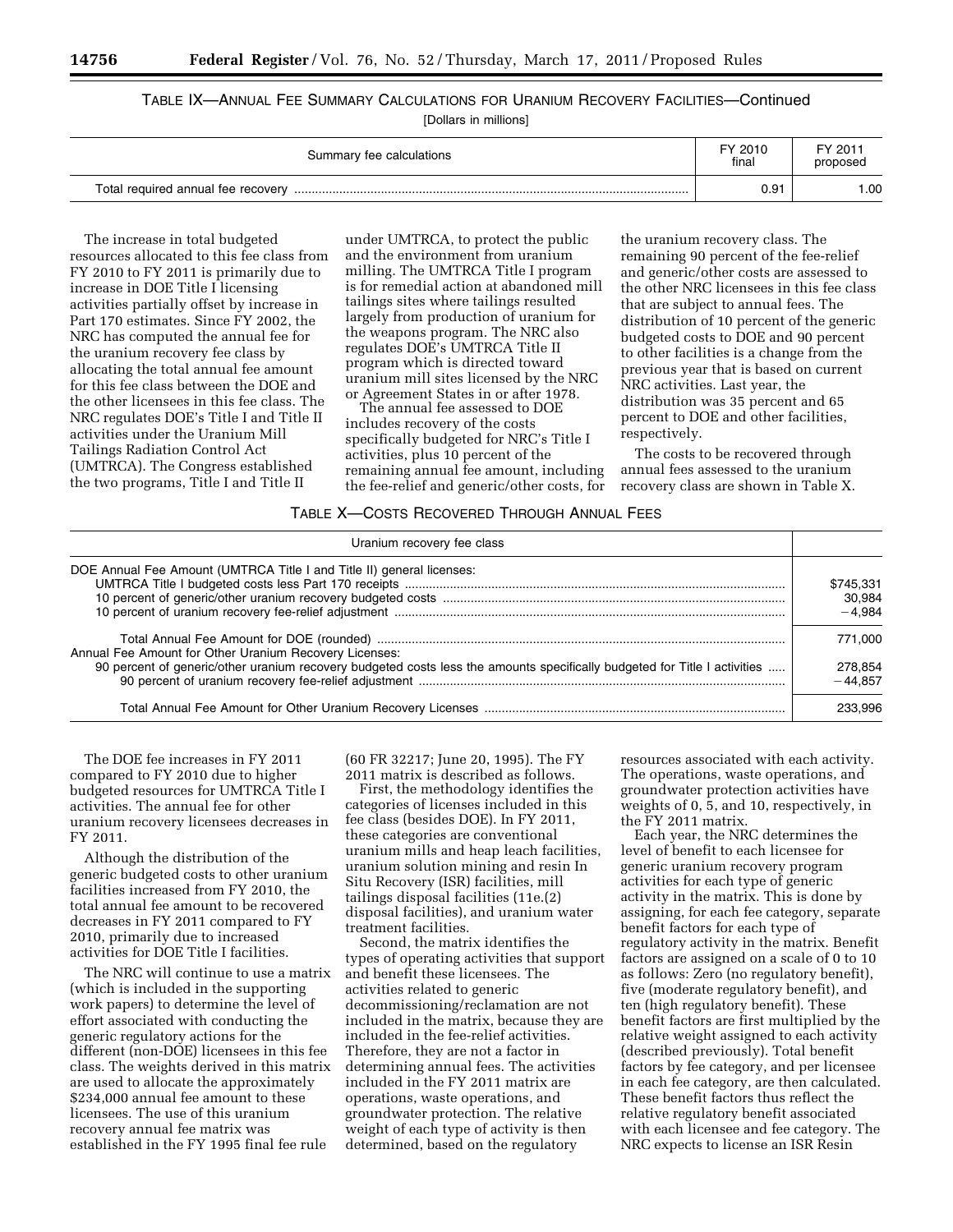Facility in FY 2011. Therefore, the benefit factors for fee Category 2.A.(2)(d) have been included in the FY 2011

matrix, and an annual fee has been established. The benefit factors per licensee and

per fee category, for each of the non-

DOE fee categories included in the uranium recovery fee class, are as follows:

| <b>TABLE XI-BENEFIT FACTORS FOR URANIUM RECOVERY LICENSES</b> |  |
|---------------------------------------------------------------|--|
|---------------------------------------------------------------|--|

| Fee category | Number of<br>licensees | Benefit factor<br>per licensee       | Total value                                   | Benefit factor<br>percent total |
|--------------|------------------------|--------------------------------------|-----------------------------------------------|---------------------------------|
|              |                        | 200<br>190<br>215<br>180<br>65<br>45 | 200<br>760<br>215<br>180<br>65<br>45<br>1.465 | 14<br>52<br>15<br>12<br>3       |

Applying these factors to the approximately \$234,000 in budgeted costs to be recovered from non-DOE uranium recovery licensees results in the total annual fees for each fee category. The annual fee per licensee is calculated by dividing the total allocated budgeted resources for the fee category by the number of licensees in that fee category, as summarized in Table XII:

#### TABLE XII—ANNUAL FEES FOR URANIUM RECOVERY LICENSEES (OTHER THAN DOE)

| Facility type (fee category) | FY 2011<br>proposed<br>annual fee |
|------------------------------|-----------------------------------|
|                              | 31.900                            |
|                              | 30.300                            |
|                              | 34.300                            |
|                              | 28,800                            |
|                              | 10.400                            |
|                              | 7.200                             |

c. Operating Power Reactors

The \$460.5 million in budgeted costs to be recovered through FY 2011 annual

fees assessed to the power reactor class was calculated as shown in Table XIII. The FY 2010 values are shown for

comparison. (Individual values may not sum to totals due to rounding.)

TABLE XIII—ANNUAL FEE SUMMARY CALCULATIONS FOR OPERATING POWER REACTORS

[Dollars in millions]

| Summary fee calculations | FY 2010<br>final | FY 2011<br>proposed |
|--------------------------|------------------|---------------------|
|                          | \$787.3          | \$783.1             |
|                          | $-312.5$         | $-320.5$            |
|                          | 474.8            | 462.6               |
|                          | $+0.8$           | $+0.9$              |
|                          | $+7.5$           | $-3.4$              |
|                          | $-1.0$           | 0.4                 |
|                          |                  | 460.5               |

The annual fee for power reactors decreases in FY 2011 compared to FY 2010 due to a decrease in budgeted resources, increase in the Part 170 collections estimate, and the fee-relief surplus adjustment. The budgeted costs to be recovered through annual fees to power reactors are divided equally among the 104 power reactors licensed to operate. This results in an FY 2011 annual fee of \$4,428,000 per reactor. Additionally, each power reactor

licensed to operate would be assessed the FY 2011 spent fuel storage/reactor decommissioning annual fee of \$241,000. This results in a total FY 2011 annual fee of \$4,669,000 for each power reactor licensed to operate.

The annual fees for power reactors are presented in § 171.15.

d. Spent Fuel Storage/Reactors in Decommissioning

For FY 2011, budgeted costs of approximately \$29.7 million for spent fuel storage/reactor decommissioning are to be recovered through annual fees assessed to 10 CFR Part 50 power reactors, and to Part 72 licensees who do not hold a Part 50 license. Those reactor licensees that have ceased operations and have no fuel onsite are not subject to these annual fees. Table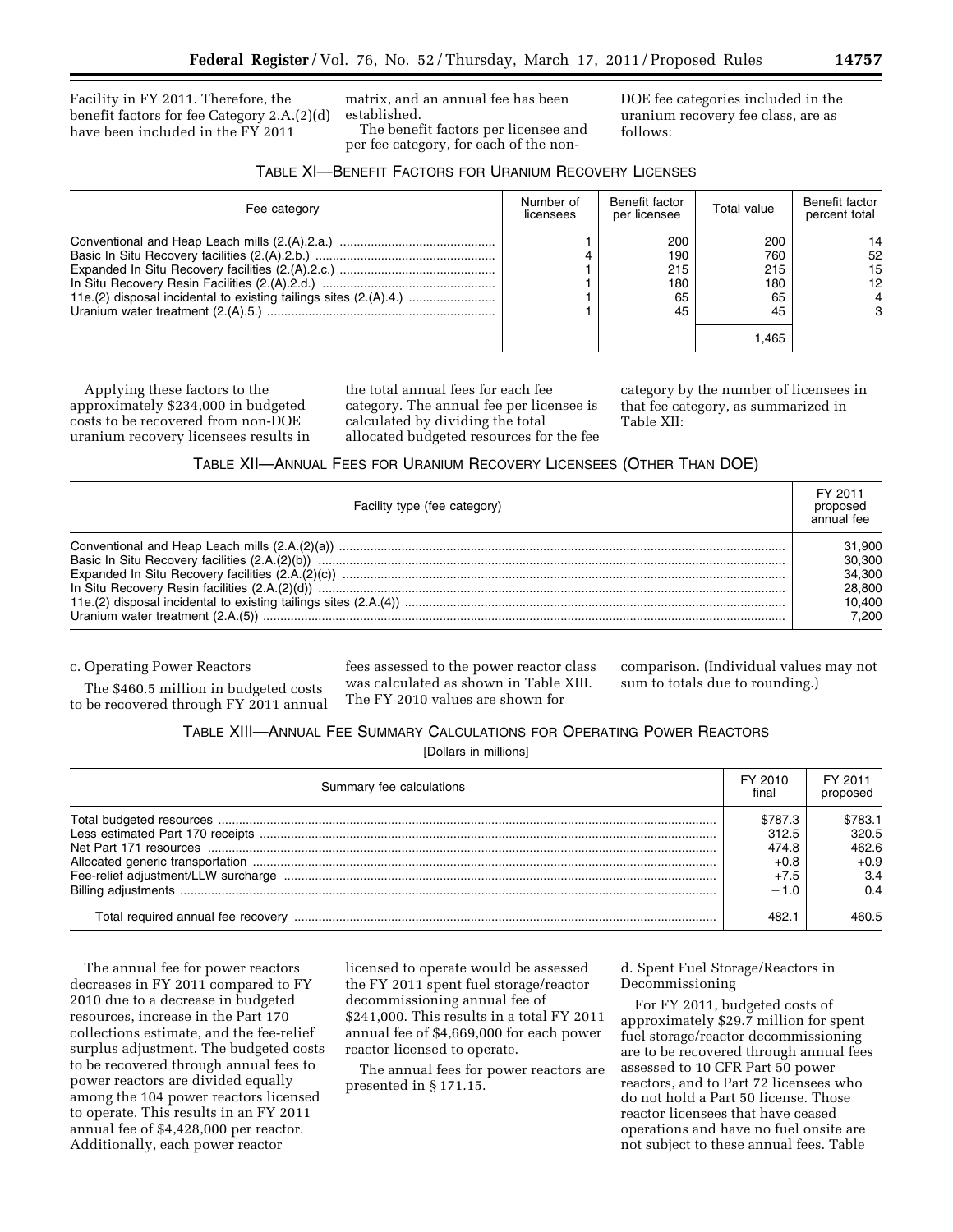XIV shows the calculation of this annual fee amount. The FY 2010 values are shown for comparison. (Individual values may not sum to totals due to rounding.)

#### TABLE XIV—ANNUAL FEE SUMMARY CALCULATIONS FOR THE SPENT FUEL STORAGE/REACTOR IN DECOMMISSIONING FEE **CLASS**

[Dollars in millions]

| <b>Summary Fee Calculations</b> | FY 2010<br>final | FY 2011<br>proposed             |
|---------------------------------|------------------|---------------------------------|
|                                 | \$24.1           | \$33.4<br>$-40$                 |
|                                 | +0.4<br>0.0      | 29.4<br>$+0.5$<br>$-0.2$<br>0.0 |
|                                 | 18.2             |                                 |

The value of total budgeted resources for this fee class is higher in FY 2011 than in FY 2010, due to increased budgeted resources for spent fuel storage licensing and certification activities and lower Part 170 collections estimate, partially offset by the fee-relief surplus adjustment. The required

annual fee recovery amount is divided equally among 123 licensees, resulting in an FY 2011 annual fee of \$241,000 per licensee.

e. Research and Test Reactors (Nonpower Reactors)

Approximately \$340,000 in budgeted costs is to be recovered through annual

fees assessed to the research and test reactor class of licenses for FY 2011. Table XV summarizes the annual fee calculation for research and test reactors for FY 2011. The FY 2010 values are shown for comparison. (Individual values may not sum to totals due to rounding.)

#### TABLE XV—ANNUAL FEE SUMMARY CALCULATIONS FOR RESEARCH AND TEST REACTORS

[Dollars in millions]

| Summary fee calculations | FY 2010<br>final | FY 2011<br>proposed |
|--------------------------|------------------|---------------------|
|                          | \$1.31           | \$1.87              |
|                          | $-1.01$          | $-1.54$             |
|                          | 0.30             | 0.33                |
|                          | $+0.01$          | $+0.02$             |
|                          | $+0.01$          | $-0.01$             |
|                          | 0.00             | 0.00                |
|                          | 0.33             | 0.34                |

The increase in annual fees from FY 2010 to FY 2011 is primarily due to increase in budgeted costs for review of licensing amendments partially offset by the fee-relief surplus adjustment. The required annual fee recovery amount is divided equally among the four research and test reactors subject to annual fees and results in an FY 2011 annual fee of \$86,100 for each licensee.

#### f. Rare Earth Facilities

The agency does not anticipate receiving an application for a rare earth facility this fiscal year, so no budgeted resources are allocated to this fee class, and no annual fee will be published in FY 2011.

g. Materials Users

Table XVI shows the calculation of the FY 2011 annual fee amount for

materials users licensees. The FY 2010 values are shown for comparison. Note the following fee categories under § 171.16 are included in this fee class: 1.C., 1.D., 2.B., 2.C., 3.A. through 3.S., 4.A. through 4.C., 5.A., 5.B., 6.A., 7.A. through 7.C., 8.A., 9.A. through 9.D., 16, and 17. (Individual values may not sum to totals due to rounding.)

## TABLE XVI—ANNUAL FEE SUMMARY CALCULATIONS FOR MATERIALS USERS

[Dollars in millions]

| Summary fee calculations | FY 2010<br>final | FY 2011<br>proposed |
|--------------------------|------------------|---------------------|
|                          | \$28.8<br>$-1.8$ | \$30.0<br>$-1.6$    |
|                          | 27 O             | 28.4                |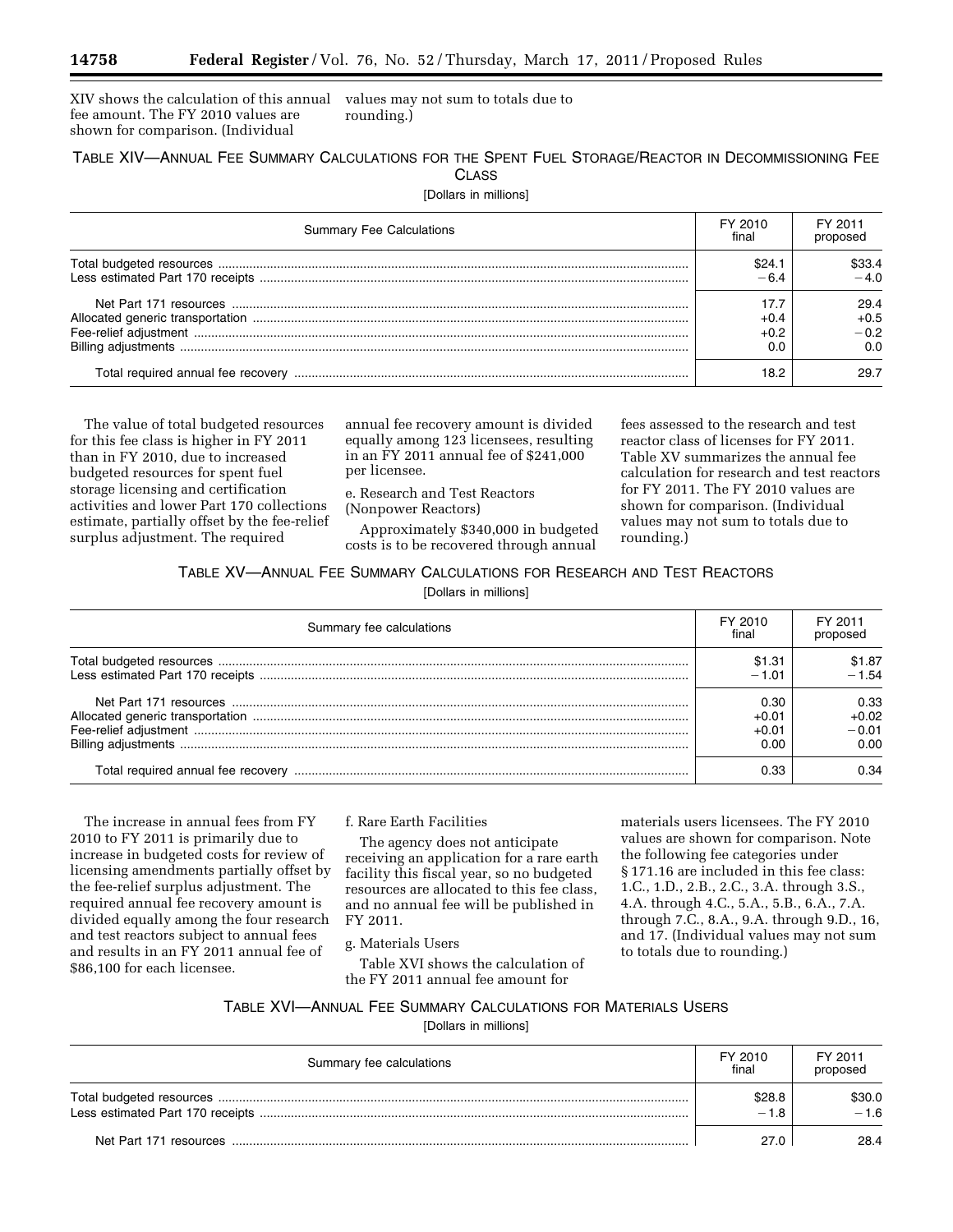## TABLE XVI—ANNUAL FEE SUMMARY CALCULATIONS FOR MATERIALS USERS—Continued

[Dollars in millions]

| Summary fee calculations | FY 2010<br>final           | FY 2011<br>proposed        |
|--------------------------|----------------------------|----------------------------|
|                          | $+0.8$<br>$+0.9$<br>$-0.0$ | $+1.0$<br>$-0.0$<br>$-0.0$ |
|                          | 28.7                       | 29.4                       |

The total required annual fees to be recovered from materials licensees increase in FY 2011, mainly because of increases in the budgeted resources allocated to this fee class for licensing and oversight activities, and lower estimated Part 170 fee revenue compared to FY 2010. Annual fees for most fee categories within the materials users' fee class increase while some decrease due to decrease in inspection costs in certain fee categories.

To equitably and fairly allocate the \$29.4 million in FY 2011 budgeted costs to be recovered in annual fees assessed to the approximately 3,000 diverse materials users licensees, the NRC will continue to base the annual fees for each fee category within this class on the Part 170 application fees and estimated inspection costs for each fee category. Because the application fees and inspection costs are indicative of the complexity of the license, this approach continues to provide a proxy for allocating the generic and other regulatory costs to the diverse categories of licenses based on the NRC's cost to regulate each category. This fee calculation also continues to consider the inspection frequency (priority), which is indicative of the safety risk and

resulting regulatory costs associated with the categories of licenses.

The annual fee for these categories of materials users licenses is developed as follows:

Annual fee =  $Constant \times [Application$ Fee + (Average Inspection Cost divided by Inspection Priority)] + Inspection Multiplier × (Average Inspection Cost divided by Inspection Priority) + Unique Category Costs.

The constant is the multiple necessary to recover approximately \$21 million in general costs (including allocated generic transportation costs) and is 1.53 for FY 2011. The average inspection cost is the average inspection hours for each fee category multiplied by the hourly rate of \$273. The inspection priority is the interval between routine inspections, expressed in years. The inspection multiplier is the multiple necessary to recover approximately \$8.2 million in inspection costs, and is 2.3 for FY 2011. The unique category costs are any special costs that the NRC has budgeted for a specific category of licenses. For FY 2011, approximately \$113,500 in budgeted costs for the implementation of revised 10 CFR Part 35, Medical Use of Byproduct Material

(unique costs), has been allocated to holders of NRC human-use licenses.

The annual fee to be assessed to each licensee also includes a share of the feerelief surplus adjustment of approximately \$177,000 allocated to the materials users fee class (see Section III.B.1., ''Application of Fee-Relief and Low-Level Waste Surcharge,'' of this document), and for certain categories of these licensees, a share of the approximately \$189,000 in LLW surcharge costs allocated to the fee class. The annual fee for each fee category is shown in § 171.16(d).

In FY 2011, the NRC will be eliminating fee Category 3.D. under byproduct materials since the agency does not expect to receive any license under the current definition of this fee category. The fee category will be reserved for future use.

#### h. Transportation

Table XVII shows the calculation of the FY 2011 generic transportation budgeted resources to be recovered through annual fees. The FY 2010 values are shown for comparison. (Individual values may not sum to totals due to rounding.)

#### TABLE XVII—ANNUAL FEE SUMMARY CALCULATIONS FOR TRANSPORTATION

[Dollars in millions]

| Summary fee calculations | FY 2010<br>final | FY 2011<br>proposed |
|--------------------------|------------------|---------------------|
|                          |                  | \$7.5<br>$-3.4$     |
|                          | ີ                |                     |

The increase in Part 171 resources in FY 2011 compared to last year is primarily due to an increase in budgeted resources for transportation regulatory programs.

The NRC must approve any package used for shipping nuclear material before shipment. If the package meets NRC requirements, the NRC issues a Radioactive Material Package Certificate of Compliance (CoC) to the organization

requesting approval of a package. Organizations are authorized to ship radioactive material in a package approved for use under the general licensing provisions of 10 CFR Part 71. The resources associated with generic transportation activities are distributed to the license fee classes based on the number of CoCs benefitting (used by) that fee class, as a proxy for the generic transportation resources expended for each fee class.

Generic transportation resources associated with fee-exempt entities are not included in this total. These costs are included in the appropriate fee-relief category (e.g., the fee-relief category for nonprofit educational institutions).

Consistent with the policy established in the NRC's FY 2006 final fee rule (71 FR 30721; May 30, 2006), the NRC will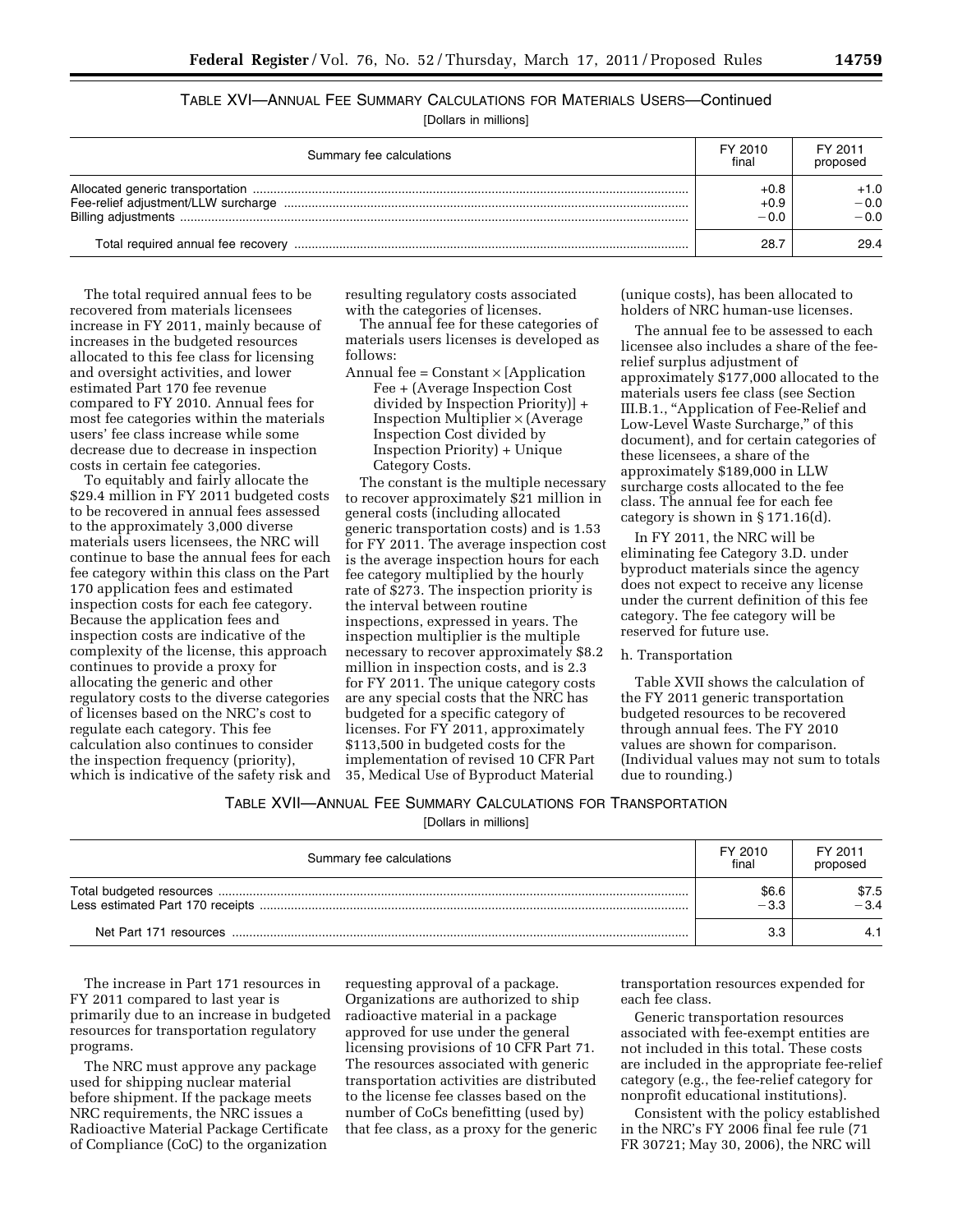recover generic transportation costs unrelated to DOE as part of existing annual fees for license fee classes. The NRC will continue to assess a separate annual fee under § 171.16, fee Category 18.A., for DOE transportation activities. The amount of the allocated generic resources is calculated by multiplying the percentage of total CoCs used by

each fee class (and DOE) by the total generic transportation resources to be recovered.

The distribution of these resources to the license fee classes and DOE is shown in Table XVIII. The distribution is adjusted to account for the licensees in each fee class that are fee-exempt. For example, if 3 CoCs benefit the entire

research and test reactor class, but only 4 of 32 research and test reactors are subject to annual fees, the number of CoCs used to determine the proportion of generic transportation resources allocated to research and test reactor annual fees equals  $((4/32)*3)$ , or 0.4 CoCs.

## TABLE XVIII—DISTRIBUTION OF GENERIC TRANSPORTATION RESOURCES, FY 2011

[Dollars in millions]

| License fee class/DOE  | Number CoCs<br>benefiting fee<br>class or DOE | Percentage<br>of total<br>CoCs | Allo-<br>cated<br>generic<br>trans-<br>porta-<br>tion<br>re-<br>sources |
|------------------------|-----------------------------------------------|--------------------------------|-------------------------------------------------------------------------|
| Total                  | 85.5                                          | 100.0                          | \$4.11                                                                  |
| DOE.                   | 22.0                                          | 25.7                           | 1.06                                                                    |
|                        | 19.0                                          | 22.2                           | 0.91                                                                    |
|                        | 10.0                                          | 11.7                           | 0.48                                                                    |
|                        | 0.5                                           | 0.6                            | 0.02                                                                    |
| <b>Fuel Facilities</b> | 13.0                                          | 15.2                           | 0.62                                                                    |
| <b>Materials Users</b> | 21.0                                          | 24.6                           | 1.01                                                                    |

The NRC is proposing to continue to assess an annual fee to DOE based on the Part 71 CoCs it holds and not allocate these DOE-related resources to other licensees' annual fees, because these resources specifically support DOE. Note that DOE's annual fee includes a reduction for the fee-relief surplus adjustment (see Section III.B.1, ''Application of Fee-Relief and Low-Level Waste Surcharge," of this document), resulting in a total annual fee of \$1,028,000 for FY 2011. The increase in the DOE fee is primarily related to higher budgeted resources for the NRC's transportation activities.

#### 3. Administrative Amendments

Eliminate fee Category 3.D. in § 171.16 since the agency currently does not have any licensee under this category. Based on the definition of this fee category no future licensees are expected since there are no nonprofit educational institutions that are distributors of radiopharmaceuticals.

Revise § 171.16 to reflect changes made to fee categories for import and export licenses in § 170.31. The current export fee Category 15.H. is deleted because the description for the fee was incorrect and not used in export licensing. A new export fee Category 15.H. is established to reflect a new fee category for government-to-government consents for exports of Category 1 quantities for radioactive material listed in Appendix P to 10 CFR Part 110. In addition, fee categories 15.M. through

and including 15.Q. are being eliminated. The requirement to obtain a specific license for imports of radioactive materials listed in Appendix P to 10 CFR Part 110 was eliminated as part of a 2010 rule change to 10 CFR Part 110 (July 28, 2010; 75 FR 44072).

In summary, the NRC is proposing to—

1. Use the NRC's fee-relief surplus by reducing all licensees' annual fees, based on their percentage share of the NRC budget; and

2. Establish rebaselined annual fees for FY 2011.

3. Update some fee categories for materials users and import and export licenses.

#### **IV. Plain Language**

The Presidential Memorandum dated June 1, 1998, entitled "Plain Language in Government Writing," directed that the Government's writing be in plain language. This memorandum was published on June 10, 1998 (63 FR 31883). The NRC requests specific comments on the clarity and effectiveness of the language in the proposed rule. Comments should be sent to the address listed under the **ADDRESSES** section of this document.

#### **V. Voluntary Consensus Standards**

The National Technology Transfer and Advancement Act of 1995 (15 U.S.C. 3701) requires that Federal agencies use technical standards that are developed or adopted by voluntary consensus standards bodies, unless

using these standards is inconsistent with applicable law or is otherwise impractical. The NRC is proposing to amend the licensing, inspection, and annual fees charged to its licensees and applicants as necessary to recover approximately 90 percent of its budget authority in FY 2011, as required by the OBRA–90, as amended. This action does not constitute the establishment of a standard that contains generally applicable requirements.

#### **VI. Environmental Impact: Categorical Exclusion**

The NRC has determined that this proposed rule is the type of action described in categorical exclusion 10 CFR 51.22(c)(1). Therefore, neither an environmental assessment nor an environmental impact statement has been prepared for the proposed rule. By its very nature, this regulatory action does not affect the environment and, therefore, no environmental justice issues are raised.

#### **VII. Paperwork Reduction Act Statement**

This proposed rule does not contain information collection requirements and, therefore, is not subject to the requirements of the Paperwork Reduction Act of 1995 (44 U.S.C. 3501 *et seq.*).

#### *Public Protection Notification*

The NRC may not conduct or sponsor, and a person is not required to respond to, a request for information or an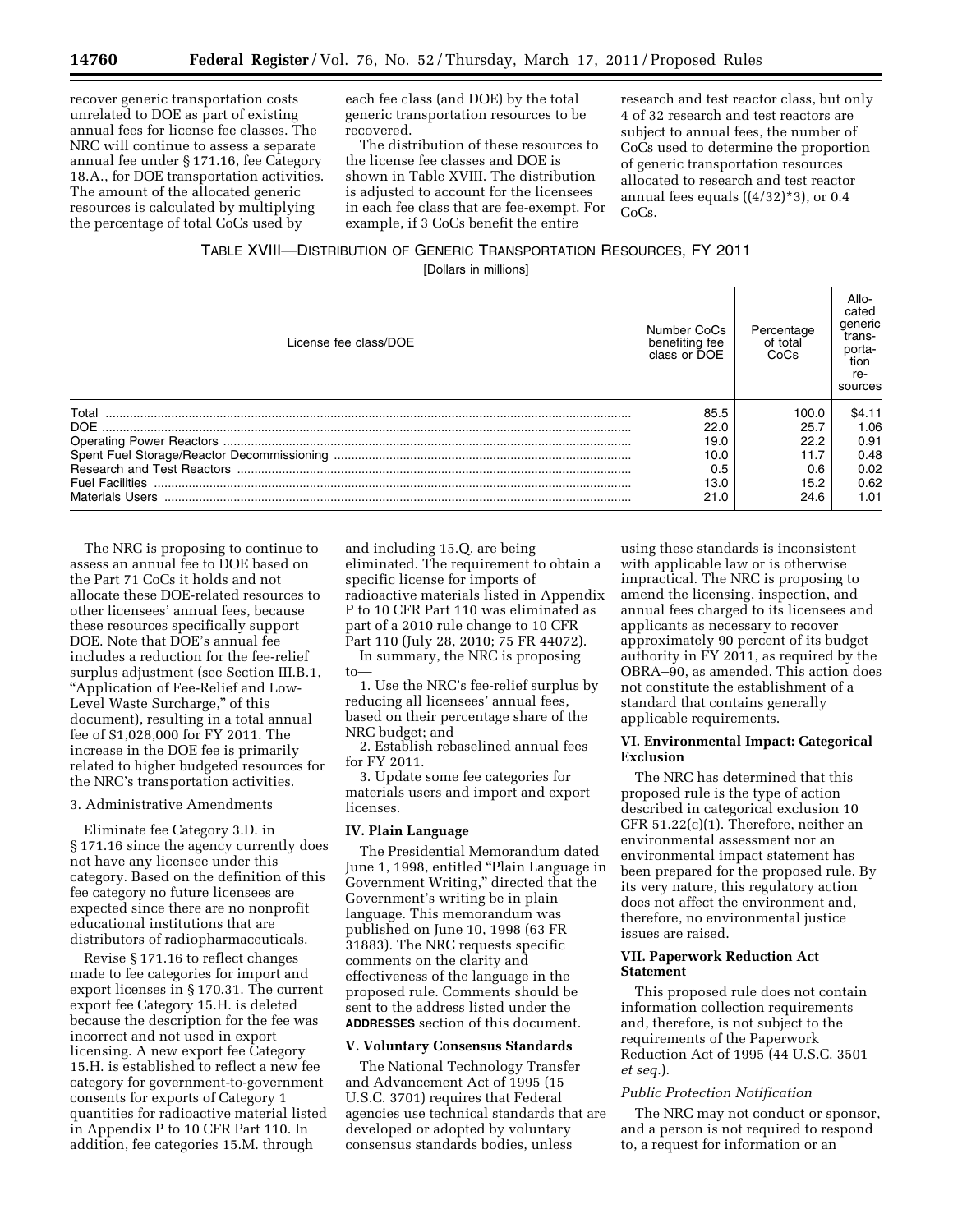information collection requirement, unless the requesting document displays a currently valid Office of Management and Budget control number.

#### **VIII. Regulatory Analysis**

With respect to 10 CFR Part 170, this proposed rule was developed under Title V of the IOAA (31 U.S.C. 9701) and the Commission's fee guidelines. When developing these guidelines, the Commission took into account guidance provided by the U.S. Supreme Court on March 4, 1974, in *National Cable Television Association, Inc.* v. *United States,* 415 U.S. 36 (1974) and *Federal Power Commission v. New England Power Company,* 415 U.S. 345 (1974). In these decisions, the Court held that the IOAA authorizes an agency to charge fees for special benefits rendered to identifiable persons measured by the "value to the recipient" of the agency service. The meaning of the IOAA was further clarified on December 16, 1976, by four decisions of the U.S. Court of Appeals for the District of Columbia: *National Cable Television Association*  v. *Federal Communications Commission,* 554 F.2d 1094 (DC Cir. 1976); *National Association of Broadcasters* v. *Federal Communications Commission,* 554 F.2d 1118 (DC Cir. 1976); *Electronic Industries Association* v. *Federal Communications Commission,* 554 F.2d 1109 (D.C. Cir. 1976); and *Capital Cities Communication, Inc.* v. *Federal Communications Commission,* 554 F.2d 1135 (DC Cir. 1976). The Commission's fee guidelines were developed based on these legal decisions.

The Commission's fee guidelines were upheld on August 24, 1979, by the U.S. Court of Appeals for the Fifth Circuit in *Mississippi Power and Light Co.* v. *U.S. Nuclear Regulatory Commission,* 601 F.2d 223 (5th Cir. 1979), *cert. denied,*  444 U.S. 1102 (1980). This court held that—

(1) The NRC had the authority to recover the full cost of providing services to identifiable beneficiaries;

(2) The NRC could properly assess a fee for the costs of providing routine inspections necessary to ensure a licensee's compliance with the Atomic Energy Act of 1954, as amended, and with applicable regulations;

(3) The NRC could charge for costs incurred in conducting environmental reviews required by the National Environmental Policy Act (42 U.S.C. 4321);

(4) The NRC properly included the costs of uncontested hearings and of administrative and technical support services in the fee schedule;

(5) The NRC could assess a fee for renewing a license to operate a lowlevel radioactive waste burial site; and

(6) The NRC's fees were not arbitrary or capricious.

With respect to 10 CFR Part 171, on November 5, 1990, the Congress passed OBRA–90, which required that, for FYs 1991 through 1995, approximately 100 percent of the NRC budget authority, less appropriations from the NWF, be recovered through the assessment of fees. The OBRA–90 was subsequently amended to extend the 100 percent fee recovery requirement through FY 2000. The FY 2001 Energy and Water Development Appropriation Act (EWDAA) amended OBRA–90 to decrease the NRC's fee recovery amount by 2 percent per year beginning in FY 2001, until the fee recovery amount was 90 percent in FY 2005. The FY 2006 EWDAA extended this 90 percent fee recovery requirement for FY 2006. Section 637 of the Energy Policy Act of 2005 made the 90 percent fee recovery requirement permanent in FY 2007. As a result, the NRC is required to recover approximately 90 percent of its FY 2011 budget authority, less the amounts appropriated from the NWF, WIR, and generic homeland security activities through fees. To comply with this statutory requirement and in accordance with § 171.13, the NRC is publishing the amount of the FY 2011 annual fees for reactor licensees, fuel cycle licensees, materials licensees, and holders of CoCs, registrations of sealed source and devices, and Government agencies. The OBRA–90, consistent with the accompanying Conference Committee Report, and the amendments to OBRA– 90, provides that—

(1) The annual fees will be based on approximately 90 percent of the Commission's FY 2011 budget of \$1,053.6 million not including the following items: Funds appropriated from the NWF to cover the NRC's highlevel waste program, amounts appropriated for WIR and generic homeland security activities, and the amount of funds collected from Part 170 fees;

(2) The annual fees shall, to the maximum extent practicable, have a reasonable relationship to the cost of regulatory services provided by the Commission; and

(3) The annual fees be assessed to those licensees the Commission, in its discretion, determines can fairly, equitably, and practicably contribute to their payment.

Part 171, which established annual fees for operating power reactors, effective October 20, 1986 (51 FR 33224; September 18, 1986), was challenged

and upheld in its entirety in *Florida Power and Light Company* v. *United States,* 846 F.2d 765 (DC Cir. 1988), *cert. denied,* 490 U.S. 1045 (1989). Further, the NRC's FY 1991 annual fee rule methodology was upheld by the DC Circuit Court of Appeals in *Allied Signal* v. *NRC,* 988 F.2d 146 (DC Cir. 1993).

#### **IX. Regulatory Flexibility Analysis**

The NRC is required by the OBRA–90, as amended, to recover approximately 90 percent of its FY 2011 budget authority through the assessment of user fees. This Act further requires that the NRC establish a schedule of charges that fairly and equitably allocates the aggregate amount of these charges among licensees.

This proposed rule would establish the schedules of fees that are necessary to implement the Congressional mandate for FY 2011. This proposed rule would result in increases in the annual fees charged to certain licensees and holders of certificates, registrations, and approvals, and in decreases in annual fees charged to others. Licensees affected by the annual fee increases and decreases include those that qualify as a small entity under NRC's size standards in 10 CFR 2.810. The Regulatory Flexibility Analysis, prepared in accordance with 5 U.S.C. 604, is included as Appendix A to this proposed rule.

The Small Business Regulatory Enforcement Fairness Act (SBREFA) requires all Federal agencies to prepare a written compliance guide for each rule for which the agency is required by 5 U.S.C. 604 to prepare a regulatory flexibility analysis. Therefore, in compliance with the law, Attachment 1 of Appendix A to the Regulatory Flexibility Analysis is the small entity compliance guide for FY 2011.

#### **X. Backfit Analysis**

The NRC has determined that the backfit rule, 10 CFR 50.109, does not apply to this proposed rule and that a backfit analysis is not required for this proposed rule. The backfit analysis is not required because these amendments do not require the modification of, or additions to, systems, structures, components, or the design of a facility, or the design approval or manufacturing license for a facility, or the procedures or organization required to design, construct, or operate a facility.

#### **List of Subjects**

#### *10 CFR Part 170*

Byproduct material, Import and export licenses, Intergovernmental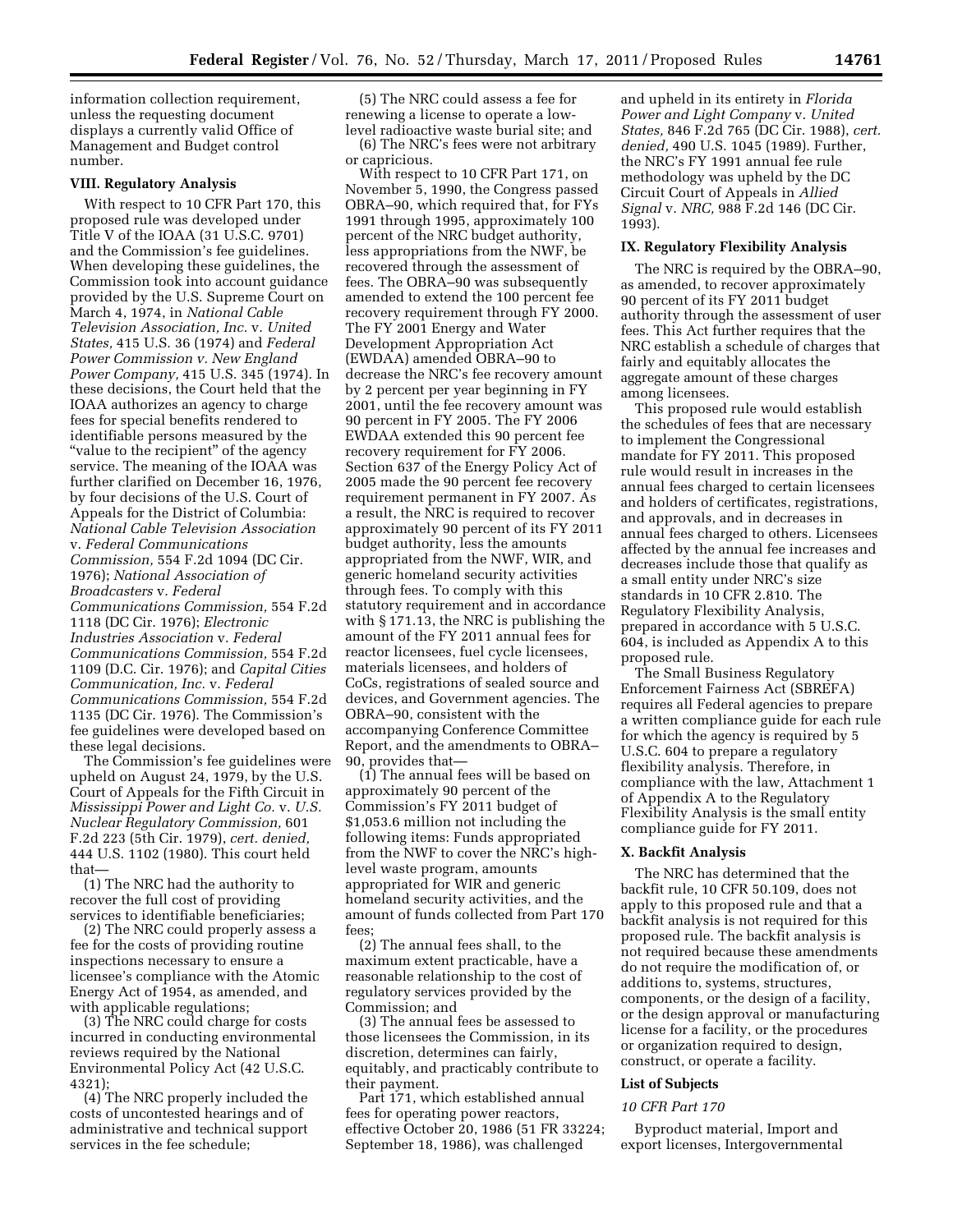relations, Non-payment penalties, Nuclear materials, Nuclear power plants and reactors, Source material, Special nuclear material.

#### *10 CFR Part 171*

Annual charges, Byproduct material, Holders of certificates, Registrations, Approvals, Intergovernmental relations, Non-payment penalties, Nuclear materials, Nuclear power plants and reactors, Source material, Special nuclear material.

For the reasons set out in the preamble and under the authority of the Atomic Energy Act of 1954, as amended; the Energy Reorganization Act of 1974, as amended; and 5 U.S.C. 552, the NRC is proposing to adopt the following amendments to 10 CFR Parts 170 and 171.

#### **PART 170—FEES FOR FACILITIES, MATERIALS, IMPORT AND EXPORT LICENSES, AND OTHER REGULATORY SERVICES UNDER THE ATOMIC ENERGY ACT OF 1954, AS AMENDED**

1. The authority citation for part 170 continues to read as follows:

**Authority:** Section 9701, Pub. L. 97–258, 96 Stat. 1051 (31 U.S.C. 9701); sec. 301, Pub.

L. 92–314, 86 Stat. 227 (42 U.S.C. 2201w); sec. 201, Pub. L. 93–438, 88 Stat. 1242, as amended (42 U.S.C. 5841); sec. 205a, Pub. L. 101–576, 104 Stat. 2842, as amended (31 U.S.C. 901, 902); sec. 1704, 112 Stat. 2750 (44 U.S.C. 3504 note), sec. 623, Pub. L. 109–58, 119 Stat. 783 (42 U.S.C. 2201(w)); sec. 651(e), Pub. L. 109–58, 119 Stat. 806–810 (42 U.S.C. 2014, 2021, 2021b, 2111).

2. In § 170.11, paragraphs (a)(1)(iii)(A) and (a)(1)(iii)(B) are revised and paragraph (a)(1)(iii)(D) is removed and reserved.

The revisions read as follows:

#### **§ 170.11 Exemptions.**

- $(a) * * * *$
- $(1) * * * *$
- $(iii) * * * *$

(A) The report should be submitted for the specific purpose of supporting ongoing NRC generic regulatory improvements or efforts (e.g., rules, regulations, regulatory guides, and policy statements), and the agency, at the time the document is submitted, plans to use it for that purpose. The exemption applies even if ultimately the NRC does not use the document as planned;

(B) The NRC must be the primary beneficiary of the NRC's review and approval of these documents. This

## SCHEDULE OF FACILITY FEES

[*See* footnotes at end of table]

exemption does not apply to a topical report submitted for the purpose of obtaining NRC approval for future use of the report by the industry to address licensing or safety issues, even though the NRC may realize some benefits from its review and approval of the document; and

\* \* \* \* \*

3. Section 170.20 is revised to read as follows:

#### **§ 170.20 Average cost per professional staff-hour.**

Fees for permits, licenses, amendments, renewals, special projects, 10 CFR part 55 re-qualification and replacement examinations and tests, other required reviews, approvals, and inspections under §§ 170.21 and 170.31 will be calculated using the professional staff-hour rate of \$273 per hour.

4. In § 170.21, in the table, fee Category K is revised to read as follows:

#### **§ 170.21 Schedule of fees for production and utilization facilities, review of standard referenced design approvals, special projects, inspections, and import and export licenses.**

\* \* \* \* \*

|           |  |  | TOCC TOOLITOLOG AT CHIA OF LADIOT    |                                                                                                                                                                                                                                                                                                                                                                                                                                                                         |                                                          |                                |
|-----------|--|--|--------------------------------------|-------------------------------------------------------------------------------------------------------------------------------------------------------------------------------------------------------------------------------------------------------------------------------------------------------------------------------------------------------------------------------------------------------------------------------------------------------------------------|----------------------------------------------------------|--------------------------------|
| Fees $12$ |  |  | Facility categories and type of fees |                                                                                                                                                                                                                                                                                                                                                                                                                                                                         |                                                          |                                |
|           |  |  |                                      |                                                                                                                                                                                                                                                                                                                                                                                                                                                                         |                                                          |                                |
|           |  |  |                                      |                                                                                                                                                                                                                                                                                                                                                                                                                                                                         |                                                          | K. Import and export licenses: |
|           |  |  |                                      | Licenses for the import and export only of production and utilization facilities or the export only of components for production<br>1. Application for import or export of production and utilization facilities <sup>4</sup> (including reactors and other facilities) and ex-                                                                                                                                                                                         | and utilization facilities issued under 10 CFR Part 110. |                                |
|           |  |  |                                      | ports of components requiring Commission and Executive Branch review, for example, actions under 10 CFR                                                                                                                                                                                                                                                                                                                                                                 |                                                          | $110.40(b)$ .                  |
| \$17,700  |  |  |                                      |                                                                                                                                                                                                                                                                                                                                                                                                                                                                         |                                                          |                                |
|           |  |  |                                      | 2. Application for export of reactor and other components requiring Executive Branch review only, for example, those                                                                                                                                                                                                                                                                                                                                                    | actions under 10 CFR $110.41(a)$ .                       |                                |
| 9,600     |  |  |                                      |                                                                                                                                                                                                                                                                                                                                                                                                                                                                         |                                                          |                                |
|           |  |  |                                      | 3. Application for export of components requiring the assistance of the Executive Branch to obtain foreign government                                                                                                                                                                                                                                                                                                                                                   |                                                          | assurances.                    |
| 4.400     |  |  |                                      |                                                                                                                                                                                                                                                                                                                                                                                                                                                                         |                                                          |                                |
|           |  |  |                                      | 4. Application for export of facility components and equipment not requiring Commission or Executive Branch review, or                                                                                                                                                                                                                                                                                                                                                  | obtaining foreign government assurances.                 |                                |
| 2,700     |  |  |                                      |                                                                                                                                                                                                                                                                                                                                                                                                                                                                         |                                                          |                                |
|           |  |  |                                      | 5. Minor amendment of any active export or import license, for example, to extend the expiration date, change domestic<br>information, or make other revisions which do not involve any substantive changes to license terms or conditions or<br>to the type of facility or component authorized for export and therefore, do not require in-depth analysis or review or<br>consultation with the Executive Branch, U.S. host state, or foreign government authorities. |                                                          |                                |
| 1.400     |  |  |                                      |                                                                                                                                                                                                                                                                                                                                                                                                                                                                         |                                                          |                                |

1Fees will not be charged for orders related to civil penalties or other civil sanctions issued by the Commission under § 2.202 of this chapter or for amendments resulting specifically from the requirements of these orders. For orders unrelated to civil penalties or other civil sanctions, fees will be charged for any resulting licensee-specific activities not otherwise exempted from fees under this chapter. Fees will be charged for approvals issued under a specific exemption provision of the Commission's regulations under Title 10 of the *Code of Federal Regulations* (e.g., 10 CFR 50.12, 10 CFR 73.5) and any other sections in effect now or in the future, regardless of whether the approval is in the form of a license amendment, letter of approval, safety evaluation report, or other form.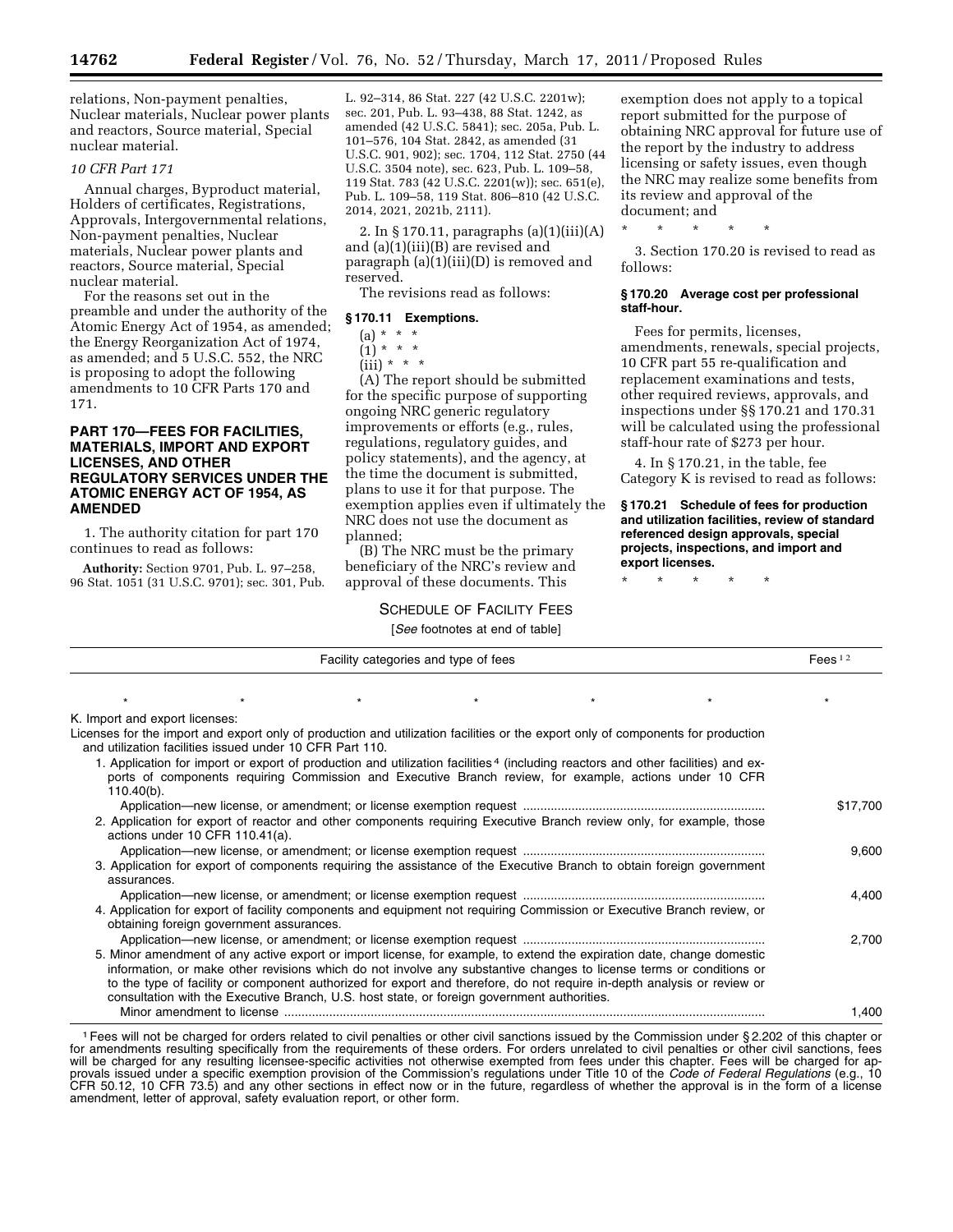<sup>2</sup> Full cost fees will be determined based on the professional staff time and appropriate contractual support services expended. For applications currently on file and for which fees are determined based on the full cost expended for the review, the professional staff hours expended for the review of the application up to the effective date of the final rule will be determined at the professional rates in effect when the service was provided. For those applications currently on file for which review costs have reached an applicable fee ceiling established by the June 20, 1984, and July 2, 1990, rules, but are still pending completion of the review, the cost incurred after any applicable ceiling was reached through January 29, 1989, will not be billed to the applicant. Any professional staff-hours expended above those ceilings on or after January 30, 1989, will be assessed at the applicable rates established by § 170.20, as appropriate, except for topical reports whose costs exceed \$50,000. Costs which exceed \$50,000 for any topical report, amendment, revision, or supplement to a topical report completed or under review from January 30, 1989, through August 8, 1991, will not be billed to the applicant. Any professional hours expended on or after August 9, 1991, will be assessed at the applicable rate established in § 170.20.

\* \* \* \* \* \* \* \* \* 4 Imports only of major components for end-use at NRC-licensed reactors are now authorized under NRC general import license. <sup>5</sup> In § 170.31, the table is revised to read as follows:

**§ 170.31 Schedule of fees for materials licenses and other regulatory services, including inspections and import and export licenses.** 

\* \* \* \* \*

## SCHEDULE OF MATERIALS FEES

| Category of materials licenses and type of fees <sup>1</sup>                                                                                                        | Fee $23$   |
|---------------------------------------------------------------------------------------------------------------------------------------------------------------------|------------|
| 1. Special nuclear material:                                                                                                                                        |            |
| A. (1) Licenses for possession and use of U-235 or plutonium for fuel fabrication activities.                                                                       |            |
|                                                                                                                                                                     | Full Cost. |
| (b) Low Enriched Uranium in Dispersible Form Used for Fabrication of Power Reactor Fuel [Program Code(s):                                                           | Full Cost. |
| 21210].                                                                                                                                                             |            |
| (2) All other special nuclear materials licenses not included in Category 1.A.(1) which are licensed for fuel cycle ac-                                             |            |
| tivities.                                                                                                                                                           |            |
|                                                                                                                                                                     | Full Cost. |
|                                                                                                                                                                     | Full Cost. |
|                                                                                                                                                                     | Full Cost. |
| B. Licenses for receipt and storage of spent fuel and reactor-related Greater than Class C (GTCC) waste at an inde-                                                 | Full Cost. |
| pendent spent fuel storage installation (ISFSI) [Program Code(s): 23200].                                                                                           |            |
| C. Licenses for possession and use of special nuclear material in sealed sources contained in devices used in industrial                                            | \$1,300.   |
| measuring systems, including x-ray fluorescence analyzers <sup>4</sup> .                                                                                            |            |
|                                                                                                                                                                     |            |
| D. All other special nuclear material licenses, except licenses authorizing special nuclear material in unsealed form in                                            |            |
| combination that would constitute a critical quantity, as defined in §150.11 of this chapter, for which the licensee shall                                          |            |
| pay the same fees as those under Category 1.A. <sup>4</sup> .                                                                                                       |            |
| Application [Program Code(s): 22110, 22111, 22120, 22131, 22136, 22150, 22151, 22161, 22163, 22170, 23100,                                                          | \$2,500.   |
| 23300, 23310].                                                                                                                                                      |            |
| E. Licenses or certificates for construction and operation of a uranium enrichment facility [Program Code(s): 21200]                                                | Full Cost. |
| 2. Source material:                                                                                                                                                 |            |
| A. (1) Licenses for possession and use of source material for refining uranium mill concentrates to uranium hexafluoride                                            | Full Cost. |
|                                                                                                                                                                     |            |
| [Program Code(s): 11400].                                                                                                                                           |            |
| (2) Licenses for possession and use of source material in recovery operations such as milling, in-situ recovery, heap-                                              |            |
| leaching, ore buying stations, ion-exchange facilities, and in processing of ores containing source material for ex-                                                |            |
| traction of metals other than uranium or thorium, including licenses authorizing the possession of byproduct waste                                                  |            |
| material (tailings) from source material recovery operations, as well as licenses authorizing the possession and                                                    |            |
| maintenance of a facility in a standby mode.                                                                                                                        |            |
|                                                                                                                                                                     | Full Cost. |
|                                                                                                                                                                     | Full Cost. |
|                                                                                                                                                                     | Full Cost. |
|                                                                                                                                                                     | Full Cost. |
|                                                                                                                                                                     | Full Cost. |
|                                                                                                                                                                     | Full Cost. |
| (3) Licenses that authorize the receipt of byproduct material, as defined in Section 11e.(2) of the Atomic Energy Act,                                              | Full Cost. |
| from other persons for possession and disposal, except those licenses subject to the fees in Category 2.A.(2) or                                                    |            |
| Category 2.A.(4) [Program Code(s): 11600, 12000].                                                                                                                   |            |
| (4) Licenses that authorize the receipt of byproduct material, as defined in Section 11e.(2) of the Atomic Energy Act,                                              | Full Cost. |
| from other persons for possession and disposal incidental to the disposal of the uranium waste tailings generated                                                   |            |
| by the licensee's milling operations, except those licenses subject to the fees in Category 2.A.(2) [Program                                                        |            |
| Code(s): 12010].                                                                                                                                                    |            |
| (5) Licenses that authorize the possession of source material related to removal of contaminants (source material)<br>from drinking water [Program Code(s): 11820]. | Full Cost. |
| B. Licenses which authorize the possession, use, and/or installation of source material for shielding.                                                              |            |
|                                                                                                                                                                     | \$600.     |
|                                                                                                                                                                     | \$5,400.   |
| Application [Program Code(s): 11200, 11220, 11221, 11230, 11300, 11800, 11810].                                                                                     |            |
| 3. Byproduct material:                                                                                                                                              |            |
| A. Licenses of broad scope for the possession and use of byproduct material issued under parts 30 and 33 of this chap-                                              |            |
| ter for processing or manufacturing of items containing byproduct material for commercial distribution.                                                             |            |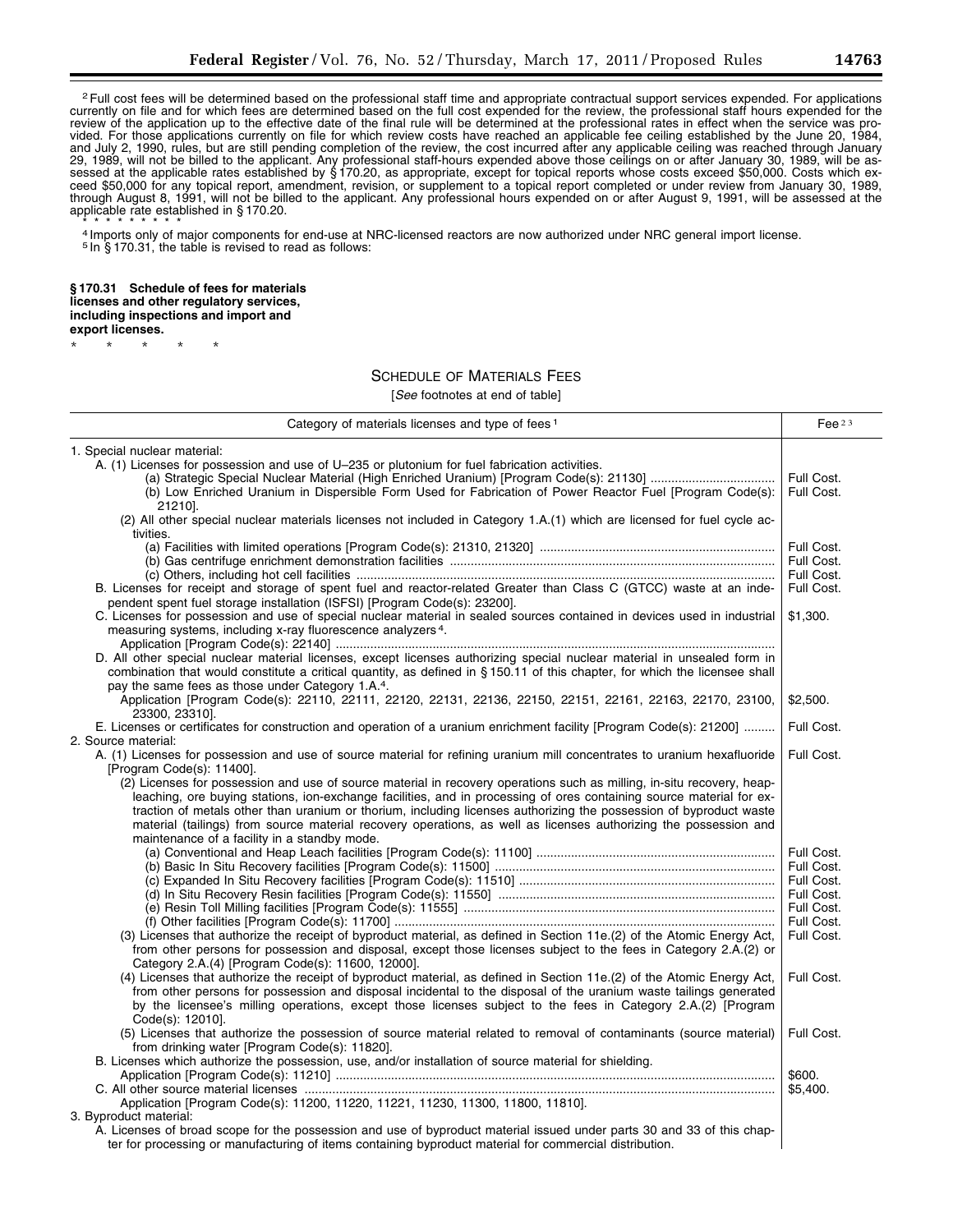-

## SCHEDULE OF MATERIALS FEES—Continued

| Category of materials licenses and type of fees <sup>1</sup>                                                                                                                                                                                                                                                                                                                                                                                                                                     | Fee $23$  |
|--------------------------------------------------------------------------------------------------------------------------------------------------------------------------------------------------------------------------------------------------------------------------------------------------------------------------------------------------------------------------------------------------------------------------------------------------------------------------------------------------|-----------|
|                                                                                                                                                                                                                                                                                                                                                                                                                                                                                                  | \$12,800. |
| B. Other licenses for possession and use of byproduct material issued under part 30 of this chapter for processing or<br>manufacturing of items containing byproduct material for commercial distribution.                                                                                                                                                                                                                                                                                       | \$4,400.  |
| C. Licenses issued under §§ 32.72 and/or 32.74 of this chapter that authorize the processing or manufacturing and dis-<br>tribution or redistribution of radiopharmaceuticals, generators, reagent kits, and/or sources and devices containing by-<br>product material. This category does not apply to licenses issued to nonprofit educational institutions whose processing<br>or manufacturing is exempt under $\S 170.11(a)(4)$ .                                                           |           |
|                                                                                                                                                                                                                                                                                                                                                                                                                                                                                                  | \$6.500.  |
| E. Licenses for possession and use of byproduct material in sealed sources for irradiation of materials in which the<br>source is not removed from its shield (self-shielded units).                                                                                                                                                                                                                                                                                                             | $N/A6$ .  |
| F. Licenses for possession and use of less than 10,000 curies of byproduct material in sealed sources for irradiation of<br>materials in which the source is exposed for irradiation purposes. This category also includes underwater irradiators for<br>irradiation of materials where the source is not exposed for irradiation purposes.                                                                                                                                                      | \$3,100.  |
| G. Licenses for possession and use of 10,000 curies or more of byproduct material in sealed sources for irradiation of<br>materials in which the source is exposed for irradiation purposes. This category also includes underwater irradiators for<br>irradiation of materials where the source is not exposed for irradiation purposes.                                                                                                                                                        | \$6,400.  |
|                                                                                                                                                                                                                                                                                                                                                                                                                                                                                                  | \$60,900. |
| H. Licenses issued under Subpart A of part 32 of this chapter to distribute items containing byproduct material that re-<br>quire device review to persons exempt from the licensing requirements of part 30 of this chapter. The category does<br>not include specific licenses authorizing redistribution of items that have been authorized for distribution to persons ex-<br>empt from the licensing requirements of part 30 of this chapter.                                               |           |
| I. Licenses issued under Subpart A of part 32 of this chapter to distribute items containing byproduct material or quan-<br>tities of byproduct material that do not require device evaluation to persons exempt from the licensing requirements of<br>part 30 of this chapter. This category does not include specific licenses authorizing redistribution of items that have<br>been authorized for distribution to persons exempt from the licensing requirements of part 30 of this chapter. | \$4,300.  |
|                                                                                                                                                                                                                                                                                                                                                                                                                                                                                                  | \$11,400. |
| J. Licenses issued under Subpart B of part 32 of this chapter to distribute items containing byproduct material that require<br>sealed source and/or device review to persons generally licensed under part 31 of this chapter. This category does not<br>include specific licenses authorizing redistribution of items that have been authorized for distribution to persons gen-<br>erally licensed under part 31 of this chapter.                                                             |           |
| K. Licenses issued under Subpart B of part 32 of this chapter to distribute items containing byproduct material or quan-<br>tities of byproduct material that do not require sealed source and/or device review to persons generally licensed under<br>part 31 of this chapter. This category does not include specific licenses authorizing redistribution of items that have                                                                                                                   | \$2,000.  |
| been authorized for distribution to persons generally licensed under part 31 of this chapter.                                                                                                                                                                                                                                                                                                                                                                                                    | \$1,100.  |
| L. Licenses of broad scope for possession and use of byproduct material issued under parts 30 and 33 of this chapter for<br>research and development that do not authorize commercial distribution.                                                                                                                                                                                                                                                                                              |           |
| M. Other licenses for possession and use of byproduct material issued under part 30 of this chapter for research and de-<br>velopment that do not authorize commercial distribution.                                                                                                                                                                                                                                                                                                             | \$5,400.  |
| N. Licenses that authorize services for other licensees, except:<br>(1) Licenses that authorize only calibration and/or leak testing services are subject to the fees specified in fee Cat-<br>egory 3.P.; and                                                                                                                                                                                                                                                                                   | \$3,500.  |
| (2) Licenses that authorize waste disposal services are subject to the fees specified in fee Categories 4.A., 4.B., and<br>4.C.                                                                                                                                                                                                                                                                                                                                                                  |           |
| O. Licenses for possession and use of byproduct material issued under part 34 of this chapter for industrial radiography<br>operations.                                                                                                                                                                                                                                                                                                                                                          | \$6,400.  |
|                                                                                                                                                                                                                                                                                                                                                                                                                                                                                                  | \$4,000.  |
| P. All other specific byproduct material licenses, except those in Categories 4.A. through 9.D.<br>Application [Program Code(s): 02400, 02410, 03120, 03121, 03122, 03123, 03124, 03220, 03221, 03222, 03800,<br>03810, 22130].                                                                                                                                                                                                                                                                  | \$1,500.  |
| Q. Registration of a device(s) generally licensed under part 31 of this chapter.                                                                                                                                                                                                                                                                                                                                                                                                                 |           |
| R. Possession of items or products containing radium-226 identified in 10 CFR 31.12 which exceed the number of items<br>or limits specified in that section. <sup>5</sup><br>1. Possession of quantities exceeding the number of items or limits in 10 CFR 31.12(a)(4), or (5) but less than or                                                                                                                                                                                                  | \$400.    |
| equal to 10 times the number of items or limits specified.                                                                                                                                                                                                                                                                                                                                                                                                                                       | \$2,500.  |
| 2. Possession of quantities exceeding 10 times the number of items or limits specified in 10 CFR 31.12(a)(4), or (5).                                                                                                                                                                                                                                                                                                                                                                            | \$1,500.  |
| S. Licenses for production of accelerator-produced radionuclides.                                                                                                                                                                                                                                                                                                                                                                                                                                | \$6,500.  |
| 4. Waste disposal and processing:                                                                                                                                                                                                                                                                                                                                                                                                                                                                |           |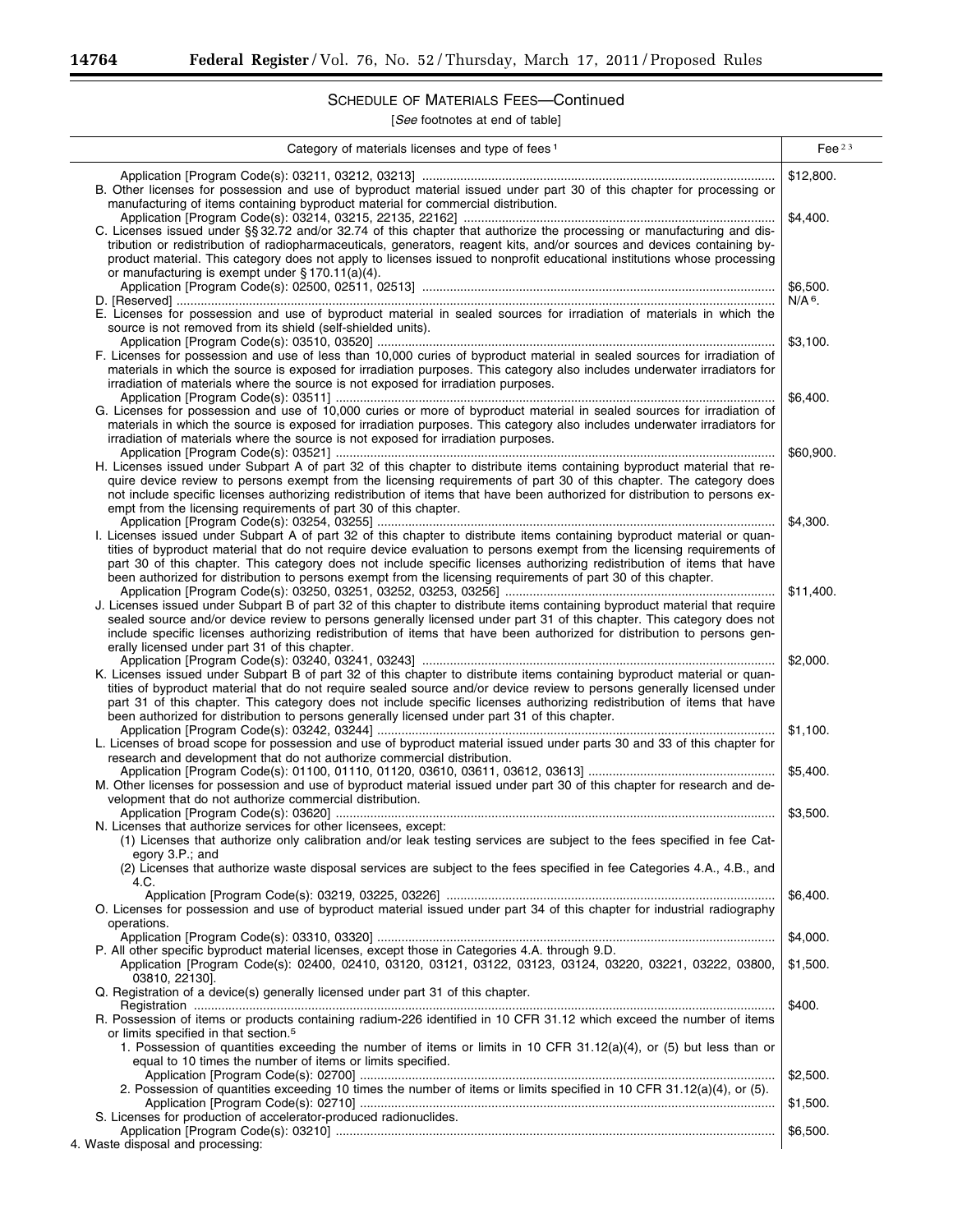## SCHEDULE OF MATERIALS FEES—Continued

| Category of materials licenses and type of fees <sup>1</sup>                                                                                                                                                                                                                                                                                                                                                                                                                                                                                                                                                                                                                                                                                                                                                                                                                                                                                                                                                | Fee $23$                             |
|-------------------------------------------------------------------------------------------------------------------------------------------------------------------------------------------------------------------------------------------------------------------------------------------------------------------------------------------------------------------------------------------------------------------------------------------------------------------------------------------------------------------------------------------------------------------------------------------------------------------------------------------------------------------------------------------------------------------------------------------------------------------------------------------------------------------------------------------------------------------------------------------------------------------------------------------------------------------------------------------------------------|--------------------------------------|
| A. Licenses specifically authorizing the receipt of waste byproduct material, source material, or special nuclear material<br>from other persons for the purpose of contingency storage or commercial land disposal by the licensee; or licenses au-<br>thorizing contingency storage of low-level radioactive waste at the site of nuclear power reactors; or licenses for receipt<br>of waste from other persons for incineration or other treatment, packaging of resulting waste and residues, and transfer<br>of packages to another person authorized to receive or dispose of<br>Application [Program Code(s): 03231, 03233, 03235, 03236, 06100, 06101].<br>B. Licenses specifically authorizing the receipt of waste byproduct material, source material, or special nuclear material<br>from other persons for the purpose of packaging or repackaging the material. The licensee will dispose of the material<br>by transfer to another person authorized to receive or dispose of the material. | Full Cost.                           |
| C. Licenses specifically authorizing the receipt of prepackaged waste byproduct material, source material, or special nu-<br>clear material from other persons. The licensee will dispose of the material by transfer to another person authorized to<br>receive or dispose of the material.                                                                                                                                                                                                                                                                                                                                                                                                                                                                                                                                                                                                                                                                                                                | \$8,400.                             |
| 5. Well logging:<br>A. Licenses for possession and use of byproduct material, source material, and/or special nuclear material for well log-<br>ging, well surveys, and tracer studies other than field flooding tracer studies.                                                                                                                                                                                                                                                                                                                                                                                                                                                                                                                                                                                                                                                                                                                                                                            | \$4,900.                             |
| B. Licenses for possession and use of byproduct material for field flooding tracer studies.                                                                                                                                                                                                                                                                                                                                                                                                                                                                                                                                                                                                                                                                                                                                                                                                                                                                                                                 | \$3,300.<br>Full Cost.               |
| 6. Nuclear laundries:<br>A. Licenses for commercial collection and laundry of items contaminated with byproduct material, source material, or spe-<br>cial nuclear material.                                                                                                                                                                                                                                                                                                                                                                                                                                                                                                                                                                                                                                                                                                                                                                                                                                |                                      |
| 7. Medical licenses:<br>A. Licenses issued under parts 30, 35, 40, and 70 of this chapter for human use of byproduct material, source material,<br>or special nuclear material in sealed sources contained in gamma stereotactic radiosurgery units, teletherapy devices,<br>or similar beam therapy devices.                                                                                                                                                                                                                                                                                                                                                                                                                                                                                                                                                                                                                                                                                               | \$21,800.                            |
| B. Licenses of broad scope issued to medical institutions or two or more physicians under parts 30, 33, 35, 40, and 70 of<br>this chapter authorizing research and development, including human use of byproduct material, except licenses for by-<br>product material, source material, or special nuclear material in sealed sources contained in teletherapy devices. This<br>category also includes the possession and use of source material for shielding when authorized on the same license.                                                                                                                                                                                                                                                                                                                                                                                                                                                                                                        | \$8,800.                             |
| C. Other licenses issued under parts 30, 35, 40, and 70 of this chapter for human use of byproduct material, source ma-<br>terial, and/or special nuclear material, except licenses for byproduct material, source material, or special nuclear mate-<br>rial in sealed sources contained in teletherapy devices.                                                                                                                                                                                                                                                                                                                                                                                                                                                                                                                                                                                                                                                                                           | \$8,500.                             |
| Application [Program Code(s): 02120, 02121, 02200, 02201, 02210, 02220, 02230, 02231, 02240, 22160]<br>8. Civil defense:<br>A. Licenses for possession and use of byproduct material, source material, or special nuclear material for civil defense<br>activities.                                                                                                                                                                                                                                                                                                                                                                                                                                                                                                                                                                                                                                                                                                                                         | \$2,700.                             |
| 9. Device, product, or sealed source safety evaluation:<br>A. Safety evaluation of devices or products containing byproduct material, source material, or special nuclear material,<br>except reactor fuel devices, for commercial distribution.                                                                                                                                                                                                                                                                                                                                                                                                                                                                                                                                                                                                                                                                                                                                                            | \$2,500.                             |
| B. Safety evaluation of devices or products containing byproduct material, source material, or special nuclear material<br>manufactured in accordance with the unique specifications of, and for use by, a single applicant, except reactor fuel<br>devices.                                                                                                                                                                                                                                                                                                                                                                                                                                                                                                                                                                                                                                                                                                                                                | \$7,600.                             |
| C. Safety evaluation of sealed sources containing byproduct material, source material, or special nuclear material, except<br>reactor fuel, for commercial distribution.                                                                                                                                                                                                                                                                                                                                                                                                                                                                                                                                                                                                                                                                                                                                                                                                                                    | \$8,800.                             |
| D. Safety evaluation of sealed sources containing byproduct material, source material, or special nuclear material, manu-<br>factured in accordance with the unique specifications of, and for use by, a single applicant, except reactor fuel.                                                                                                                                                                                                                                                                                                                                                                                                                                                                                                                                                                                                                                                                                                                                                             | \$10,300.                            |
| 10. Transportation of radioactive material:<br>A. Evaluation of casks, packages, and shipping containers.                                                                                                                                                                                                                                                                                                                                                                                                                                                                                                                                                                                                                                                                                                                                                                                                                                                                                                   | \$1,040.                             |
| B. Quality assurance program approvals issued under part 71 of this chapter.                                                                                                                                                                                                                                                                                                                                                                                                                                                                                                                                                                                                                                                                                                                                                                                                                                                                                                                                | Full Cost.<br>Full Cost.             |
| 1. Users and Fabricators.                                                                                                                                                                                                                                                                                                                                                                                                                                                                                                                                                                                                                                                                                                                                                                                                                                                                                                                                                                                   | \$3,900.<br>Full Cost.               |
| 2. Users.<br>C. Evaluation of security plans, route approvals, route surveys, and transportation security devices (including immobiliza-                                                                                                                                                                                                                                                                                                                                                                                                                                                                                                                                                                                                                                                                                                                                                                                                                                                                    | \$3,900.<br>Full Cost.<br>Full Cost. |
| tion devices).<br>11. Review of standardized spent fuel facilities.<br>12. Special projects:                                                                                                                                                                                                                                                                                                                                                                                                                                                                                                                                                                                                                                                                                                                                                                                                                                                                                                                | Full Cost.<br>Full Cost.             |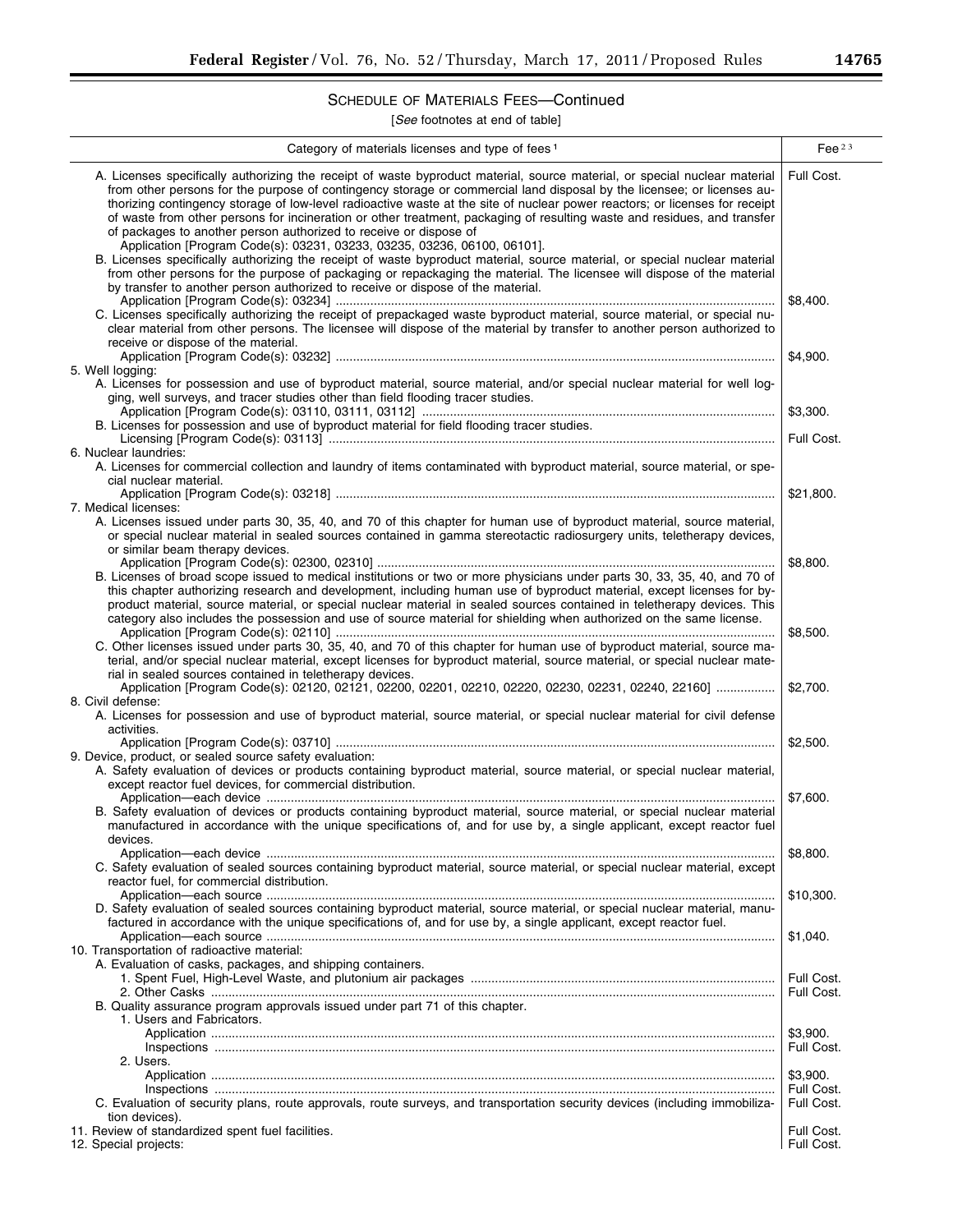-

## SCHEDULE OF MATERIALS FEES—Continued

| Category of materials licenses and type of fees <sup>1</sup>                                                                                                                                                                            | Fee $23$                 |
|-----------------------------------------------------------------------------------------------------------------------------------------------------------------------------------------------------------------------------------------|--------------------------|
| Including approvals, preapplication/licensing activities, and inspections.                                                                                                                                                              |                          |
| 13. A. Spent fuel storage cask Certificate of Compliance.                                                                                                                                                                               | Full Cost.               |
| 14. A. Byproduct, source, or special nuclear material licenses and other approvals authorizing decommissioning, decon-                                                                                                                  | Full Cost.<br>Full Cost. |
| tamination, reclamation, or site restoration activities under parts 30, 40, 70, 72, and 76 of this chapter.                                                                                                                             |                          |
| B. Site-specific decommissioning activities associated with unlicensed sites, regardless of whether or not the sites have                                                                                                               | Full Cost.               |
| been previously licensed.                                                                                                                                                                                                               |                          |
| 15. Import and Export licenses:                                                                                                                                                                                                         |                          |
| Licenses issued under part 110 of this chapter for the import and export only of special nuclear material, source material, trit-                                                                                                       |                          |
| ium and other byproduct material, and the export only of heavy water, or nuclear grade graphite (fee categories 15.A.                                                                                                                   |                          |
| through $15.E.$ )<br>A. Application for export or import of nuclear materials, including radioactive waste requiring Commission and Executive                                                                                           |                          |
| Branch review, for example, those actions under 10 CFR 110.40(b).                                                                                                                                                                       |                          |
|                                                                                                                                                                                                                                         | \$17,700.                |
| B. Application for export or import of nuclear material, including radioactive waste, requiring Executive Branch review, but                                                                                                            |                          |
| not Commission review. This category includes applications for the export and import of radioactive waste and requires                                                                                                                  |                          |
| NRC to consult with domestic host state authorities (i.e., Low-Level Radioactive Waste Compact Commission, the U.S.                                                                                                                     |                          |
| Environmental Protection Agency, etc.).                                                                                                                                                                                                 |                          |
| C. Application for export of nuclear material, for example, routine reloads of low enriched uranium reactor fuel and/or nat-                                                                                                            | \$9,600.                 |
| ural uranium source material requiring the assistance of the Executive Branch to obtain foreign government assurances.                                                                                                                  |                          |
|                                                                                                                                                                                                                                         | \$4,400.                 |
| D. Application for export or import of nuclear material, including radioactive waste, not requiring Commission or Executive                                                                                                             |                          |
| Branch review, or obtaining foreign government assurances. This category includes applications for export or import of                                                                                                                  |                          |
| radioactive waste where the NRC has previously authorized the export or import of the same form of waste to or from                                                                                                                     |                          |
| the same or similar parties located in the same country, requiring only confirmation from the receiving facility and li-                                                                                                                |                          |
| censing authorities that the shipments may proceed according to previously agreed understandings and procedures.                                                                                                                        | \$2,700.                 |
| E. Minor amendment of any active export or import license, for example, to extend the expiration date, change domestic                                                                                                                  |                          |
| information, or make other revisions which do not involve any substantive changes to license terms and conditions or                                                                                                                    |                          |
| to the type/quantity/chemical composition of the material authorized for export and, therefore, do not require in-depth                                                                                                                 |                          |
| analysis, review, or consultations with other Executive Branch, U.S. host state, or foreign government authorities.                                                                                                                     |                          |
|                                                                                                                                                                                                                                         | \$1,400.                 |
| Licenses issued under part 110 of this chapter for the import and export only of Category 1 and Category 2 quantities of<br>radioactive material listed in Appendix P to part 110 of this chapter (fee categories 15.F. through 15.R.). |                          |
| Category 1 (Appendix P, 10 CFR Part 110) Exports:                                                                                                                                                                                       |                          |
| F. Application for export of Category 1 materials involving an exceptional circumstances review under 10 CFR                                                                                                                            |                          |
| $110.42(e)(4)$ .                                                                                                                                                                                                                        |                          |
|                                                                                                                                                                                                                                         | \$15,000.                |
| G. Application for export of Category 1 materials requiring Executive Branch review, Commission review, and/or govern-<br>ment-to-government consent.                                                                                   |                          |
|                                                                                                                                                                                                                                         | \$8,700.                 |
| H. Application for export of Category 1 materials requiring government-to-government consent.                                                                                                                                           |                          |
|                                                                                                                                                                                                                                         | \$5,500.                 |
| I. Requests for additional government-to-government consent requests in support of an export license application or ac-                                                                                                                 |                          |
| tive export license.                                                                                                                                                                                                                    |                          |
| Category 2 (Appendix P, 10 CFR part 110) Exports:                                                                                                                                                                                       | \$270.                   |
| J. Application for export of Category 2 materials involving an exceptional circumstances review under 10 CFR                                                                                                                            |                          |
| $110.42(e)(4)$ .                                                                                                                                                                                                                        |                          |
|                                                                                                                                                                                                                                         | \$15,000.                |
| K. Applications for export of Category 2 materials requiring Executive Branch review and/or Commission review.                                                                                                                          |                          |
|                                                                                                                                                                                                                                         | \$8,700.                 |
| L. Application for the export of Category 2 materials.                                                                                                                                                                                  | \$5.500.                 |
|                                                                                                                                                                                                                                         | $N/A6$ .                 |
|                                                                                                                                                                                                                                         | $N/A6$ .                 |
|                                                                                                                                                                                                                                         | N/A <sup>6</sup> .       |
|                                                                                                                                                                                                                                         | $N/A6$ .                 |
| Minor Amendments (Category 1 and 2, Appendix P, 10 CFR part 110, Export and Imports):                                                                                                                                                   | $N/A6$ .                 |
| R. Minor amendment of any active export or import license, for example, to extend the expiration date, change domestic                                                                                                                  |                          |
| information, or make other revisions which do not involve any substantive changes to license terms and conditions or                                                                                                                    |                          |
| to the type/quantity/chemical composition of the material authorized for export and, therefore, do not require in-depth                                                                                                                 |                          |
| analysis, review, or consultations with other Executive Branch, U.S. host state, or foreign authorities.                                                                                                                                |                          |
|                                                                                                                                                                                                                                         | \$1,400.                 |
| 16. Reciprocity:                                                                                                                                                                                                                        |                          |
| Agreement State licensees who conduct activities under the reciprocity provisions of 10 CFR 150.20.                                                                                                                                     | \$2,300.                 |
| 17. Master materials licenses of broad scope issued to Government agencies.                                                                                                                                                             |                          |
|                                                                                                                                                                                                                                         |                          |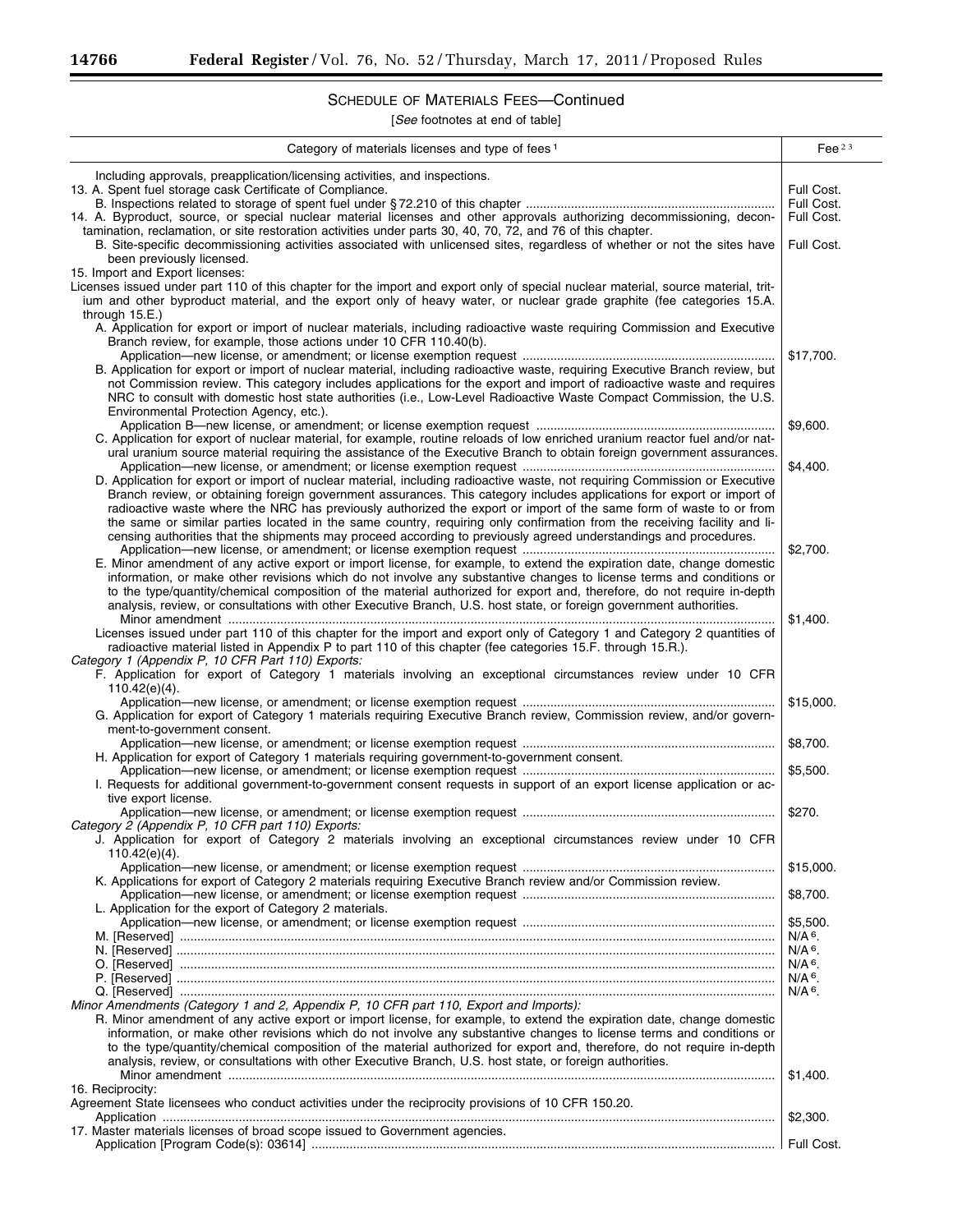## SCHEDULE OF MATERIALS FEES—Continued

[*See* footnotes at end of table]

| Category of materials licenses and type of fees <sup>1</sup>                                                                                                                                                              | Fee $23$   |
|---------------------------------------------------------------------------------------------------------------------------------------------------------------------------------------------------------------------------|------------|
| 18. Department of Energy.<br>A. Certificates of Compliance. Evaluation of casks, packages, and shipping containers (including spent fuel, high-level   Full Cost.<br>waste, and other casks, and plutonium air packages). | Full Cost. |
|                                                                                                                                                                                                                           |            |

1*Types of fees*—Separate charges, as shown in the schedule, will be assessed for preapplication consultations and reviews; applications for new licenses, approvals, or license terminations; possession-only licenses; issuances of new licenses and approvals; certain amendments and renewals to existing licenses and approvals; safety evaluations of sealed sources and devices; generally licensed device registrations; and certain inspections. The following guidelines apply to these charges:

(a) *Application and registration fees.* Applications for new materials licenses and export and import licenses; applications to reinstate expired, terminated, or inactive licenses, except those subject to fees assessed at full costs; applications filed by Agreement State licensees to register under the general license provisions of 10 CFR 150.20; and applications for amendments to materials licenses that would place the license in a higher fee category or add a new fee category must be accompanied by the prescribed application fee for each category.

(1) Applications for licenses covering more than one fee category of special nuclear material or source material must be accompanied by the prescribed application fee for the highest fee category.

(2) Applications for new licenses that cover both byproduct material and special nuclear material in sealed sources for use in gauging devices will pay the appropriate application fee for fee Category 1.C. only.

(b) *Licensing fees.* Fees for reviews of applications for new licenses, renewals, and amendments to existing licenses, preapplication consultations and other documents submitted to the NRC for review, and project manager time for fee categories subject to full cost fees are due upon notification by the Commission in accordance with § 170.12(b).

(c) *Amendment fees.* Applications for amendments to export and import licenses must be accompanied by the prescribed amendment fee for each license affected. An application for an amendment to an export or import license or approval classified in more than one fee category must be accompanied by the prescribed amendment fee for the category affected by the amendment, unless the amendment is applicable to two or more fee categories, in which case the amendment fee for the highest fee category would apply.

(d) *Inspection fees.* Inspections resulting from investigations conducted by the Office of Investigations and nonroutine inspections that result from third-party allegations are not subject to fees. Inspection fees are due upon notification by the Commission in accordance with 170.12(c). (e) *Generally licensed device registrations under 10 CFR 31.5.* Submittals of registration information must be accompanied by the prescribed

<sup>2</sup> Fees will not be charged for orders related to civil penalties or other civil sanctions issued by the Commission under 10 CFR 2.202 or for amendments resulting specifically from the requirements of these orders. For orders unrelated to civil penalties or other civil sanctions, fees will be charged for any resulting licensee-specific activities not otherwise exempted from fees under this chapter. Fees will be charged for approvals issued under a specific exemption provision of the Commission's regulations under Title 10 of the *Code of Federal Regulations* (e.g., 10 CFR 30.11, 40.14, 70.14, 73.5, and any other sections in effect now or in the future), regardless of whether the approval is in the form of a license amendment, letter of approval, safety evaluation report, or other form. In addition to the fee shown, an applicant may be assessed an additional<br>fee for sealed source and device evaluations as shown in Categories 9.A. thro

<sup>3</sup>Full cost fees will be determined based on the professional staff time multiplied by the appropriate professional hourly rate established in § 170.20 in effect when the service is provided, and the appropriate contractual support services expended. For applications currently on file for which review costs have reached an applicable fee ceiling established by the June 20, 1984, and July 2, 1990, rules, but are still pending completion of the review, the cost incurred after any applicable ceiling was reached through January 29, 1989, will not be billed to the applicant. Any professional staff-hours expended above those ceilings on or after January 30, 1989, will be assessed at the applicable rates established by § 170.20, as appropriate, except for topical reports for which costs exceed \$50,000. Costs which exceed \$50,000 for each topical report, amendment, revision, or supplement to a topical report completed or under review from January 30, 1989, through August 8, 1991, will not be billed to<br>the applicant. Any professional hours expended on or after August 9, 1991, wi

<sup>4</sup> Licensees paying fees under Categories 1.A., 1.B., and 1.E. are not subject to fees under Categories 1.C. and 1.D. for sealed sources authorized in the same license, except for an application that deals only with the s

<sup>5</sup> Persons who possess radium sources that are used for operational purposes in another fee category are not also subject to the fees in this category. (This exception does not apply if the radium sources are possessed for storage only.) <sup>6</sup>There are no existing NRC licenses in the fee category.

#### **PART 171—ANNUAL FEES FOR REACTOR LICENSES AND FUEL CYCLE LICENSES AND MATERIALS LICENSES, INCLUDING HOLDERS OF CERTIFICATES OF COMPLIANCE, REGISTRATIONS, AND QUALITY ASSURANCE PROGRAM APPROVALS AND GOVERNMENT AGENCIES LICENSED BY THE NRC**

6. The authority citation for part 171 continues to read as follows:

**Authority:** Section 7601, Pub. L. 99–272, 100 Stat. 146, as amended by sec. 5601, Pub. L. 100–203, 101 Stat. 1330, as amended by sec. 3201, Pub. L. 101–239, 103 Stat. 2132, as amended by sec. 6101, Pub. L. 101–508, 104 Stat. 1388, as amended by sec. 2903a, Pub. L. 102–486, 106 Stat. 3125 (42 U.S.C. 2213, 2214), and as amended by Title IV, Pub. L. 109–103, 119 Stat. 2283 (42 U.S.C. 2214); sec. 301, Pub. L. 92–314, 86 Stat. 227 (42 U.S.C. 2201w); sec. 201, Pub. L. 93–438, 88 Stat. 1242, as amended (42 U.S.C. 5841);

sec. 1704, 112 Stat. 2750 (44 U.S.C. 3504 note), sec. 651(e), Pub. L.109–58, 119 Stat. 806–810 (42 U.S.C. 2014, 2021, 2021b, 2111).

7. In § 171.15, paragraph (b)(1), paragraph (b)(2) introductory text, paragraph (c)(1), paragraph (c)(2) introductory text, paragraph (d)(1) introductory text, and paragraphs (d)(2), (d)(3), and (e), are revised to read as follows:

#### **§ 171.15 Annual fees: Reactor licenses and independent spent fuel storage licenses.**

\* \* \* \* \* (b)(1) The FY 2011 annual fee for each operating power reactor which must be collected by September 30, 2011, is \$4,669,000.

(2) The FY 2011 annual fee is comprised of a base annual fee for power reactors licensed to operate, a base spent fuel storage/reactor

decommissioning annual fee, and associated additional charges (fee-relief adjustment). The activities comprising the spent storage/reactor decommissioning base annual fee are shown in paragraphs (c)(2)(i) and (ii) of this section. The activities comprising the FY 2011 fee-relief adjustment are shown in paragraph (d)(1) of this section. The activities comprising the FY 2011 base annual fee for operating power reactors are as follows:

\* \* \* \* \*

(c)(1) The FY 2011 annual fee for each power reactor holding a 10 CFR part 50 license that is in a decommissioning or possession-only status and has spent fuel onsite, and for each independent spent fuel storage 10 CFR part 72 licensee who does not hold a 10 CFR part 50 license, is \$234,000.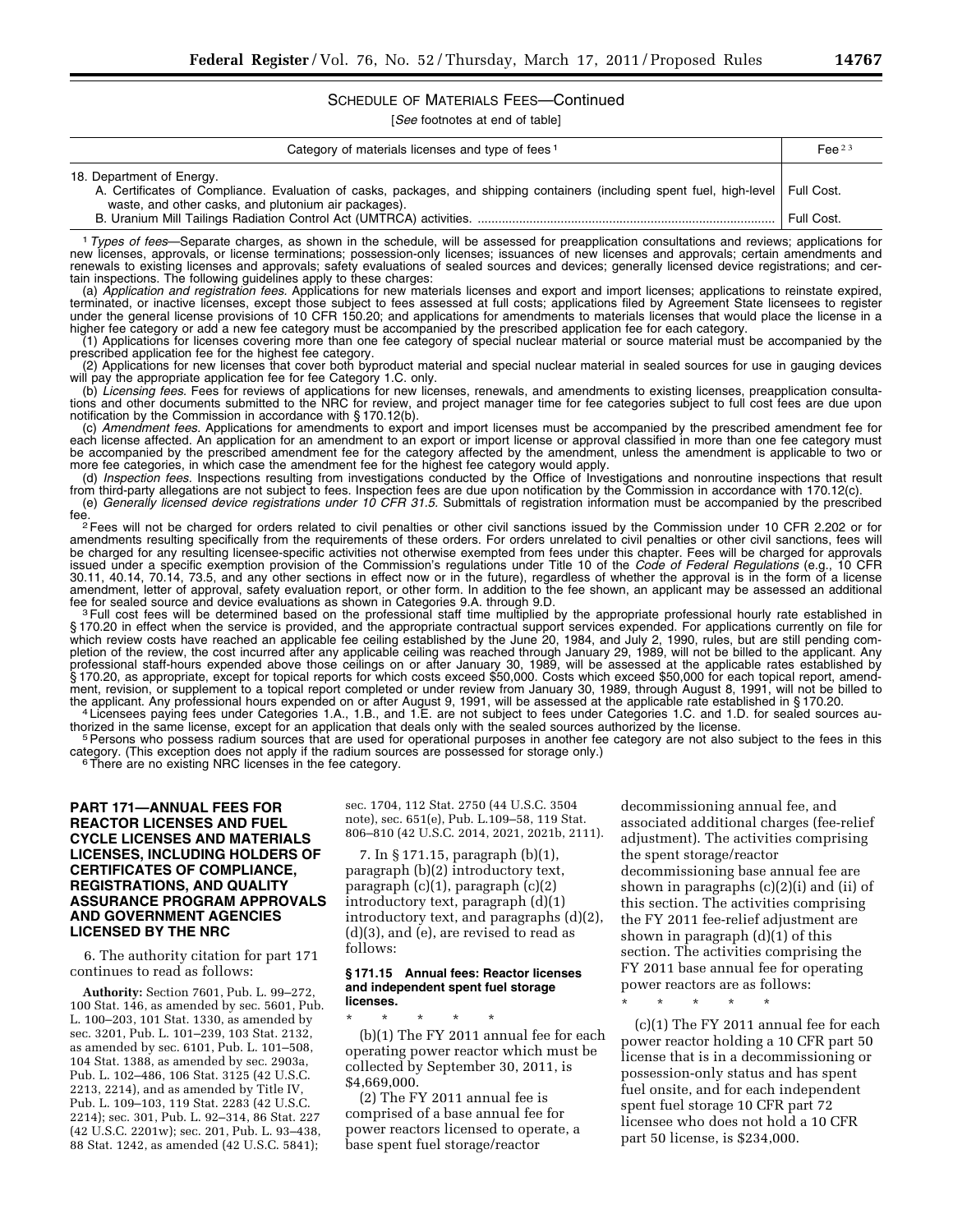(2) The FY 2011 annual fee is comprised of a base spent fuel storage/ reactor decommissioning annual fee (which is also included in the operating power reactor annual fee shown in paragraph (b) of this section) and an additional charge (fee-relief adjustment). The activities comprising the FY 2011 fee-relief adjustment are shown in paragraph (d)(1) of this section. The activities comprising the FY 2011 spent fuel storage/reactor decommissioning rebaselined annual fee are:

\* \* \* \* \*

(d)(1) The fee-relief adjustment allocated to annual fees includes a surcharge for the activities listed in paragraph (d)(1)(i) of this section, plus the amount remaining after total budgeted resources for the activities included in paragraphs (d)(1)(ii) and (iii) of this section are reduced by the appropriations the NRC receives for these types of activities. If the NRC's appropriations for these types of activities are greater than the budgeted resources for the activities included in paragraphs (d)(1)(ii) and (iii) of this section for a given FY, annual fees will be reduced. The activities comprising the FY 2011 fee-relief adjustment are as follows:

\* \* \* \* \* (2) The total FY 2011 fee-relief adjustment allocated to the operating

power reactor class of licenses is  $-$ \$3.4 million, not including the amount allocated to the spent fuel storage/ reactor decommissioning class. The FY 2011 operating power reactor fee-relief adjustment to be assessed to each operating power reactor is approximately  $-$ \$32,248. This amount is calculated by dividing the total operating power reactor fee-relief adjustment  $(-\$3.4$  million) by the number of operating power reactors (104).

(3) The FY 2011 fee-relief adjustment allocated to the spent fuel storage/ reactor decommissioning class of licenses is  $-$  \$236,572. The FY 2011 spent fuel storage/reactor decommissioning fee-relief adjustment to be assessed to each operating power reactor, each power reactor in decommissioning or possession-only status that has spent fuel onsite, and to each independent spent fuel storage 10 CFR part 72 licensee who does not hold a 10 CFR part 50 license, is approximately  $-$ \$1,923. This amount is calculated by dividing the total fee-relief adjustment costs allocated to this class by the total number of power reactor licenses, except those that permanently ceased operations and have no fuel onsite, and 10 CFR part 72 licensees who do not hold a 10 CFR part 50 license.

(e) The FY 2011 annual fees for licensees authorized to operate a research and test (nonpower) reactor licensed under part 50 of this chapter, unless the reactor is exempted from fees under § 171.11(a), are as follows:

Research reactor—\$86,100.

Test reactor—\$86,100.

8. In § 171.16, paragraph (b) introductory text, paragraphs (c) and (d), and paragraph (e) introductory text are revised to read as follows:

#### **§ 171.16 Annual fees: Materials licensees, holders of certificates of compliance, holders of sealed source and device registrations, holders of quality assurance program approvals, and government agencies licensed by the NRC.**

\* \* \* \* \* (c) A licensee who is required to pay an annual fee under this section may qualify as a small entity. If a licensee qualifies as a small entity and provides the Commission with the proper certification along with its annual fee payment, the licensee may pay reduced annual fees as shown in the following table. Failure to file a small entity certification in a timely manner could result in the receipt of a delinquent invoice requesting the outstanding balance due and/or denial of any refund that might otherwise be due. The small entity fees are as follows:

|                                                                                                            | Maximum annual fee per<br>licensed category |
|------------------------------------------------------------------------------------------------------------|---------------------------------------------|
| Small Businesses Not Engaged in Manufacturing (Average gross receipts over last 3 completed fiscal years): | \$2,300                                     |
|                                                                                                            | 500                                         |
| Small Not-For-Profit Organizations (Annual Gross Receipts):                                                |                                             |
|                                                                                                            | 2.300                                       |
|                                                                                                            | 500                                         |
| Manufacturing entities that have an average of 500 employees or fewer:                                     |                                             |
|                                                                                                            | 2.300                                       |
|                                                                                                            | 500                                         |
| Small Governmental Jurisdictions (Including publicly supported educational institutions) (Population):     |                                             |
|                                                                                                            | 2.300                                       |
|                                                                                                            | 500                                         |
| Educational Institutions that are not State or Publicly Supported, and have 500 Employees or Fewer:        |                                             |
|                                                                                                            | 2.300                                       |
|                                                                                                            | 500                                         |

(d) The FY 2011 annual fees are comprised of a base annual fee and an allocation for fee-relief adjustment. The activities comprising the FY 2011 feerelief adjustment are shown for convenience in paragraph (e) of this section. The FY 2011 annual fees for materials licensees and holders of

certificates, registrations, or approvals subject to fees under this section are shown in the following table:

SCHEDULE OF MATERIALS ANNUAL FEES AND FEES FOR GOVERNMENT AGENCIES LICENSED BY NRC [*See* footnotes at end of table]

| Category of materials licenses                                                                | Annual fees $1, 2, 3$ |
|-----------------------------------------------------------------------------------------------|-----------------------|
| 1. Special nuclear material:                                                                  |                       |
| A. (1) Licenses for possession and use of U-235 or plutonium for fuel fabrication activities. |                       |
|                                                                                               | \$6,078,000           |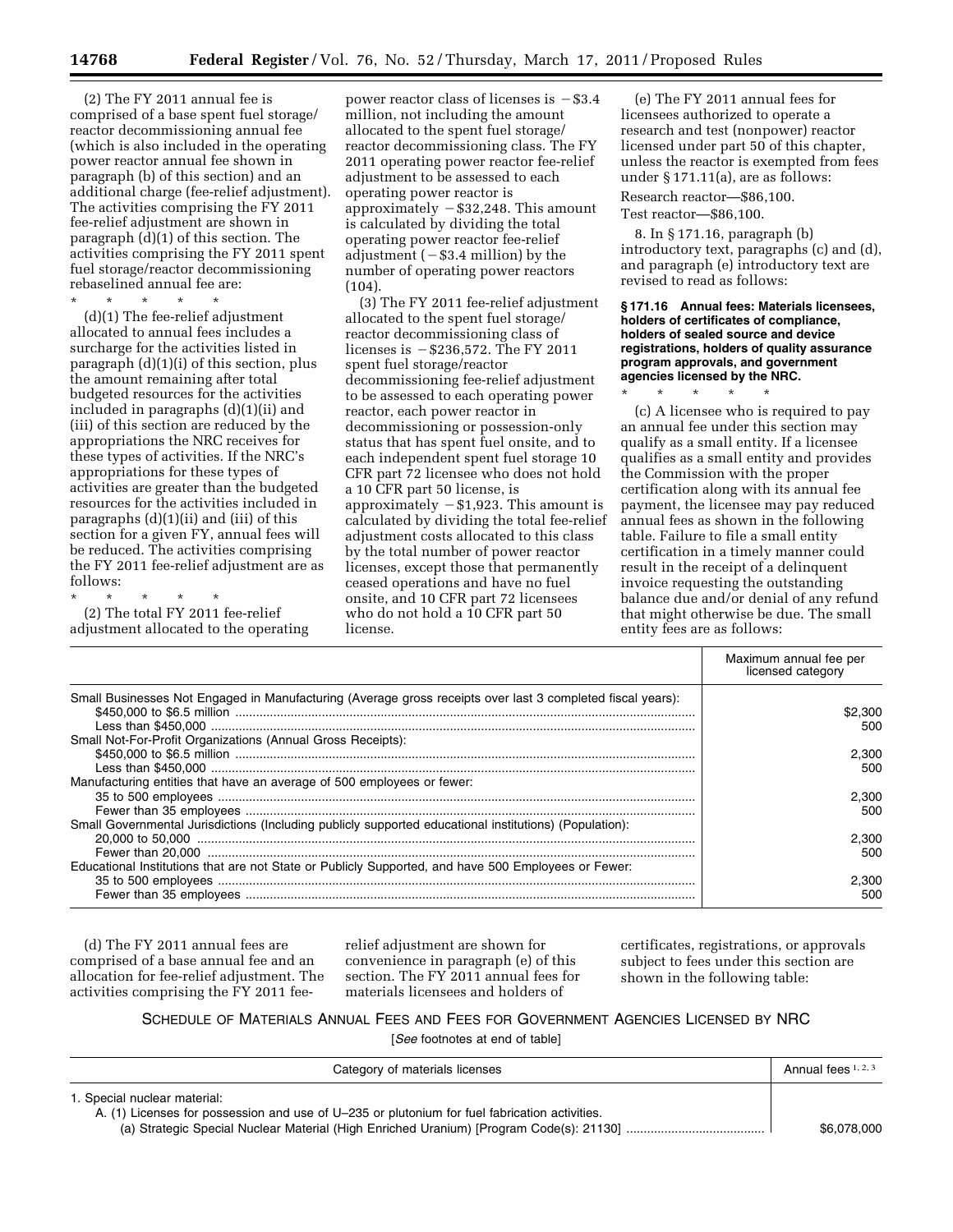$\equiv$ 

## SCHEDULE OF MATERIALS ANNUAL FEES AND FEES FOR GOVERNMENT AGENCIES LICENSED BY NRC—Continued [*See* footnotes at end of table]

| Category of materials licenses                                                                                                                                                                                                                                                                                                                                                                                                                                                                                                                                                                             | Annual fees 1, 2, 3             |
|------------------------------------------------------------------------------------------------------------------------------------------------------------------------------------------------------------------------------------------------------------------------------------------------------------------------------------------------------------------------------------------------------------------------------------------------------------------------------------------------------------------------------------------------------------------------------------------------------------|---------------------------------|
| (b) Low Enriched Uranium in Dispersible Form Used for Fabrication of Power Reactor Fuel [Program Code(s):                                                                                                                                                                                                                                                                                                                                                                                                                                                                                                  | 2,287,000                       |
| (2) All other special nuclear materials licenses not included in Category 1.A.(1) which are licensed for fuel cycle activi-<br>ties.                                                                                                                                                                                                                                                                                                                                                                                                                                                                       |                                 |
|                                                                                                                                                                                                                                                                                                                                                                                                                                                                                                                                                                                                            | 752,000<br>1,176,000<br>588,000 |
| B. Licenses for receipt and storage of spent fuel and reactor-related Greater than Class C (GTCC) waste at an inde-<br>C. Licenses for possession and use of special nuclear material in sealed sources contained in devices used in indus-                                                                                                                                                                                                                                                                                                                                                                | $N/A$ <sup>11</sup>             |
| D. All other special nuclear material licenses, except licenses authorizing special nuclear material in unsealed form in<br>combination that would constitute a critical quantity, as defined in §150.11 of this chapter, for which the licensee<br>shall pay the same fees as those for Category 1.A.(2) [Program Code(s): 22110, 22111, 22120, 22131, 22136,                                                                                                                                                                                                                                             | 3,600                           |
| 2. Source material:                                                                                                                                                                                                                                                                                                                                                                                                                                                                                                                                                                                        | 6,900<br>3,268,000              |
| A. (1) Licenses for possession and use of source material for refining uranium mill concentrates to uranium hexafluoride                                                                                                                                                                                                                                                                                                                                                                                                                                                                                   | 1,242,000                       |
| (2) Licenses for possession and use of source material in recovery operations such as milling, in-situ recovery, heap-<br>leaching, ore buying stations, ion-exchange facilities and in-processing of ores containing source material for extrac-<br>tion of metals other than uranium or thorium, including licenses authorizing the possession of byproduct waste mate-<br>rial (tailings) from source material recovery operations, as well as licenses authorizing the possession and mainte-<br>nance of a facility in a standby mode.                                                                |                                 |
|                                                                                                                                                                                                                                                                                                                                                                                                                                                                                                                                                                                                            | 31,900                          |
|                                                                                                                                                                                                                                                                                                                                                                                                                                                                                                                                                                                                            | 30,300                          |
|                                                                                                                                                                                                                                                                                                                                                                                                                                                                                                                                                                                                            | 34,300                          |
|                                                                                                                                                                                                                                                                                                                                                                                                                                                                                                                                                                                                            | 28,800                          |
|                                                                                                                                                                                                                                                                                                                                                                                                                                                                                                                                                                                                            | N/A <sup>5</sup>                |
| (3) Licenses that authorize the receipt of byproduct material, as defined in Section 11e.(2) of the Atomic Energy Act,<br>from other persons for possession and disposal, except those licenses subject to the fees in Category 2.A.(2) or Cat-                                                                                                                                                                                                                                                                                                                                                            | N/A <sup>5</sup>                |
| (4) Licenses that authorize the receipt of byproduct material, as defined in Section 11e.(2) of the Atomic Energy Act,<br>from other persons for possession and disposal incidental to the disposal of the uranium waste tailings generated by<br>the licensee's milling operations, except those licenses subject to the fees in Category 2.A.(2) [Program Code(s):                                                                                                                                                                                                                                       | N/A <sup>5</sup>                |
| (5) Licenses that authorize the possession of source material related to removal of contaminants (source material) from                                                                                                                                                                                                                                                                                                                                                                                                                                                                                    | 10,400                          |
| B. Licenses that authorize only the possession, use, and/or installation of source material for shielding [Program                                                                                                                                                                                                                                                                                                                                                                                                                                                                                         | 7,200<br>1,700                  |
| C. All other source material licenses [Program Code(s): 11200, 11220, 11221, 11230, 11300, 11800, 11810]                                                                                                                                                                                                                                                                                                                                                                                                                                                                                                   | 11,900                          |
| 3. Byproduct material:<br>A. Licenses of broad scope for possession and use of byproduct material issued under parts 30 and 33 of this chapter                                                                                                                                                                                                                                                                                                                                                                                                                                                             |                                 |
| for processing or manufacturing of items containing byproduct material for commercial distribution [Program Code(s):                                                                                                                                                                                                                                                                                                                                                                                                                                                                                       | 42,600                          |
| B. Other licenses for possession and use of byproduct material issued under part 30 of this chapter for processing or<br>manufacturing of items containing byproduct material for commercial distribution [Program Code(s): 03214, 03215,                                                                                                                                                                                                                                                                                                                                                                  | 11,900                          |
| C. Licenses issued under §§ 32.72 and/or 32.74 of this chapter authorizing the processing or manufacturing and dis-<br>tribution or redistribution of radiopharmaceuticals, generators, reagent kits, and/or sources and devices containing by-<br>product material. This category also includes the possession and use of source material for shielding authorized<br>under part 40 of this chapter when included on the same license. This category does not apply to licenses issued to<br>nonprofit educational institutions whose processing or manufacturing is exempt under §171.11(a)(1). [Program |                                 |
| E. Licenses for possession and use of byproduct material in sealed sources for irradiation of materials in which the                                                                                                                                                                                                                                                                                                                                                                                                                                                                                       | 16,200<br>N/A <sup>5</sup>      |
| F. Licenses for possession and use of less than 10,000 curies of byproduct material in sealed sources for irradiation of                                                                                                                                                                                                                                                                                                                                                                                                                                                                                   | 8,700                           |
| materials in which the source is exposed for irradiation purposes. This category also includes underwater irradiators<br>for irradiation of materials in which the source is not exposed for irradiation purposes [Program Code(s): 03511]                                                                                                                                                                                                                                                                                                                                                                 | 15,200                          |
| G. Licenses for possession and use of 10,000 curies or more of byproduct material in sealed sources for irradiation of<br>materials in which the source is exposed for irradiation purposes. This category also includes underwater irradiators<br>for irradiation of materials in which the source is not exposed for irradiation purposes [Program Code(s): 03521]<br>H. Licenses issued under Subpart A of part 32 of this chapter to distribute items containing byproduct material that re-                                                                                                           | 137,500                         |
| quire device review to persons exempt from the licensing requirements of part 30 of this chapter, except specific li-<br>censes authorizing redistribution of items that have been authorized for distribution to persons exempt from the li-                                                                                                                                                                                                                                                                                                                                                              | 8,100                           |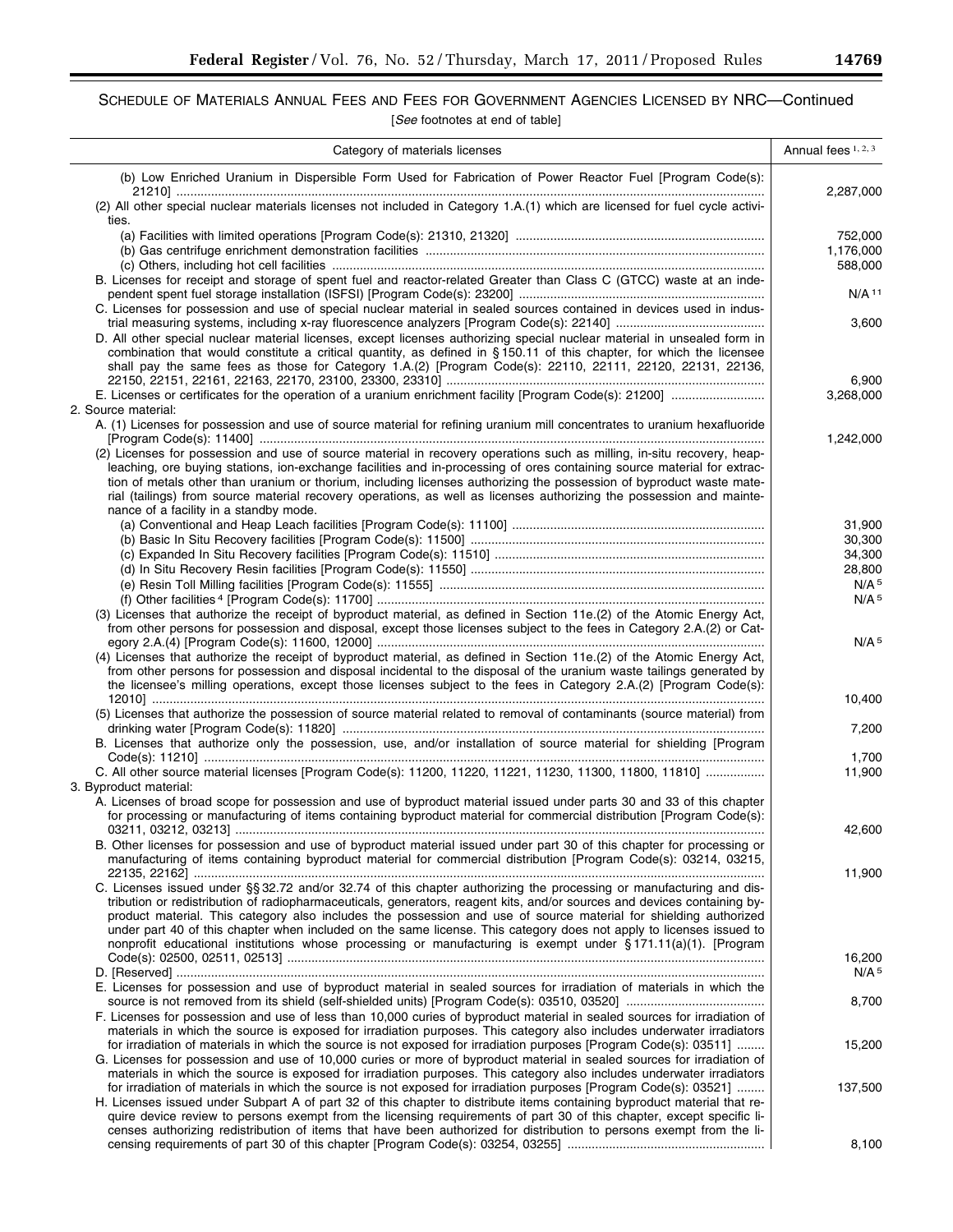-

۰

## SCHEDULE OF MATERIALS ANNUAL FEES AND FEES FOR GOVERNMENT AGENCIES LICENSED BY NRC—Continued

| Category of materials licenses                                                                                                                                                                                                                                                                                                                                                                                                                                                                                                                                                                                                                                    | Annual fees 1, 2, 3       |
|-------------------------------------------------------------------------------------------------------------------------------------------------------------------------------------------------------------------------------------------------------------------------------------------------------------------------------------------------------------------------------------------------------------------------------------------------------------------------------------------------------------------------------------------------------------------------------------------------------------------------------------------------------------------|---------------------------|
| I. Licenses issued under Subpart A of part 32 of this chapter to distribute items containing byproduct material or quan-<br>tities of byproduct material that do not require device evaluation to persons exempt from the licensing requirements<br>of part 30 of this chapter, except for specific licenses authorizing redistribution of items that have been authorized for<br>distribution to persons exempt from the licensing requirements of part 30 of this chapter [Program Code(s): 03250,                                                                                                                                                              |                           |
| J. Licenses issued under Subpart B of part 32 of this chapter to distribute items containing byproduct material that re-<br>quire sealed source and/or device review to persons generally licensed under part 31 of this chapter, except specific<br>licenses authorizing redistribution of items that have been authorized for distribution to persons generally licensed                                                                                                                                                                                                                                                                                        | 19,600                    |
| K. Licenses issued under Subpart B of part 32 of this chapter to distribute items containing byproduct material or quan-<br>tities of byproduct material that do not require sealed source and/or device review to persons generally licensed<br>under part 31 of this chapter, except specific licenses authorizing redistribution of items that have been authorized for                                                                                                                                                                                                                                                                                        | 4,700                     |
| distribution to persons generally licensed under part 31 of this chapter [Program Code(s): 03242, 03244]<br>L. Licenses of broad scope for possession and use of byproduct material issued under parts 30 and 33 of this chapter<br>for research and development that do not authorize commercial distribution [Program Code(s): 01100, 01110, 01120,                                                                                                                                                                                                                                                                                                             | 3,100                     |
| M. Other licenses for possession and use of byproduct material issued under part 30 of this chapter for research and                                                                                                                                                                                                                                                                                                                                                                                                                                                                                                                                              | 14,100                    |
| N. Licenses that authorize services for other licensees, except: (1) Licenses that authorize only calibration and/or leak<br>testing services are subject to the fees specified in fee Category 3.P.; and (2) Licenses that authorize waste disposal<br>services are subject to the fees specified in fee categories 4.A., 4.B., and 4.C. [Program Code(s): 03219, 03225,                                                                                                                                                                                                                                                                                         | 8,100                     |
| O. Licenses for possession and use of byproduct material issued under part 34 of this chapter for industrial radiography<br>operations. This category also includes the possession and use of source material for shielding authorized under part                                                                                                                                                                                                                                                                                                                                                                                                                 | 14,300<br>25,700          |
| P. All other specific byproduct material licenses, except those in Categories 4.A. through 9.D. [Program Code(s):                                                                                                                                                                                                                                                                                                                                                                                                                                                                                                                                                 | 4,800                     |
| R. Possession of items or products containing radium-226 identified in 10 CFR 31.12 which exceed the number of<br>items or limits specified in that section: 14                                                                                                                                                                                                                                                                                                                                                                                                                                                                                                   | $N/A$ 13                  |
| 1. Possession of quantities exceeding the number of items or limits in 10 CFR 31.12(a)(4), or (5) but less than or<br>2. Possession of quantities exceeding 10 times the number of items or limits specified in 10 CFR 31.12(a)(4), or                                                                                                                                                                                                                                                                                                                                                                                                                            | 8,900                     |
|                                                                                                                                                                                                                                                                                                                                                                                                                                                                                                                                                                                                                                                                   | 4,800<br>15,300           |
| 4. Waste disposal and processing:<br>A. Licenses specifically authorizing the receipt of waste byproduct material, source material, or special nuclear material<br>from other persons for the purpose of contingency storage or commercial land disposal by the licensee; or licenses<br>authorizing contingency storage of low-level radioactive waste at the site of nuclear power reactors; or licenses for re-<br>ceipt of waste from other persons for incineration or other treatment, packaging of resulting waste and residues, and<br>transfer of packages to another person authorized to receive or dispose of waste material [Program Code(s): 03231, |                           |
| B. Licenses specifically authorizing the receipt of waste byproduct material, source material, or special nuclear material<br>from other persons for the purpose of packaging or repackaging the material. The licensee will dispose of the mate-                                                                                                                                                                                                                                                                                                                                                                                                                 | N/A <sup>5</sup>          |
| rial by transfer to another person authorized to receive or dispose of the material (Program Code(s): 03234]<br>C. Licenses specifically authorizing the receipt of prepackaged waste byproduct material, source material, or special nu-<br>clear material from other persons. The licensee will dispose of the material by transfer to another person authorized                                                                                                                                                                                                                                                                                                | 31,300                    |
| 5. Well logging:<br>A. Licenses for possession and use of byproduct material, source material, and/or special nuclear material for well log-                                                                                                                                                                                                                                                                                                                                                                                                                                                                                                                      | 14,400                    |
| ging, well surveys, and tracer studies other than field flooding tracer studies [Program Code(s): 03110, 03111, 03112]<br>B. Licenses for possession and use of byproduct material for field flooding tracer studies [Program Code(s): 03113]<br>6. Nuclear laundries:                                                                                                                                                                                                                                                                                                                                                                                            | 9,900<br>N/A <sup>5</sup> |
| A. Licenses for commercial collection and laundry of items contaminated with byproduct material, source material, or                                                                                                                                                                                                                                                                                                                                                                                                                                                                                                                                              | 44,900                    |
| 7. Medical licenses:<br>A. Licenses issued under parts 30, 35, 40, and 70 of this chapter for human use of byproduct material, source material,<br>or special nuclear material in sealed sources contained in gamma stereotactic radiosurgery units, teletherapy de-<br>vices, or similar beam therapy devices. This category also includes the possession and use of source material for                                                                                                                                                                                                                                                                         |                           |
| B. Licenses of broad scope issued to medical institutions or two or more physicians under parts 30, 33, 35, 40, and 70<br>of this chapter authorizing research and development, including human use of byproduct material, except licenses for<br>byproduct material, source material, or special nuclear material in sealed sources contained in teletherapy devices.                                                                                                                                                                                                                                                                                            | 17,600                    |
| This category also includes the possession and use of source material for shielding when authorized on the same li-<br>C. Other licenses issued under parts 30, 35, 40, and 70 of this chapter for human use of byproduct material, source<br>material, and/or special nuclear material, except licenses for byproduct material, source material, or special nuclear<br>material in sealed sources contained in teletherapy devices. This category also includes the possession and use of                                                                                                                                                                        | 45,000                    |
| source material for shielding when authorized on the same license. <sup>9</sup> [Program Code(s): 02120, 02121, 02200, 02201,                                                                                                                                                                                                                                                                                                                                                                                                                                                                                                                                     | 8,400                     |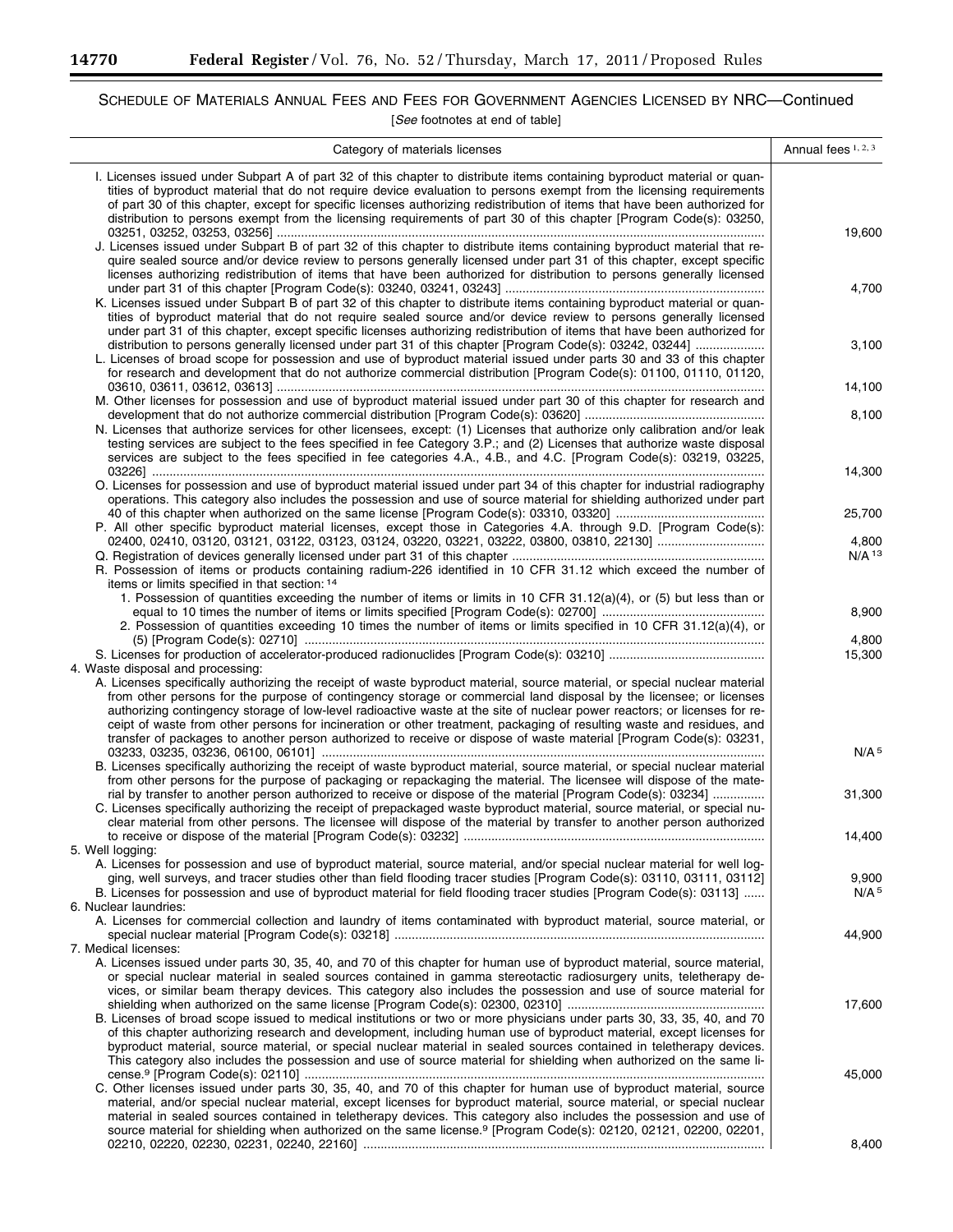## SCHEDULE OF MATERIALS ANNUAL FEES AND FEES FOR GOVERNMENT AGENCIES LICENSED BY NRC—Continued [*See* footnotes at end of table]

|  |  |  | See footnotes at end of table |  |  |  |  |
|--|--|--|-------------------------------|--|--|--|--|
|--|--|--|-------------------------------|--|--|--|--|

| Category of materials licenses                                                                                                                                                                                                                     | Annual fees 1, 2, 3 |
|----------------------------------------------------------------------------------------------------------------------------------------------------------------------------------------------------------------------------------------------------|---------------------|
| 8. Civil defense:                                                                                                                                                                                                                                  |                     |
| A. Licenses for possession and use of byproduct material, source material, or special nuclear material for civil defense                                                                                                                           | 8,900               |
| 9. Device, product, or sealed source safety evaluation:                                                                                                                                                                                            |                     |
| A. Registrations issued for the safety evaluation of devices or products containing byproduct material, source material,                                                                                                                           | 11,500              |
| B. Registrations issued for the safety evaluation of devices or products containing byproduct material, source material,<br>or special nuclear material manufactured in accordance with the unique specifications of, and for use by, a single ap- | 13,300              |
| C. Registrations issued for the safety evaluation of sealed sources containing byproduct material, source material, or                                                                                                                             | 15,600              |
| D. Registrations issued for the safety evaluation of sealed sources containing byproduct material, source material, or<br>special nuclear material, manufactured in accordance with the unique specifications of, and for use by, a single appli-  |                     |
| 10. Transportation of radioactive material:<br>A. Certificates of Compliance or other package approvals issued for design of casks, packages, and shipping con-<br>tainers.                                                                        | 1,600               |
|                                                                                                                                                                                                                                                    | N/A <sup>6</sup>    |
|                                                                                                                                                                                                                                                    | N/A <sup>6</sup>    |
| B. Quality assurance program approvals issued under part 71 of this chapter.                                                                                                                                                                       |                     |
|                                                                                                                                                                                                                                                    | N/A <sup>6</sup>    |
|                                                                                                                                                                                                                                                    | $N/A$ 6             |
| C. Evaluation of security plans, route approvals, route surveys, and transportation security devices (including immo-                                                                                                                              | N/A <sup>6</sup>    |
|                                                                                                                                                                                                                                                    | N/A <sup>6</sup>    |
|                                                                                                                                                                                                                                                    | N/A <sup>6</sup>    |
|                                                                                                                                                                                                                                                    | N/A <sup>6</sup>    |
|                                                                                                                                                                                                                                                    | $N/A$ 12            |
| 14. Decommissioning/Reclamation:                                                                                                                                                                                                                   |                     |
| A. Byproduct, source, or special nuclear material licenses and other approvals authorizing decommissioning, decon-                                                                                                                                 | N/A <sup>7</sup>    |
| B. Site-specific decommissioning activities associated with unlicensed sites, whether or not the sites have been pre-                                                                                                                              | N/A <sup>7</sup>    |
|                                                                                                                                                                                                                                                    | $N/A$ <sup>8</sup>  |
|                                                                                                                                                                                                                                                    | $N/A$ 8             |
|                                                                                                                                                                                                                                                    | 476,000             |
| 18. Department of Energy:                                                                                                                                                                                                                          |                     |
|                                                                                                                                                                                                                                                    | 1,028,000 10        |
|                                                                                                                                                                                                                                                    | 771.000             |

1Annual fees will be assessed based on whether a licensee held a valid license with the NRC authorizing possession and use of radioactive material during the current FY. The annual fee is waived for those materials licenses and holders of certificates, registrations, and approvals who either filed for termination of their licenses or approvals or filed for possession only/storage licenses before October 1, 2010, and permanently ceased licensed activities entirely before this date. Annual fees for licensees who filed for termination of a license, downgrade of a license, or for a possession-only license during the FY and for new licenses issued during the FY will be prorated in accordance with the provisions of § 171.17. If a person holds more than one license, certificate, registration, or approval, the annual fee(s) will be assessed for each license, certificate, registration, or approval held by that person. For licenses that authorize more than one activity on a single license (e.g., human use and Indiator activities), annual fees will be assessed for each category applicable to the license. Licensees paying annual fees under Category and 1.A.(1) are not subject to the annual fees will be assessed for each category

Payment of the prescribed annual fee does not automatically renew the license, certificate, registration, or approval for which the fee is paid.<br>Renewal applications must be filed in accordance with the requirements of par

<sup>3</sup> Each FY, fees for these materials licenses will be calculated and assessed in accordance with §171.13 and will be published in the Federal Register for notice and comment.

<sup>4</sup> Other facilities include licenses for extraction of metals, heavy metals, and rare earths.

<sup>5</sup>There are no existing NRC licenses in these fee categories. If NRC issues a license for these categories, the Commission will consider es-

tablishing an annual fee for this type of license.<br><sup>6</sup>Standardized spent fuel facilities, 10 CFR parts 71 and 72 Certificates of Compliance and related Quality Assurance program approvals, and special reviews, such as topical reports, are not assessed an annual fee because the generic costs of regulating these activities are primarily at-<br>tributable to users of the designs, certificates, and topical reports.

 $\frac{7}{2}$  Licensees in this category are not assessed an annual fee because they are charged an annual fee in other categories while they are licensed to operate.

<sup>8</sup>No annual fee is charged because it is not practical to administer due to the relatively short life or temporary nature of the license.<br><sup>9</sup> Separate annual fees will not be assessed for pacemaker licenses issued to medi

<sup>10</sup>This includes Certificates of Compliance issued to the Department of Energy that are not funded from the Nuclear Waste Fund.<br><sup>11</sup> See § 171.15(c).<br><sup>12</sup> See § 171.15(c).<br><sup>13</sup> No annual fee is charged for this category

<sup>14</sup> Persons who possess radium sources that are used for operational purposes in another fee category are not also subject to the fees in this category. (This exception does not apply if the radium sources are possessed for storage only.)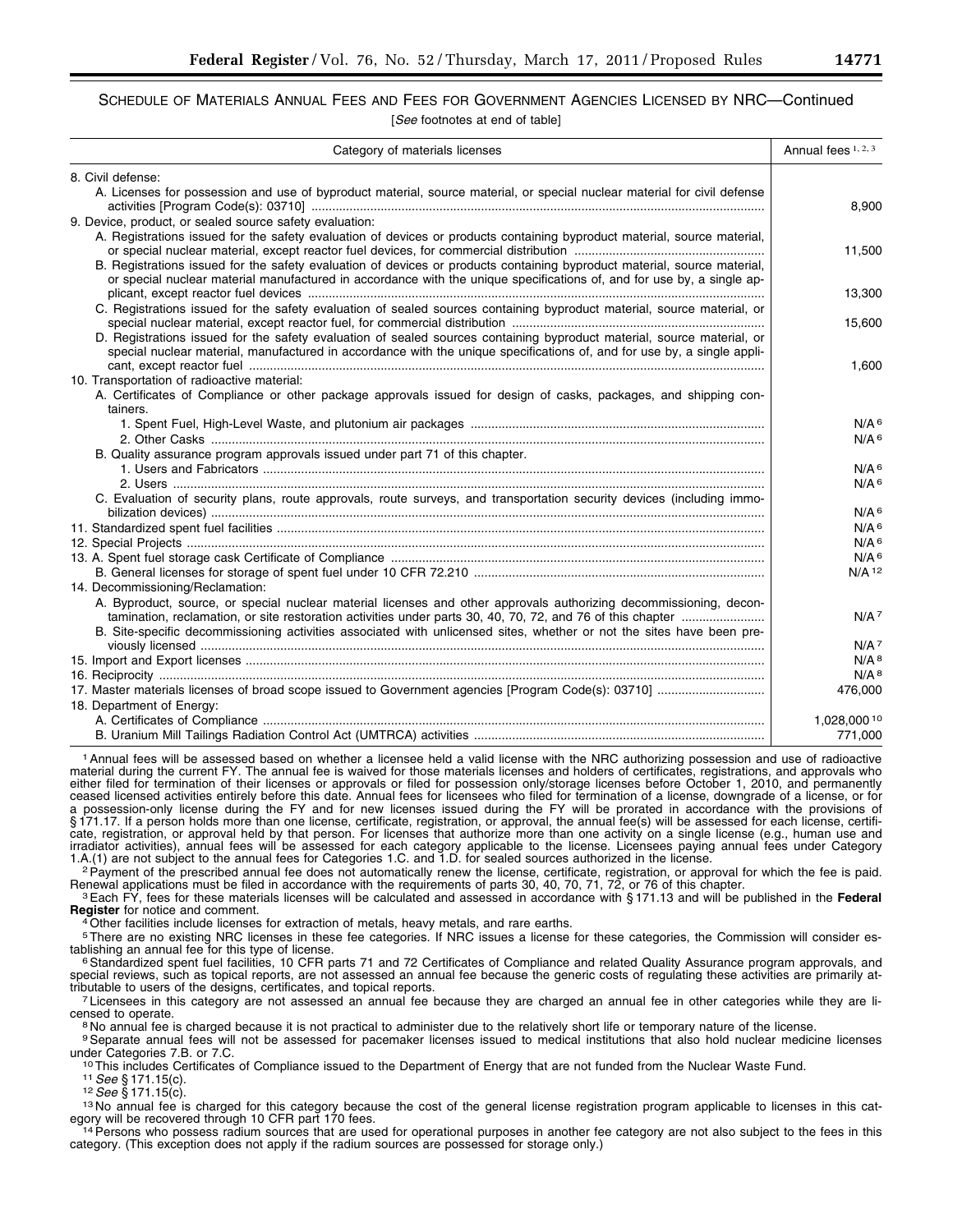(e) The fee-relief adjustment allocated to annual fees includes the budgeted resources for the activities listed in paragraph (e)(1) of this section, plus the total budgeted resources for the activities included in paragraphs (e)(2) and (e)(3) of this section, as reduced by the appropriations NRC receives for these types of activities. If the NRC's appropriations for these types of activities are greater than the budgeted resources for the activities included in paragraphs (e)(2) and (e)(3) of this section for a given FY, a negative feerelief adjustment (or annual fee reduction) will be allocated to annual fees. The activities comprising the FY 2011 fee-relief adjustment are as follows:

\* \* \* \* \*

Dated at Rockville, Maryland, this 2nd day of March 2011.

For the Nuclear Regulatory Commission. **J.E. Dyer,** 

*Chief Financial Officer.* 

**Note:** This Appendix Will Not Appear in the Code of Federal Regulations.

#### **Appendix A to Proposed Rule, Revision of Fee Schedules; Fee Recovery for Fiscal Year 2011—Regulatory Flexibility Analysis for the Final Amendments to 10 CFR Part 170 (License Fees) and 10 CFR Part 171 (Annual Fees)**

#### **I. Background**

The Regulatory Flexibility Act (RFA), as amended at 5 U.S.C. 601 *et seq.,* requires that agencies consider the impact of their rulemakings on small entities and, consistent with applicable statutes, consider alternatives to minimize these impacts on the businesses, organizations, and government jurisdictions to which they apply.

The Nuclear Regulatory Commission (NRC or the Commission) has established standards for determining which NRC licensees qualify as small entities (Title 10 of the *Code of Federal Regulations* (10 CFR) 2.810). These standards were based on the Small Business Administration's most common receiptsbased size standards and provides for business concerns that are manufacturing entities. The NRC uses the size standards to reduce the impact of annual fees on small entities by establishing a licensee's eligibility to qualify for a maximum small entity fee. The small entity fee categories in § 171.16(c) of this proposed rule are based on the NRC's size standards.

The NRC is required each year, under the Omnibus Budget Reconciliation Act of 1990 (OBRA–90), as amended, to recover approximately 90 percent of its budget authority (less amounts appropriated from the Nuclear Waste Fund (NWF) and for other activities specifically removed from the fee base), through fees to NRC licensees and applicants. The OBRA–90 requires that the schedule of charges established by

rulemaking should fairly and equitably allocate the total amount to be recovered from the NRC's licensees and be assessed under the principle that licensees who require the greatest expenditure of agency resources pay the greatest annual charges. Since FY 1991, the NRC has complied with OBRA–90 by issuing a final rule that amends its fee regulations. These final rules have established the methodology used by the NRC in identifying and determining the fees to be assessed and collected in any given FY.

The Commission is proposing to rebaseline its 10 CFR Part 171 annual fees in FY 2011. As compared with FY 2010 annual fees, the FY 2011 proposed rebaselined fees are higher for four classes of licensees (spent fuel storage and reactors in decommissioning facilities, research and test reactors, fuel facilities, and transportation), and lower for one class of licensees (power reactors). Within the uranium recovery fee class, the proposed annual fees for most licensees decrease, while the proposed annual fee for one fee category increases. The annual fee increases for most fee categories in the materials users' fee class.

The Small Business Regulatory Enforcement Fairness Act (SBREFA) provides Congress with the opportunity to review agency rules before they go into effect. Under this legislation, the NRC annual fee rule is considered a "major" rule and must be reviewed by Congress and the Comptroller General before the rule becomes effective.

The SBREFA also requires that an agency prepare a written compliance guide to assist small entities in complying with each rule for which a Regulatory Flexibilty Analysis (RFA) is prepared. As required by law, this analysis and the small entity compliance guide (Attachment 1) have been prepared for the FY 2011 fee rule.

#### **II. Impact on Small Entities**

The fee rule results in substantial fees charged to those individuals, organizations, and companies licensed by the NRC, including those licensed under the NRC materials program. Comments received on previous proposed fee rules and the small entity certifications in response to previous final fee rules indicate that licensees qualifying as small entities under the NRC's size standards are primarily materials licensees. Therefore, this analysis will focus on the economic impact of fees on materials licensees. In FY 2010, about 29 percent of these licensees (approximately 921 licensees) qualified as small entities.

Commenters on previous fee rulemakings consistently indicated that the following would occur if the proposed annual fees were not modified:

1. Large firms would gain an unfair competitive advantage over small entities. Commenters noted that small and very small companies (''Mom and Pop'' operations) would find it more difficult to absorb the annual fee than a large corporation or a highvolume type of operation. In competitive markets, such as soil testing, annual fees would put small licensees at an extreme competitive disadvantage with their much larger competitors because the proposed fees would be identical for both small and large firms.

2. Some firms would be forced to cancel their licenses. A licensee with receipts of less than \$500,000 per year stated that the proposed rule would, in effect, force it to relinquish its soil density gauge and license, thereby reducing its ability to do its work effectively. Other licensees, especially wellloggers, noted that the increased fees would force small businesses to abandon the materials license altogether. Commenters estimated that the proposed rule would cause roughly 10 percent of the well-logging licensees to terminate their licenses immediately and approximately 25 percent to terminate before the next annual assessment.

3. Some companies would go out of business.

4. Some companies would have budget problems. Many medical licensees noted that, along with reduced reimbursements, the proposed increase of the existing fees and the introduction of additional fees would significantly affect their budgets. Others noted that, in view of the cuts by Medicare and other third party carriers, the fees would produce a hardship difficult for some facilities to meet.

Over 3,000 licenses, approvals, and registration terminations have been requested since the NRC first established annual fees for materials licenses. Although some terminations were requested because the license was no longer needed or could be combined with registrations, indications are that the economic impact of the fees caused other terminations.

To alleviate the significant impact of the annual fees on a substantial number of small entities, the NRC considered the following alternatives in accordance with the RFA in developing each of its fee rules since FY 1991.

1. Base fees on some measure of the amount of radioactivity possessed by the licensee (e.g., number of sources).

2. Base fees on frequency of use of licensed radioactive material (e.g., volume of patients).

3. Base fees on the NRC size standards for small entities.

The NRC has reexamined its previous evaluations of these alternatives and continues to believe that a maximum fee for small entities is the most appropriate and effective option for reducing the impact of fees on small entities.

#### **III. Maximum Fee**

The SBREFA and its implementing guidance do not provide specific guidelines on what constitutes a significant economic impact on a small entity. In developing the maximum small entity annual fee in FY 1991, the NRC examined 10 CFR Part 170 licensing and inspection fees and Agreement State fees for fee categories which were expected to have a substantial number of small entities. Six Agreement States (Washington, Texas, Illinois, Nebraska, New York, and Utah) were used as benchmarks in the establishment of the maximum small entity annual fee in FY 1991.

The NRC maximum small entity fee was established as an annual fee only. In addition to the annual fee, NRC small entity licensees were required to pay amendment, renewal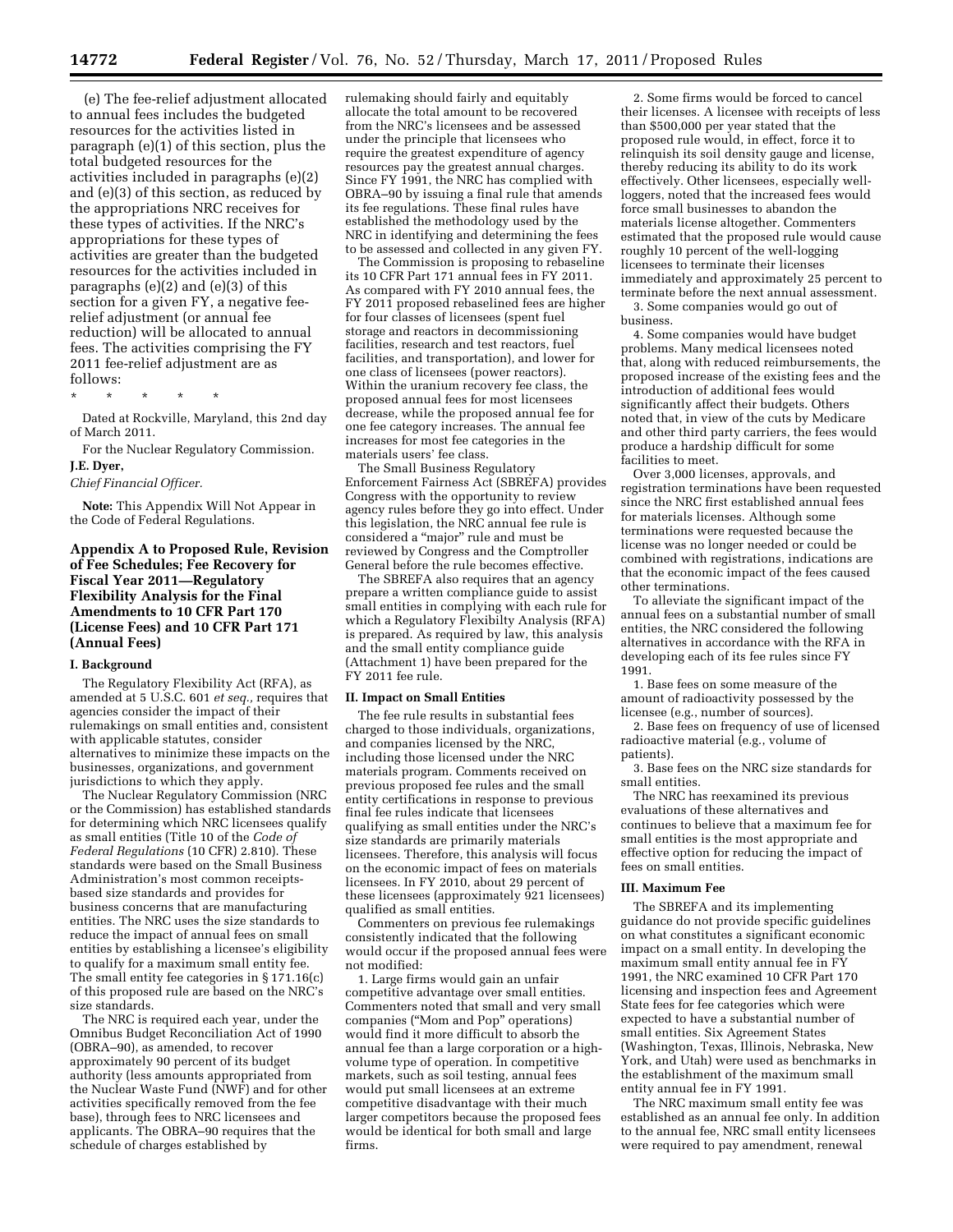and inspection fees. In setting the small entity annual fee, NRC ensured that the total amount small entities paid would not exceed the maximum paid in the six benchmark Agreement States.

Of the six benchmark States, the NRC used Washington's maximum Agreement State fee of \$3,800 as the ceiling for total fees. Thus, the NRC's small entity fee was developed to ensure that the total fees paid by NRC small entities would not exceed \$3,800. Given the NRC's FY 1991 fee structure for inspections, amendments, and renewals, a small entity annual fee established at \$1,800 allowed the total fee (small entity annual fee plus yearly average for inspections, amendments, and renewal fees) for all categories to fall under the \$3,800 ceiling.

In FY 1992, the NRC introduced a second, lower tier to the small entity fee in response to concerns that the \$1,800 fee, when added to the license and inspection fees, still imposed a significant impact on small entities with relatively low gross annual receipts. For purposes of the annual fee, each small entity size standard was divided into an upper and lower tier. Small entity licensees in the upper tier continued to pay an annual fee of \$1,800, while those in the lower tier paid an annual fee of \$400.

Based on the changes that had occurred since FY 1991, the NRC reanalyzed its maximum small entity annual fees in FY 2000 and determined that the small entity fees should be increased by 25 percent to reflect the increase in the average fees paid by other materials licensees since FY 1991, as well as changes in the fee structure for materials licensees. The structure of fees NRC charged its materials licensees changed during the period between 1991 and 1999. Costs for materials license inspections, renewals, and amendments, which were previously recovered through Part 170 fees for services, are now included in the Part 171 annual fees assessed to materials licensees. Because of the 25 percent increase, in FY 2000 the maximum small entity annual fee increased from \$1,800 to \$2,300. However, despite the increase, total fees for many small entities were reduced because they no longer paid Part 170 fees. Costs not recovered from small entities were allocated to other materials licensees and to power reactors.

While reducing the impact on many small entities, the NRC determined that the maximum annual fee of \$2,300 for small entities could continue to have a significant impact on materials licensees with relatively low annual gross receipts. Therefore, the NRC continued to provide the lower-tier small entity annual fee for small entities with relatively low gross annual receipts, manufacturing concerns, and for educational institutions not State or publicly supported with fewer than 35 employees. The NRC also increased the lower-tier small entity fee by 25 percent, the same percentage increase to the maximum small entity annual fee, resulting in the lower-tier small entity fee increasing from \$400 to \$500 in FY 2000.

The NRC stated in the RFA for the FY 2001 final fee rule that it would reexamine the small entity fees every 2 years, in the same years in which it conducts the biennial review of fees as required by the Chief

Financial Officers Act. Accordingly, the NRC examined the small entity fees again in FY 2003 and FY 2005, determining that a change was not warranted to those fees established in FY 2001.

As part of the small entity review in FY 2007, the NRC also considered whether it should establish reduced fees for small entities under Part 170. The NRC received one comment requesting that small entity fees be considered for certain export licenses, particularly in light of the recent increases to Part 170 fees for these licenses. Because the NRC's Part 170 fees are not assessed to a licensee or applicant on a regular basis (i.e., they are only assessed when a licensee or applicant requests a specific service from the NRC), the NRC does not believe that the impact of its Part 170 fees warrants a fee reduction for small entities, in addition to the Part 171 small entity fee reduction. Regarding export licenses, the NRC notes that interested parties can submit a single application for a broad scope, multi-year license that permits exports to multiple countries. Because the NRC charges fees per application, this process minimizes the fees for export applicants. Because a single NRC fee can cover numerous exports, and because there are a limited number of entities who apply for these licenses, the NRC does not anticipate that the Part 170 export fees will have a significant impact on a substantial number of small entities. Therefore, the NRC retained the \$2,300 small entity annual fee and the \$500 lower-tier small entity annual fee for FY 2007 and FY 2008.

The NRC conducted an in-depth biennial review of the FY 2009 small entity fees. The review noted significant changes between FY 2000 and FY 2008 in both the external and internal environment which impacted fees for NRC's materials users licensees. Since FY 2000, small entity licensees in the upper tier had increased approximately 53 percent. In addition, due to changes in the law, NRC is now required to recover only 90 percent of its budget authority compared to 100 percent recovery required in FY 2000. This 10 percent fee-relief has influenced the materials users' annual fees. A decrease in the NRC's budget allocation to the materials users also influenced annual fees in FY 2007 and FY 2008.

Based on the review, the NRC changed the methodology for reviewing small entity fees. The NRC determined the maximum small entity fee should be adjusted each biennial year using a fixed percentage of 39 percent applied to the prior 2-year weighted average of materials users fees for all fee categories which have small entity licensees. The 39 percent was based on the small entity annual fee for FY 2005, which was the first year the NRC was required to recover only 90 percent of its budget authority. The FY 2005 small entity annual fee of \$2,300 was 39 percent of the 2-year weighted average for all fee categories in FY 2005 and FY 2006 that had an upper-tier small entity licensee. The new methodology allows small entity licensees to be able to predict changes in their fee in the biennial year based on the materials users' fees for the previous 2 years. Using a 2-year weighted average smoothes the fluctuations caused by programmatic and budget variables and reflects the importance of the fee categories with the majority of small entities. The agency also determined the lower-tier annual fee should remain at 22 percent of the maximum small entity annual fee. In FY 2009, the NRC decreased the maximum small entity fee from \$2,300 to \$1,900 and decreased the lower-tier annual fee from \$500 to \$400.

In FY 2011, the NRC reexamined the small entity fee, including the new methodology developed in FY 2009. Per the methodology used in FY 2009, the agency computed the small entity fee by using a fixed percentage of 39 percent applied to the prior 2-year weighted average of materials users' fees. This resulted in an upper-tier small entity fee amount that was 7 percent higher than the current fee of \$1,900, a reflection of the increase in annual fees for the materials users licensees for the past 2 years. Implementing this increase would have a disproportionate impact upon small NRC licensees. Therefore in FY 2011, NRC has decided to limit the increase for upper tier fees to \$2,300, a 21 percent increase, and the lower tier fee to \$500, a 25 percent increase. This increase in the small entity fee partially reflects the changes to the annual fee for the materials users for the previous 2 years.

#### **IV. Summary**

The NRC has determined that the 10 CFR Part 171 annual fees significantly impact a substantial number of small entities. A maximum fee for small entities strikes a balance between the requirement to recover 90 percent of the NRC budget and the requirement to consider means of reducing the impact of the fee on small entities. Based on its RFA, the NRC concludes that a maximum annual fee of \$2,300 for small entities and a lower-tier small entity annual fee of \$500 for small businesses and not-forprofit organizations with gross annual receipts of less than \$450,000, small governmental jurisdictions with a population of fewer than 20,000, small manufacturing entities that have fewer than 35 employees, and educational institutions that are not State or publicly supported and have fewer than 35 employees, reduces the impact on small entities. At the same time, these reduced annual fees are consistent with the objectives of OBRA–90. Thus, the fees for small entities maintain a balance between the objectives of OBRA–90 and the RFA.

#### **Attachment 1 to Appendix A—U.S. Nuclear Regulatory Commission Small Entity Compliance Guide; Fiscal Year 2011**

#### **Contents**

#### I. Introduction

- II. NRC Definition of Small Entity
- III. NRC Small Entity Fees
- IV. Instructions for Completing NRC Form 526

#### **I. Introduction**

The Small Business Regulatory Enforcement Fairness Act (SBREFA) requires all Federal agencies to prepare a written compliance guide for each rule for which the agency is required by U.S.C. 604 to prepare a regulatory flexibility analysis. Therefore, in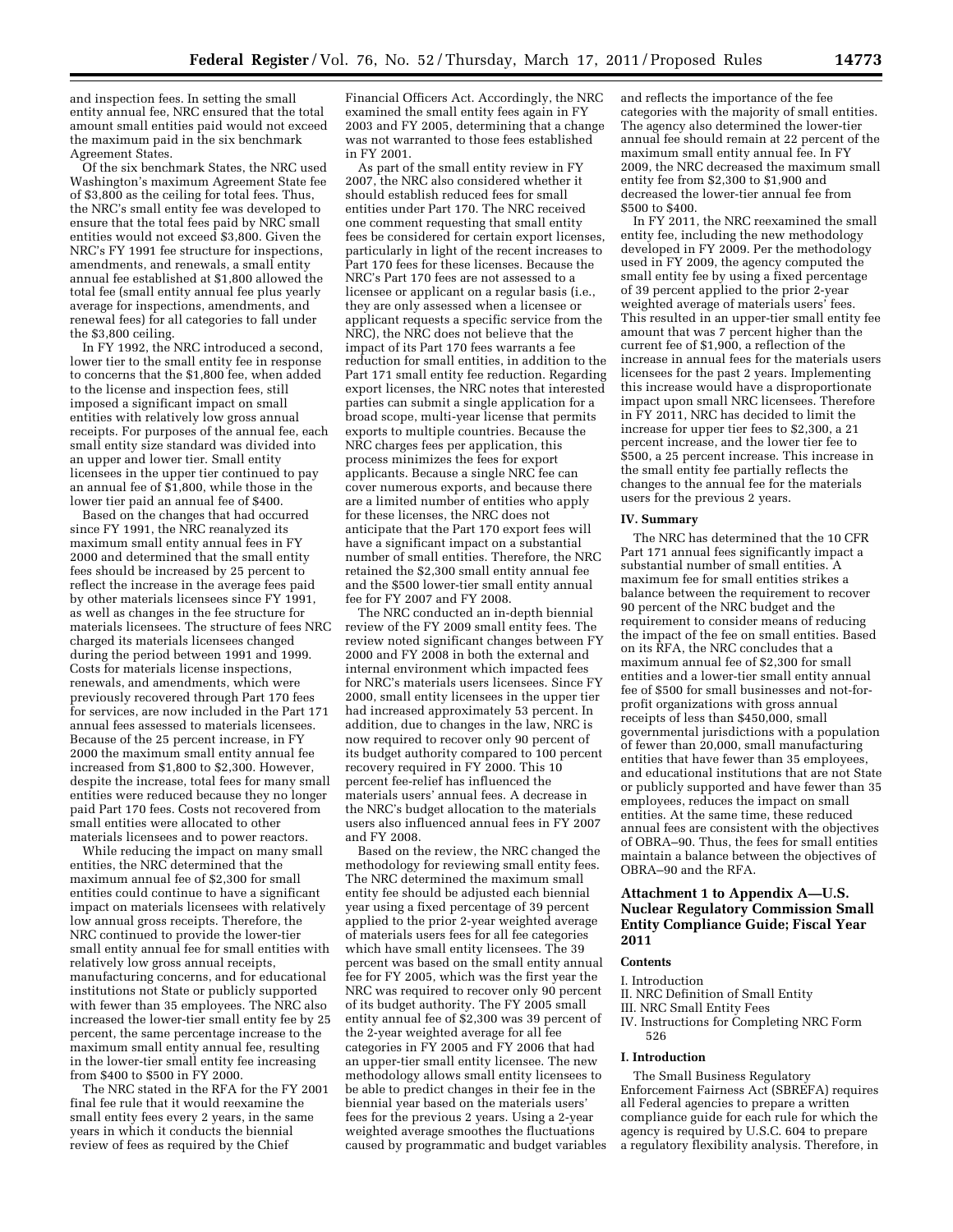compliance with the law, Attachment 1 to the Regulatory Flexibility Analysis is the small entity compliance guide for FY 2011.

Licensees may use this guide to determine whether they qualify as a small entity under NRC regulations and are eligible to pay reduced FY 2011 annual fees assessed under Title 10 of the *Code of Federal Regulations*  (10 CFR) Part 171. The U.S. Nuclear Regulatory Commission (NRC) has established two tiers of annual fees for those materials licensees who qualify as small entities under the NRC's size standards.

Licensees who meet the NRC's size standards for a small entity (listed in 10 CFR 2.810) must submit a completed NRC Form 526 ''Certification of Small Entity Status for the Purposes of Annual Fees Imposed under 10 CFR Part 171'' to qualify for the reduced annual fee. This form can be accessed on the NRC's Web site at *[http://www.nrc.gov.](http://www.nrc.gov)* The form can then be accessed by selecting ''Business with NRC,'' then ''NRC Forms,'' selecting NRC Form 526. For licensees who cannot access the NRC's Web site, NRC Form 526 may be obtained through the local point of contact listed in the NRC's ''Materials Annual Fee Billing Handbook,'' NUREG/BR– 0238, which is enclosed with each annual fee billing. Alternatively, the form may be obtained by calling the fee staff at 301–415– 7554, or by e-mailing the fee staff at *[fees.resource@nrc.gov.](mailto:fees.resource@nrc.gov)* 

The completed form, the appropriate small entity fee, and the payment copy of the invoice should be mailed to the U.S. Nuclear

Regulatory Commission, Accounts Receivable/Payable Branch, at the address indicated on the invoice. Failure to file the NRC small entity certification Form 526 in a timely manner may result in the denial of any refund that might otherwise be due.

#### **II. NRC Definition of Small Entity**

For purposes of compliance with its regulations (10 CFR 2.810), the NRC has defined a small entity as follows:

(1) *Small business*—a for-profit concern that (a) provides a service, or a concern that is not engaged in manufacturing, with average gross receipts of \$6.5 million or less over its last 3 completed fiscal years; or (b) a manufacturing concern with an average number of 500 or fewer employees based on employment during each pay period for the preceding 12 calendar months;

(2) *Small organizations*—a not-for-profit organization which is independently owned and operated and has annual gross receipts of \$6.5 million or less;

(3) *Small governmental jurisdiction*—a government of a city, county, town, township, village, school district, or special district, with a population of less than 50,000; and

(4) *Small educational institution*—an educational institution that is (a) supported by a qualifying small governmental jurisdiction, or (b) one that is not State or publicly supported and has 500 or fewer  $emplovees.<sup>1</sup>$ 

To further assist licensees in determining if they qualify as a small entity, the following guidelines are provided, which are based on the Small Business Administration's regulations (13 CFR Part 121).

(1) A small business concern is an independently owned and operated entity which is not considered dominant in its field of operations.

(2) The number of employees means the total number of employees in the parent company, any subsidiaries and/or affiliates, including both foreign and domestic locations (i.e., not solely the number of employees working for the licensee or conducting NRC-licensed activities for the company).

(3) Gross annual receipts include all revenue received or accrued from any source, including receipts of the parent company, any subsidiaries and/or affiliates, and account for both foreign and domestic locations. Receipts include all revenues from sales of products and services, interest, rent, fees, and commissions from whatever sources derived (i.e., not solely receipts from NRClicensed activities).

(4) A licensee who is a subsidiary of a large entity, including a foreign entity, does not qualify as a small entity.

#### **III. NRC Small Entity Fees**

In 10 CFR 171.16(c), the NRC has established two tiers of fees for licensees that qualify as a small entity under the NRC's size standards. The fees are as follows:

|                                                                                                            | Maximum annual<br>fee per<br>licensed category |
|------------------------------------------------------------------------------------------------------------|------------------------------------------------|
| Small Businesses Not Engaged in Manufacturing (Average gross receipts over last 3 completed fiscal years): | \$2,300                                        |
| Small Not-For-Profit Organizations (Annual Gross Receipts):                                                | 500                                            |
|                                                                                                            | 2.300<br>500                                   |
| Manufacturing entities that have an average of 500 employees or fewer:                                     | 2.300<br>500                                   |
| Small Governmental Jurisdictions (Including publicly supported educational institutions) (Population):     | 2.300                                          |
| Educational Institutions that are not State or Publicly Supported, and have 500 Employees or Fewer         | 500                                            |
|                                                                                                            | 2.300<br>500<br>500                            |

#### **IV. Instructions for Completing NRC Small Entity Form 526**

1. Complete all items on NRC Form 526 as follows: (**Note:** Incomplete or improperly completed forms will be returned as unacceptable.)

(a) Enter the license number and invoice number exactly as they appear on the annual fee invoice.

(b) Enter the North American Industry Classification System.

(c) Enter the licensee's name and address exactly as they appear on the invoice. Annotate name and/or address changes for billing purposes on the payment copy of the invoice—include contact's name, telephone number, e-mail address, and company Web site address. Correcting the name and/or address on NRC Form 526 or on the invoice does not constitute a request to amend the license.

(d) Check the appropriate size standard under which the licensee qualifies as a small

entity. Check one box only. Note the following:

(i) A licensee who is a subsidiary of a large entity, including foreign entities, does not qualify as a small entity. The calculation of a firm's size includes the employees or receipts of all affiliates. Affiliation with another concern is based on the power to control, whether exercised or not. Such factors as common ownership, common management, and identity of interest (often found in members of the same family),

<sup>1</sup>An educational institution referred to in the size standards is an entity whose primary function is education, whose programs are accredited by a

nationally recognized accrediting agency or association, who is legally authorized to provide a program of organized instruction or study, who

provides an educational program for which it awards academic degrees, and whose educational programs are available to the public.